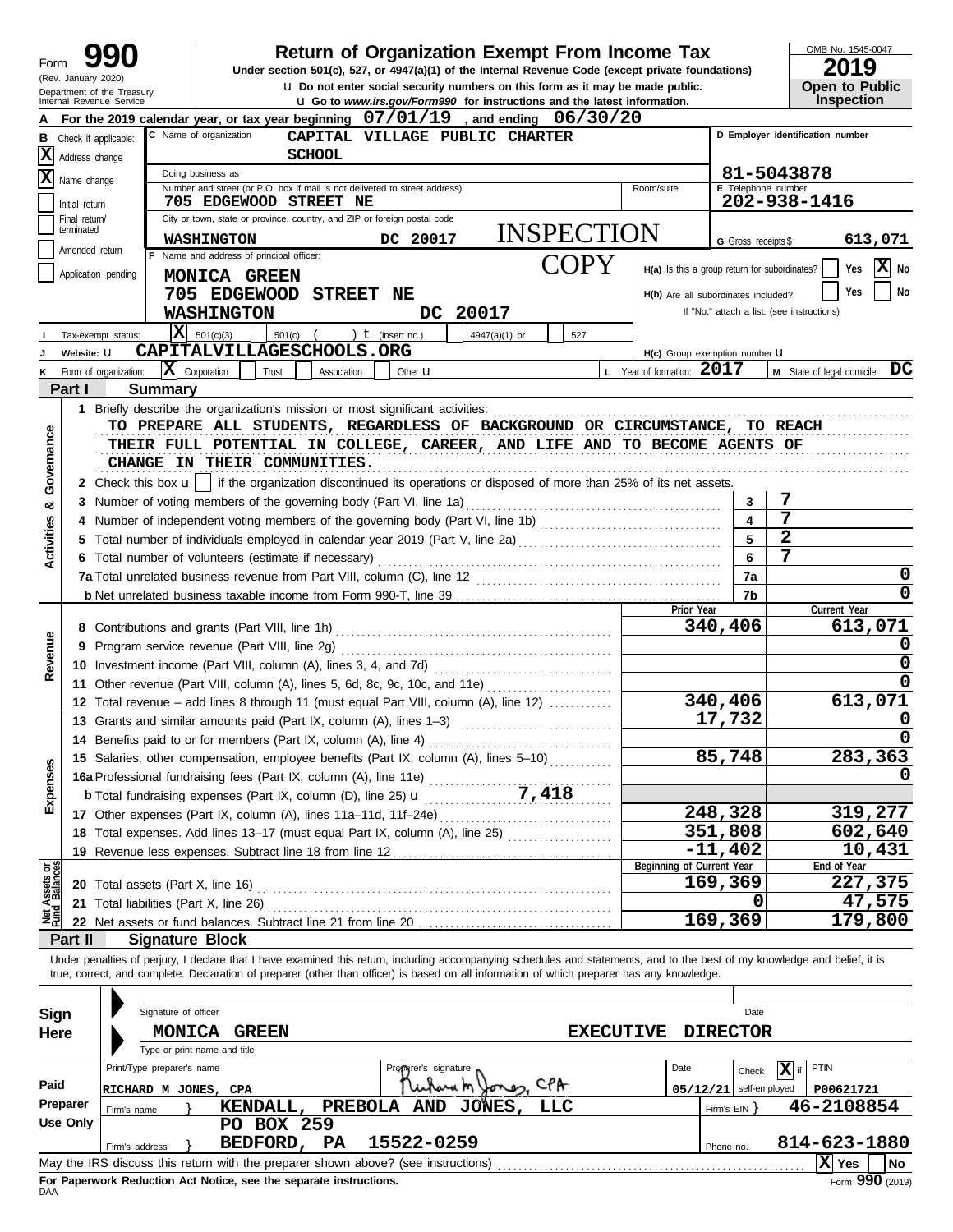|   | Form 990 (2019) CAPITAL VILLAGE PUBLIC CHARTER                                                                                                                                                                                                                                                                                              |                                                                                                                                    | 81-5043878    | Page 2                           |
|---|---------------------------------------------------------------------------------------------------------------------------------------------------------------------------------------------------------------------------------------------------------------------------------------------------------------------------------------------|------------------------------------------------------------------------------------------------------------------------------------|---------------|----------------------------------|
|   | Part III                                                                                                                                                                                                                                                                                                                                    | <b>Statement of Program Service Accomplishments</b>                                                                                |               |                                  |
|   |                                                                                                                                                                                                                                                                                                                                             |                                                                                                                                    |               | $\boxed{\mathbf{X}}$             |
|   | 1 Briefly describe the organization's mission:<br>TO PREPARE ALL STUDENTS, REGARDLESS OF BACKGROUND OR CIRCUMSTANCE, TO REACH<br>THEIR FULL POTENTIAL IN COLLEGE, CAREER, AND LIFE AND TO BECOME AGENTS OF<br>CHANGE IN THEIR COMMUNITIES.                                                                                                  |                                                                                                                                    |               |                                  |
|   | 2 Did the organization undertake any significant program services during the year which were not listed on the<br>If "Yes," describe these new services on Schedule O.                                                                                                                                                                      |                                                                                                                                    |               | Yes $\overline{X}$ No            |
| 3 | Did the organization cease conducting, or make significant changes in how it conducts, any program<br>services?<br>If "Yes," describe these changes on Schedule O.                                                                                                                                                                          |                                                                                                                                    |               | $\Box$ Yes $\boxed{\text{X}}$ No |
| 4 | Describe the organization's program service accomplishments for each of its three largest program services, as measured by<br>expenses. Section 501(c)(3) and 501(c)(4) organizations are required to report the amount of grants and allocations to others,<br>the total expenses, and revenue, if any, for each program service reported. |                                                                                                                                    |               |                                  |
|   | 4a (Code:                                                                                                                                                                                                                                                                                                                                   | ) (Expenses $\frac{445,739}{1000}$ including grants of $\frac{25}{1000}$ (Revenue $\frac{25}{1000}$ ) (Revenue $\frac{25}{1000}$ ) |               |                                  |
|   | SEE SCHEDULE O                                                                                                                                                                                                                                                                                                                              |                                                                                                                                    |               |                                  |
|   |                                                                                                                                                                                                                                                                                                                                             |                                                                                                                                    |               |                                  |
|   |                                                                                                                                                                                                                                                                                                                                             |                                                                                                                                    |               |                                  |
|   |                                                                                                                                                                                                                                                                                                                                             |                                                                                                                                    |               |                                  |
|   |                                                                                                                                                                                                                                                                                                                                             |                                                                                                                                    |               |                                  |
|   |                                                                                                                                                                                                                                                                                                                                             |                                                                                                                                    |               |                                  |
|   |                                                                                                                                                                                                                                                                                                                                             |                                                                                                                                    |               |                                  |
|   |                                                                                                                                                                                                                                                                                                                                             |                                                                                                                                    |               |                                  |
|   |                                                                                                                                                                                                                                                                                                                                             |                                                                                                                                    |               |                                  |
|   |                                                                                                                                                                                                                                                                                                                                             |                                                                                                                                    |               |                                  |
|   |                                                                                                                                                                                                                                                                                                                                             |                                                                                                                                    |               |                                  |
|   |                                                                                                                                                                                                                                                                                                                                             |                                                                                                                                    |               |                                  |
|   | 4b (Code: (1, 2, 2) (Expenses \$ (2, 2) (Expenses \$ (2, 2) (Expenses \$ (2, 2) (Revenue \$ (2, 2) (Revenue \$ (2, 2) (Revenue \$ (2, 2) (Revenue \$ (2, 2) (Revenue \$ (2, 2) (Revenue \$ (2, 2) (Revenue \$ (2, 2) (Revenue \$ (2, 2) (                                                                                                   |                                                                                                                                    |               |                                  |
|   | N/A                                                                                                                                                                                                                                                                                                                                         |                                                                                                                                    |               |                                  |
|   |                                                                                                                                                                                                                                                                                                                                             |                                                                                                                                    |               |                                  |
|   |                                                                                                                                                                                                                                                                                                                                             |                                                                                                                                    |               |                                  |
|   |                                                                                                                                                                                                                                                                                                                                             |                                                                                                                                    |               |                                  |
|   |                                                                                                                                                                                                                                                                                                                                             |                                                                                                                                    |               |                                  |
|   |                                                                                                                                                                                                                                                                                                                                             |                                                                                                                                    |               |                                  |
|   |                                                                                                                                                                                                                                                                                                                                             |                                                                                                                                    |               |                                  |
|   |                                                                                                                                                                                                                                                                                                                                             |                                                                                                                                    |               |                                  |
|   |                                                                                                                                                                                                                                                                                                                                             |                                                                                                                                    |               |                                  |
|   |                                                                                                                                                                                                                                                                                                                                             |                                                                                                                                    |               |                                  |
|   |                                                                                                                                                                                                                                                                                                                                             |                                                                                                                                    |               |                                  |
|   | 4c (Code:<br>$\ldots$ ) (Expenses \$<br>N/A                                                                                                                                                                                                                                                                                                 | $\ldots$ , $\ldots$ , $\ldots$ , $\ldots$ including grants of \$ $\ldots$ , $\ldots$ , $\ldots$ , $\ldots$ , $\ldots$              | ) (Revenue \$ |                                  |
|   |                                                                                                                                                                                                                                                                                                                                             |                                                                                                                                    |               |                                  |
|   |                                                                                                                                                                                                                                                                                                                                             |                                                                                                                                    |               |                                  |
|   |                                                                                                                                                                                                                                                                                                                                             |                                                                                                                                    |               |                                  |
|   |                                                                                                                                                                                                                                                                                                                                             |                                                                                                                                    |               |                                  |
|   |                                                                                                                                                                                                                                                                                                                                             |                                                                                                                                    |               |                                  |
|   |                                                                                                                                                                                                                                                                                                                                             |                                                                                                                                    |               |                                  |
|   |                                                                                                                                                                                                                                                                                                                                             |                                                                                                                                    |               |                                  |
|   |                                                                                                                                                                                                                                                                                                                                             |                                                                                                                                    |               |                                  |
|   |                                                                                                                                                                                                                                                                                                                                             |                                                                                                                                    |               |                                  |
|   |                                                                                                                                                                                                                                                                                                                                             |                                                                                                                                    |               |                                  |
|   | 4d Other program services (Describe on Schedule O.)                                                                                                                                                                                                                                                                                         |                                                                                                                                    |               |                                  |
|   | (Expenses \$                                                                                                                                                                                                                                                                                                                                | including grants of \$                                                                                                             | (Revenue \$   |                                  |
|   | 4e Total program service expenses u                                                                                                                                                                                                                                                                                                         | 445,739                                                                                                                            |               |                                  |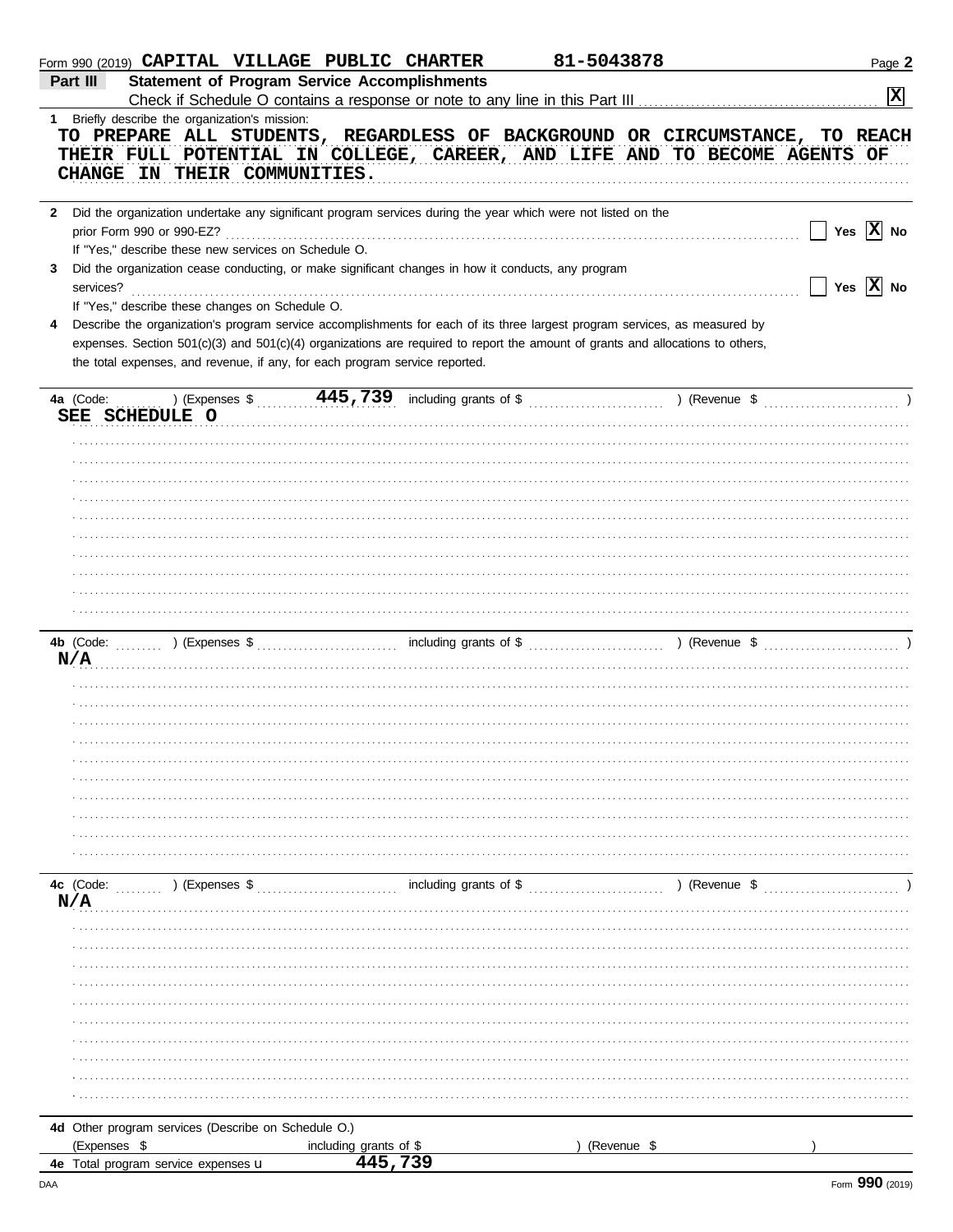**Part IV Checklist of Required Schedules** Form 990 (2019) Page **3 CAPITAL VILLAGE PUBLIC CHARTER 81-5043878**

|         |                                                                                                                                                                               |                 | Yes         | No               |
|---------|-------------------------------------------------------------------------------------------------------------------------------------------------------------------------------|-----------------|-------------|------------------|
| 1       | Is the organization described in section 501(c)(3) or $4947(a)(1)$ (other than a private foundation)? If "Yes,"                                                               |                 |             |                  |
|         | complete Schedule A                                                                                                                                                           | 1               | X           |                  |
| 2       |                                                                                                                                                                               | $\mathbf{2}$    | $\mathbf x$ |                  |
| 3       | Did the organization engage in direct or indirect political campaign activities on behalf of or in opposition to                                                              |                 |             |                  |
|         | candidates for public office? If "Yes," complete Schedule C, Part I                                                                                                           | 3               |             | x                |
| 4       | Section 501(c)(3) organizations. Did the organization engage in lobbying activities, or have a section 501(h)                                                                 |                 |             |                  |
|         |                                                                                                                                                                               | 4               |             | X                |
| 5       | Is the organization a section $501(c)(4)$ , $501(c)(5)$ , or $501(c)(6)$ organization that receives membership dues,                                                          |                 |             |                  |
|         | assessments, or similar amounts as defined in Revenue Procedure 98-19? If "Yes," complete Schedule C, Part III                                                                | 5               |             | x                |
| 6       | Did the organization maintain any donor advised funds or any similar funds or accounts for which donors                                                                       |                 |             |                  |
|         | have the right to provide advice on the distribution or investment of amounts in such funds or accounts? If                                                                   |                 |             |                  |
|         | "Yes," complete Schedule D, Part I                                                                                                                                            | 6               |             | X                |
| 7       | Did the organization receive or hold a conservation easement, including easements to preserve open space,                                                                     |                 |             |                  |
|         | the environment, historic land areas, or historic structures? If "Yes," complete Schedule D, Part II                                                                          | 7               |             | X                |
| 8       | Did the organization maintain collections of works of art, historical treasures, or other similar assets? If "Yes,"                                                           |                 |             |                  |
|         | complete Schedule D, Part III                                                                                                                                                 | 8               |             | X                |
| 9       | Did the organization report an amount in Part X, line 21, for escrow or custodial account liability, serve as a                                                               |                 |             |                  |
|         | custodian for amounts not listed in Part X; or provide credit counseling, debt management, credit repair, or                                                                  |                 |             | x                |
|         | debt negotiation services? If "Yes," complete Schedule D, Part IV                                                                                                             | 9               |             |                  |
| 10      | Did the organization, directly or through a related organization, hold assets in donor-restricted endowments                                                                  |                 |             | x                |
|         | or in quasi endowments? If "Yes," complete Schedule D, Part V<br>If the organization's answer to any of the following questions is "Yes," then complete Schedule D, Parts VI, | 10              |             |                  |
| 11      | VII, VIII, IX, or X as applicable.                                                                                                                                            |                 |             |                  |
| a       | Did the organization report an amount for land, buildings, and equipment in Part X, line 10? If "Yes,"                                                                        |                 |             |                  |
|         |                                                                                                                                                                               | 11a             | x           |                  |
|         | <b>b</b> Did the organization report an amount for investments—other securities in Part X, line 12, that is 5% or more                                                        |                 |             |                  |
|         |                                                                                                                                                                               | 11b             |             | x                |
| c       | Did the organization report an amount for investments—program related in Part X, line 13, that is 5% or more                                                                  |                 |             |                  |
|         |                                                                                                                                                                               | 11c             |             | x                |
| d       | Did the organization report an amount for other assets in Part X, line 15, that is 5% or more of its total assets                                                             |                 |             |                  |
|         | reported in Part X, line 16? If "Yes," complete Schedule D, Part IX                                                                                                           | 11d             | X           |                  |
| е       | Did the organization report an amount for other liabilities in Part X, line 25? If "Yes," complete Schedule D, Part X                                                         | 11e             |             | X                |
| f       | Did the organization's separate or consolidated financial statements for the tax year include a footnote that addresses                                                       |                 |             |                  |
|         | the organization's liability for uncertain tax positions under FIN 48 (ASC 740)? If "Yes," complete Schedule D, Part X                                                        | 11f             |             | x                |
| 12a     | Did the organization obtain separate, independent audited financial statements for the tax year? If "Yes," complete                                                           |                 |             |                  |
|         |                                                                                                                                                                               | 12a             |             | X                |
| b       | Was the organization included in consolidated, independent audited financial statements for the tax year? If                                                                  |                 |             |                  |
|         | "Yes," and if the organization answered "No" to line 12a, then completing Schedule D, Parts XI and XII is optional                                                            | 12 <sub>b</sub> |             | X                |
| 13      |                                                                                                                                                                               | 13              | X           |                  |
| 14a     |                                                                                                                                                                               | 14a             |             | X                |
| b       | Did the organization have aggregate revenues or expenses of more than \$10,000 from grantmaking,                                                                              |                 |             |                  |
|         | fundraising, business, investment, and program service activities outside the United States, or aggregate                                                                     |                 |             |                  |
|         |                                                                                                                                                                               | 14b             |             | X                |
| 15      | Did the organization report on Part IX, column (A), line 3, more than \$5,000 of grants or other assistance to or                                                             |                 |             |                  |
|         | for any foreign organization? If "Yes," complete Schedule F, Parts II and IV                                                                                                  | 15              |             | X                |
| 16      | Did the organization report on Part IX, column (A), line 3, more than \$5,000 of aggregate grants or other                                                                    |                 |             |                  |
|         | assistance to or for foreign individuals? If "Yes," complete Schedule F, Parts III and IV [[[[[[[[[[[[[[[[[[[                                                                 | 16              |             | X                |
| 17      | Did the organization report a total of more than \$15,000 of expenses for professional fundraising services on                                                                |                 |             |                  |
|         |                                                                                                                                                                               | 17              |             | X                |
| 18      | Did the organization report more than \$15,000 total of fundraising event gross income and contributions on                                                                   |                 |             |                  |
|         |                                                                                                                                                                               | 18              |             | X                |
| 19      | Did the organization report more than \$15,000 of gross income from gaming activities on Part VIII, line 9a?                                                                  |                 |             |                  |
|         |                                                                                                                                                                               | 19              |             | х<br>$\mathbf x$ |
| 20a     |                                                                                                                                                                               | 20a<br>20b      |             |                  |
| b<br>21 | Did the organization report more than \$5,000 of grants or other assistance to any domestic organization or                                                                   |                 |             |                  |
|         |                                                                                                                                                                               | 21              |             | х                |
|         |                                                                                                                                                                               |                 |             |                  |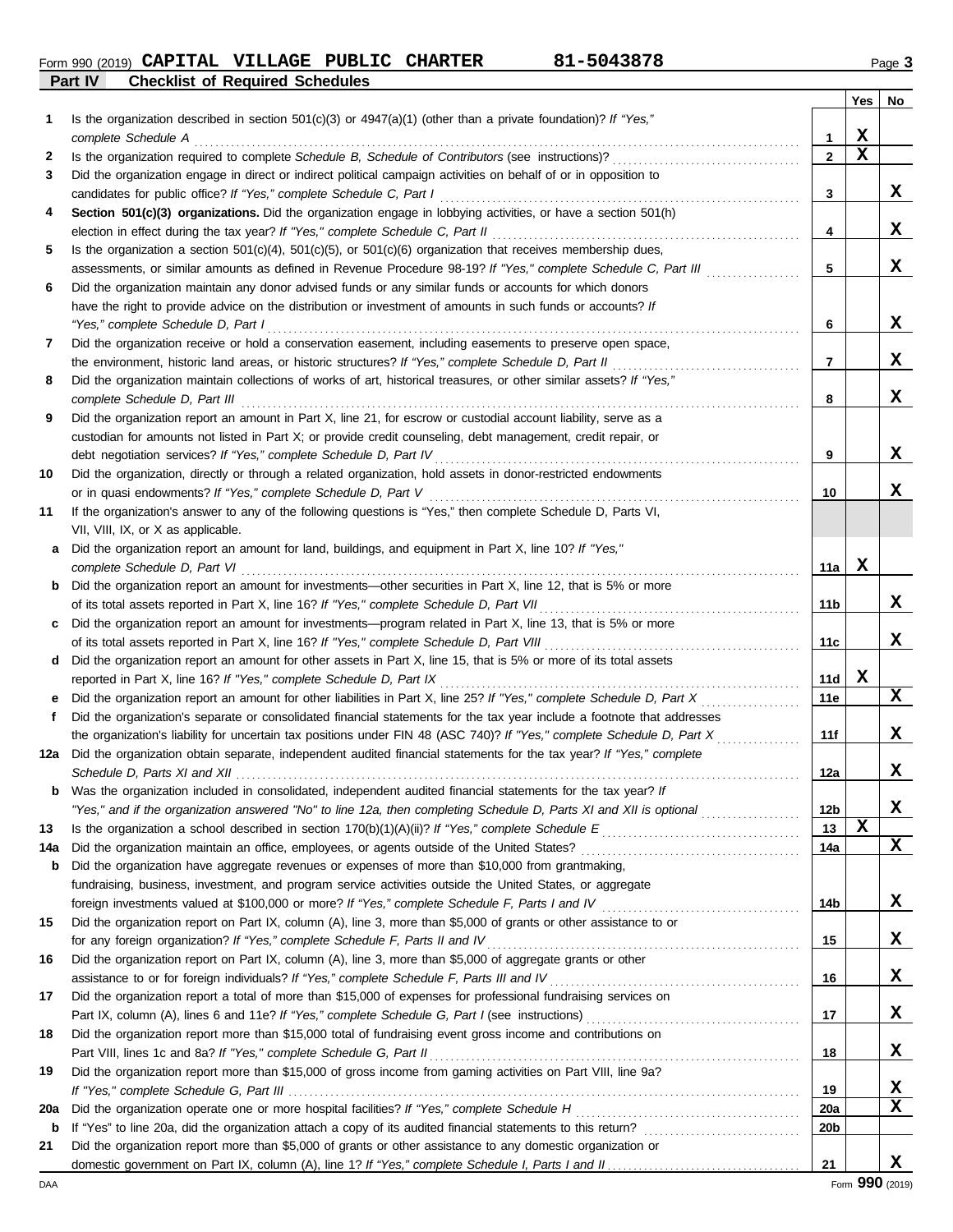**Form 990 (2019) CAPITAL VILLAGE PUBLIC CHARTER** 81-5043878 **Page 4** Page 4 **Part IV Checklist of Required Schedules** *(continued)*

|          |                                                                                                                                                                                             |                |             |                 | Yes | No              |
|----------|---------------------------------------------------------------------------------------------------------------------------------------------------------------------------------------------|----------------|-------------|-----------------|-----|-----------------|
| 22       | Did the organization report more than \$5,000 of grants or other assistance to or for domestic individuals on                                                                               |                |             |                 |     |                 |
|          | Part IX, column (A), line 2? If "Yes," complete Schedule I, Parts I and III                                                                                                                 |                |             | 22              |     | X               |
| 23       | Did the organization answer "Yes" to Part VII, Section A, line 3, 4, or 5 about compensation of the                                                                                         |                |             |                 |     |                 |
|          | organization's current and former officers, directors, trustees, key employees, and highest compensated                                                                                     |                |             |                 |     |                 |
|          | employees? If "Yes," complete Schedule J                                                                                                                                                    |                |             | 23              |     | X               |
| 24a      | Did the organization have a tax-exempt bond issue with an outstanding principal amount of more than                                                                                         |                |             |                 |     |                 |
|          | \$100,000 as of the last day of the year, that was issued after December 31, 2002? If "Yes," answer lines 24b                                                                               |                |             |                 |     |                 |
|          | through 24d and complete Schedule K. If "No," go to line 25a                                                                                                                                |                |             | 24a             |     | X               |
| b        |                                                                                                                                                                                             |                |             | 24b             |     |                 |
| с        | Did the organization maintain an escrow account other than a refunding escrow at any time during the year                                                                                   |                |             | 24c             |     |                 |
|          | to defease any tax-exempt bonds?                                                                                                                                                            |                |             | 24d             |     |                 |
| d<br>25a | Section 501(c)(3), 501(c)(4), and 501(c)(29) organizations. Did the organization engage in an excess benefit                                                                                |                |             |                 |     |                 |
|          | transaction with a disqualified person during the year? If "Yes," complete Schedule L, Part I                                                                                               |                |             | 25a             |     | x               |
| b        | Is the organization aware that it engaged in an excess benefit transaction with a disqualified person in a prior                                                                            |                |             |                 |     |                 |
|          | year, and that the transaction has not been reported on any of the organization's prior Forms 990 or 990-EZ?                                                                                |                |             |                 |     |                 |
|          | If "Yes," complete Schedule L, Part I                                                                                                                                                       |                |             | 25b             |     | X               |
| 26       | Did the organization report any amount on Part X, line 5 or 22, for receivables from or payables to any current                                                                             |                |             |                 |     |                 |
|          | or former officer, director, trustee, key employee, creator or founder, substantial contributor, or 35%                                                                                     |                |             |                 |     |                 |
|          | controlled entity or family member of any of these persons? If "Yes," complete Schedule L, Part II                                                                                          |                |             | 26              |     | X               |
| 27       | Did the organization provide a grant or other assistance to any current or former officer, director, trustee, key                                                                           |                |             |                 |     |                 |
|          | employee, creator or founder, substantial contributor or employee thereof, a grant selection committee                                                                                      |                |             |                 |     |                 |
|          | member, or to a 35% controlled entity (including an employee thereof) or family member of any of these                                                                                      |                |             |                 |     |                 |
|          | persons? If "Yes," complete Schedule L, Part III                                                                                                                                            |                |             | 27              |     | x               |
| 28       | Was the organization a party to a business transaction with one of the following parties (see Schedule L, Part                                                                              |                |             |                 |     |                 |
|          | IV instructions, for applicable filing thresholds, conditions, and exceptions):                                                                                                             |                |             |                 |     |                 |
| а        | A current or former officer, director, trustee, key employee, creator or founder, or substantial contributor? If                                                                            |                |             |                 |     |                 |
|          | "Yes," complete Schedule L, Part IV                                                                                                                                                         |                |             | 28a             |     | х               |
| b        |                                                                                                                                                                                             |                |             | 28b             |     | $\mathbf x$     |
| c        | A 35% controlled entity of one or more individuals and/or organizations described in lines 28a or 28b? If                                                                                   |                |             |                 |     |                 |
|          | "Yes," complete Schedule L, Part IV                                                                                                                                                         |                |             | 28c             |     | х               |
| 29       |                                                                                                                                                                                             |                |             | 29              |     | $\mathbf x$     |
| 30       | Did the organization receive contributions of art, historical treasures, or other similar assets, or qualified                                                                              |                |             |                 |     |                 |
|          | conservation contributions? If "Yes," complete Schedule M                                                                                                                                   |                |             | 30              |     | X               |
| 31       | Did the organization liquidate, terminate, or dissolve and cease operations? If "Yes," complete Schedule N, Part I                                                                          |                |             | 31              |     | $\mathbf x$     |
| 32       | Did the organization sell, exchange, dispose of, or transfer more than 25% of its net assets? If "Yes,"                                                                                     |                |             |                 |     |                 |
|          | complete Schedule N, Part II                                                                                                                                                                |                |             | 32              |     | х               |
| 33       | Did the organization own 100% of an entity disregarded as separate from the organization under Regulations                                                                                  |                |             |                 |     | X               |
|          | sections 301.7701-2 and 301.7701-3? If "Yes," complete Schedule R, Part I<br>Was the organization related to any tax-exempt or taxable entity? If "Yes," complete Schedule R, Part II, III, |                |             | 33              |     |                 |
| 34       | or IV, and Part V, line 1                                                                                                                                                                   |                |             | 34              |     | х               |
| 35a      |                                                                                                                                                                                             |                |             | 35a             |     | $\mathbf x$     |
| b        | If "Yes" to line 35a, did the organization receive any payment from or engage in any transaction with a                                                                                     |                |             |                 |     |                 |
|          | controlled entity within the meaning of section 512(b)(13)? If "Yes," complete Schedule R, Part V, line 2                                                                                   |                |             | 35 <sub>b</sub> |     |                 |
| 36       | Section 501(c)(3) organizations. Did the organization make any transfers to an exempt non-charitable                                                                                        |                |             |                 |     |                 |
|          | related organization? If "Yes," complete Schedule R, Part V, line 2                                                                                                                         |                |             | 36              |     | X               |
| 37       | Did the organization conduct more than 5% of its activities through an entity that is not a related organization                                                                            |                |             |                 |     |                 |
|          | and that is treated as a partnership for federal income tax purposes? If "Yes," complete Schedule R, Part VI                                                                                |                |             | 37              |     | X               |
| 38       | Did the organization complete Schedule O and provide explanations in Schedule O for Part VI, lines 11b and                                                                                  |                |             |                 |     |                 |
|          | 19? Note: All Form 990 filers are required to complete Schedule O.                                                                                                                          |                |             | 38              | X   |                 |
|          | Statements Regarding Other IRS Filings and Tax Compliance<br>Part V                                                                                                                         |                |             |                 |     |                 |
|          |                                                                                                                                                                                             |                |             |                 |     |                 |
|          |                                                                                                                                                                                             |                |             |                 | Yes | No.             |
| 1a       | Enter the number reported in Box 3 of Form 1096. Enter -0- if not applicable                                                                                                                | 1a             | 16          |                 |     |                 |
| b        | Enter the number of Forms W-2G included in line 1a. Enter -0- if not applicable <i>minimizorous</i>                                                                                         | 1 <sub>b</sub> | $\mathbf 0$ |                 |     |                 |
| c        | Did the organization comply with backup withholding rules for reportable payments to vendors and                                                                                            |                |             |                 |     |                 |
|          |                                                                                                                                                                                             |                |             | 1c              |     |                 |
| DAA      |                                                                                                                                                                                             |                |             |                 |     | Form 990 (2019) |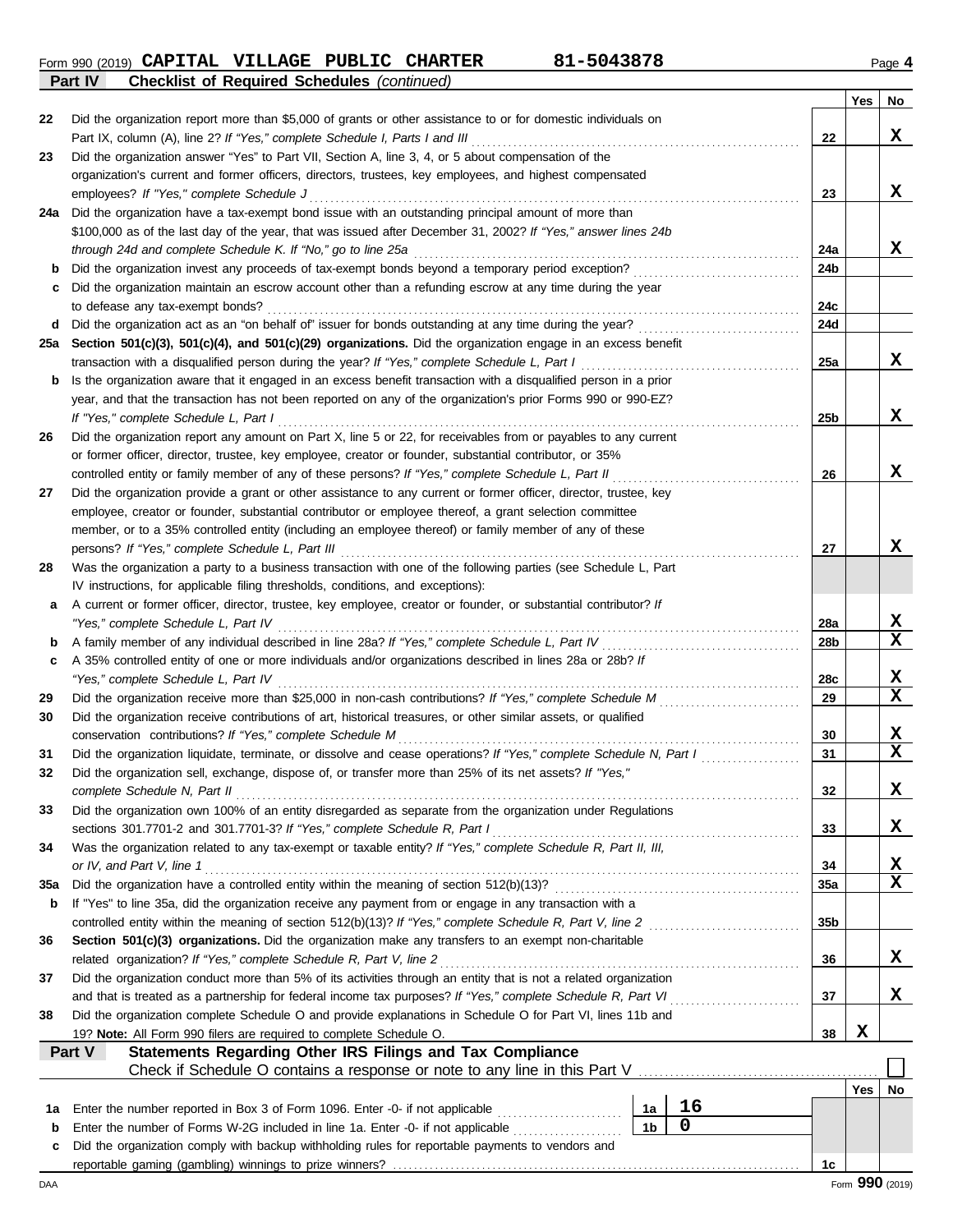|             | Form 990 (2019) CAPITAL VILLAGE PUBLIC CHARTER<br>81-5043878<br>Statements Regarding Other IRS Filings and Tax Compliance (continued)<br>Part V |                |     | Page 5 |
|-------------|-------------------------------------------------------------------------------------------------------------------------------------------------|----------------|-----|--------|
|             |                                                                                                                                                 |                | Yes | No     |
| 2a          | Enter the number of employees reported on Form W-3, Transmittal of Wage and Tax                                                                 |                |     |        |
|             | $\mathbf{2}$<br>2a<br>Statements, filed for the calendar year ending with or within the year covered by this return                             |                |     |        |
| b           |                                                                                                                                                 | 2b             | X   |        |
|             | Note: If the sum of lines 1a and 2a is greater than 250, you may be required to e-file (see instructions)                                       |                |     |        |
| За          | Did the organization have unrelated business gross income of \$1,000 or more during the year?                                                   | За             |     | x      |
| $\mathbf b$ |                                                                                                                                                 | 3 <sub>b</sub> |     |        |
| 4a          | At any time during the calendar year, did the organization have an interest in, or a signature or other authority over,                         |                |     |        |
|             | a financial account in a foreign country (such as a bank account, securities account, or other financial account)?                              | 4a             |     | x      |
| b           | If "Yes," enter the name of the foreign country <b>u</b>                                                                                        |                |     |        |
|             | See instructions for filing requirements for FinCEN Form 114, Report of Foreign Bank and Financial Accounts (FBAR).                             |                |     |        |
| 5a          |                                                                                                                                                 | 5a             |     | X      |
| $\mathbf b$ |                                                                                                                                                 | 5 <sub>b</sub> |     | x      |
| c           |                                                                                                                                                 | 5c             |     |        |
| 6a          | Does the organization have annual gross receipts that are normally greater than \$100,000, and did the                                          |                |     |        |
|             |                                                                                                                                                 | 6a             |     | x      |
| b           | If "Yes," did the organization include with every solicitation an express statement that such contributions or                                  |                |     |        |
|             | gifts were not tax deductible?                                                                                                                  | 6b             |     |        |
| 7           | Organizations that may receive deductible contributions under section 170(c).                                                                   |                |     |        |
| а           | Did the organization receive a payment in excess of \$75 made partly as a contribution and partly for goods                                     |                |     |        |
|             | and services provided to the payor?                                                                                                             | 7a             |     | x.     |
| b           |                                                                                                                                                 | 7b             |     |        |
| c           | Did the organization sell, exchange, or otherwise dispose of tangible personal property for which it was                                        |                |     |        |
|             |                                                                                                                                                 | 7c             |     | x      |
| d           | 7d                                                                                                                                              |                |     |        |
| е           |                                                                                                                                                 | 7e             |     | X<br>x |
| f           | Did the organization, during the year, pay premiums, directly or indirectly, on a personal benefit contract?                                    | 7f             |     |        |
| g           |                                                                                                                                                 | 7g             |     |        |
| h           | If the organization received a contribution of cars, boats, airplanes, or other vehicles, did the organization file a Form 1098-C?              | 7h             |     |        |
| 8           | Sponsoring organizations maintaining donor advised funds. Did a donor advised fund maintained by the                                            |                |     |        |
|             |                                                                                                                                                 | 8              |     |        |
| 9<br>a      | Sponsoring organizations maintaining donor advised funds.<br>Did the sponsoring organization make any taxable distributions under section 4966? | 9a             |     |        |
| b           |                                                                                                                                                 | 9b             |     |        |
| 10          | Section 501(c)(7) organizations. Enter:                                                                                                         |                |     |        |
| а           | 10a                                                                                                                                             |                |     |        |
| $\mathbf b$ | 10 <sub>b</sub><br>Gross receipts, included on Form 990, Part VIII, line 12, for public use of club facilities                                  |                |     |        |
| 11          | Section 501(c)(12) organizations. Enter:                                                                                                        |                |     |        |
| а           | 11a<br>Gross income from members or shareholders                                                                                                |                |     |        |
| b           | Gross income from other sources (Do not net amounts due or paid to other sources                                                                |                |     |        |
|             | 11 <sub>b</sub><br>against amounts due or received from them.)                                                                                  |                |     |        |
| 12a         | Section 4947(a)(1) non-exempt charitable trusts. Is the organization filing Form 990 in lieu of Form 1041?                                      | 12a            |     |        |
| b           | If "Yes," enter the amount of tax-exempt interest received or accrued during the year<br>12 <sub>b</sub>                                        |                |     |        |
| 13          | Section 501(c)(29) qualified nonprofit health insurance issuers.                                                                                |                |     |        |
| а           | Is the organization licensed to issue qualified health plans in more than one state?                                                            | 13a            |     |        |
|             | Note: See the instructions for additional information the organization must report on Schedule O.                                               |                |     |        |
| b           | Enter the amount of reserves the organization is required to maintain by the states in which                                                    |                |     |        |
|             | 13 <sub>b</sub><br>the organization is licensed to issue qualified health plans                                                                 |                |     |        |
| с           | 13 <sub>c</sub>                                                                                                                                 |                |     |        |
|             |                                                                                                                                                 |                |     |        |

## Form **990** (2019)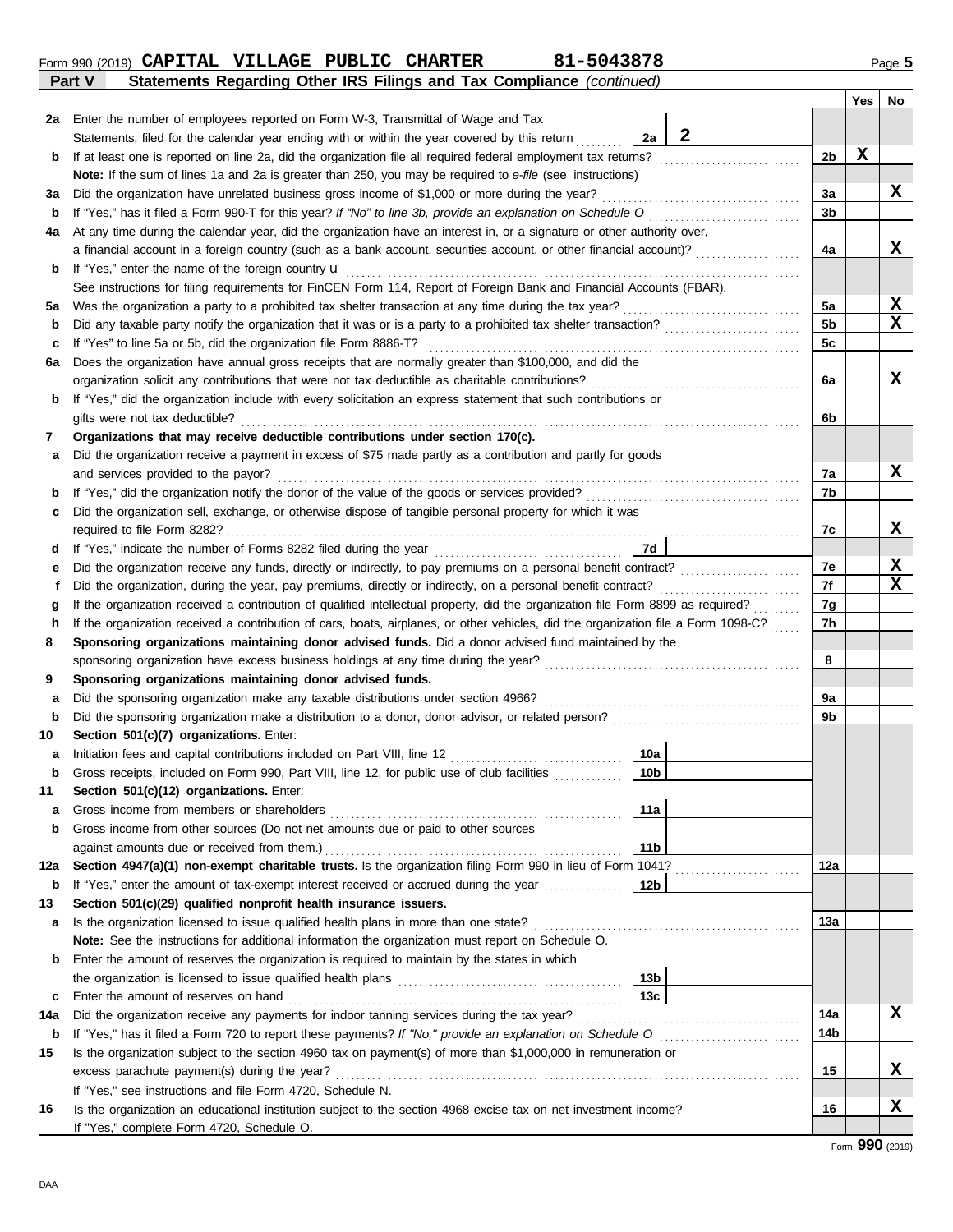## **Form 990 (2019) CAPITAL VILLAGE PUBLIC CHARTER** 81-5043878 **Page 6** Page 6

| Part VI | Governance, Management, and Disclosure For each "Yes" response to lines 2 through 7b below, and for a "No"                |
|---------|---------------------------------------------------------------------------------------------------------------------------|
|         | response to line 8a, 8b, or 10b below, describe the circumstances, processes, or changes on Schedule O. See instructions. |
|         | $\mathbf{X}$                                                                                                              |
|         | Section A. Governing Body and Management                                                                                  |

|     |                                                                                                                                     |                         | Yes         | No          |
|-----|-------------------------------------------------------------------------------------------------------------------------------------|-------------------------|-------------|-------------|
| 1а  | 7<br>1a<br>Enter the number of voting members of the governing body at the end of the tax year                                      |                         |             |             |
|     | If there are material differences in voting rights among members of the governing body, or                                          |                         |             |             |
|     | if the governing body delegated broad authority to an executive committee or similar                                                |                         |             |             |
|     | committee, explain on Schedule O.                                                                                                   |                         |             |             |
| b   | 7<br>1b<br>Enter the number of voting members included on line 1a, above, who are independent                                       |                         |             |             |
| 2   | Did any officer, director, trustee, or key employee have a family relationship or a business relationship with                      |                         |             |             |
|     | any other officer, director, trustee, or key employee?                                                                              | $\mathbf{2}$            | X           |             |
| 3   | Did the organization delegate control over management duties customarily performed by or under the direct                           |                         |             |             |
|     | supervision of officers, directors, trustees, or key employees to a management company or other person?                             | 3                       |             | X           |
| 4   | Did the organization make any significant changes to its governing documents since the prior Form 990 was filed?                    | $\overline{\mathbf{4}}$ |             | $\mathbf x$ |
| 5   |                                                                                                                                     | 5                       |             | $\mathbf x$ |
| 6   | Did the organization have members or stockholders?                                                                                  | 6                       |             | $\mathbf x$ |
| 7a  | Did the organization have members, stockholders, or other persons who had the power to elect or appoint                             |                         |             |             |
|     | one or more members of the governing body?                                                                                          | 7a                      |             | х           |
| b   | Are any governance decisions of the organization reserved to (or subject to approval by) members,                                   |                         |             |             |
|     | stockholders, or persons other than the governing body?                                                                             | 7b                      |             | x           |
| 8   | Did the organization contemporaneously document the meetings held or written actions undertaken during the year by the following:   |                         |             |             |
| а   | The governing body?                                                                                                                 | 8a                      | X           |             |
| b   | Each committee with authority to act on behalf of the governing body?                                                               | 8b                      | $\mathbf x$ |             |
| 9   | Is there any officer, director, trustee, or key employee listed in Part VII, Section A, who cannot be reached at                    |                         |             |             |
|     |                                                                                                                                     | 9                       |             | X           |
|     | Section B. Policies (This Section B requests information about policies not required by the Internal Revenue Code.)                 |                         |             |             |
|     |                                                                                                                                     |                         | Yes         | No          |
| 10a | Did the organization have local chapters, branches, or affiliates?                                                                  | 10a                     |             | X           |
| b   | If "Yes," did the organization have written policies and procedures governing the activities of such chapters,                      |                         |             |             |
|     |                                                                                                                                     | 10 <sub>b</sub>         |             |             |
| 11a | Has the organization provided a complete copy of this Form 990 to all members of its governing body before filing the form?         | 11a                     | X           |             |
| b   | Describe in Schedule O the process, if any, used by the organization to review this Form 990.                                       |                         |             |             |
| 12a | Did the organization have a written conflict of interest policy? If "No," go to line 13                                             | 12a                     | X           |             |
| b   | Were officers, directors, or trustees, and key employees required to disclose annually interests that could give rise to conflicts? | 12 <sub>b</sub>         | $\mathbf x$ |             |
| c   | Did the organization regularly and consistently monitor and enforce compliance with the policy? If "Yes,"                           |                         |             |             |
|     | describe in Schedule O how this was done                                                                                            | 12c                     | X           |             |
| 13  | Did the organization have a written whistleblower policy?                                                                           | 13                      | $\mathbf x$ |             |
| 14  |                                                                                                                                     | 14                      | X           |             |
| 15  | Did the process for determining compensation of the following persons include a review and approval by                              |                         |             |             |
|     | independent persons, comparability data, and contemporaneous substantiation of the deliberation and decision?                       |                         |             |             |
| a   |                                                                                                                                     | 15a                     | x           |             |
| b   | Other officers or key employees of the organization                                                                                 | 15b                     |             | X           |
|     | If "Yes" to line 15a or 15b, describe the process in Schedule O (see instructions).                                                 |                         |             |             |
| 16a | Did the organization invest in, contribute assets to, or participate in a joint venture or similar arrangement                      |                         |             |             |
|     | with a taxable entity during the year?                                                                                              | 16a                     |             | X           |
|     | <b>b</b> If "Yes," did the organization follow a written policy or procedure requiring the organization to evaluate its             |                         |             |             |
|     | participation in joint venture arrangements under applicable federal tax law, and take steps to safeguard the                       |                         |             |             |
|     |                                                                                                                                     | 16b                     |             |             |
|     | <b>Section C. Disclosure</b>                                                                                                        |                         |             |             |
| 17  | List the states with which a copy of this Form 990 is required to be filed $\mathbf{u}$ NONE                                        |                         |             |             |
| 18  | Section 6104 requires an organization to make its Forms 1023 (1024 or 1024-A, if applicable), 990, and 990-T (Section 501(c)        |                         |             |             |
|     | (3)s only) available for public inspection. Indicate how you made these available. Check all that apply.                            |                         |             |             |
|     | $ \mathbf{X} $ Another's website $ \mathbf{X} $ Upon request<br>Other (explain on Schedule O)<br>Own website                        |                         |             |             |
| 19  | Describe on Schedule O whether (and if so, how) the organization made its governing documents, conflict of interest policy, and     |                         |             |             |
|     | financial statements available to the public during the tax year.                                                                   |                         |             |             |
| 20  | State the name, address, and telephone number of the person who possesses the organization's books and records u                    |                         |             |             |

# **KEINA HODGE 705 EDGEWOOD ST NE**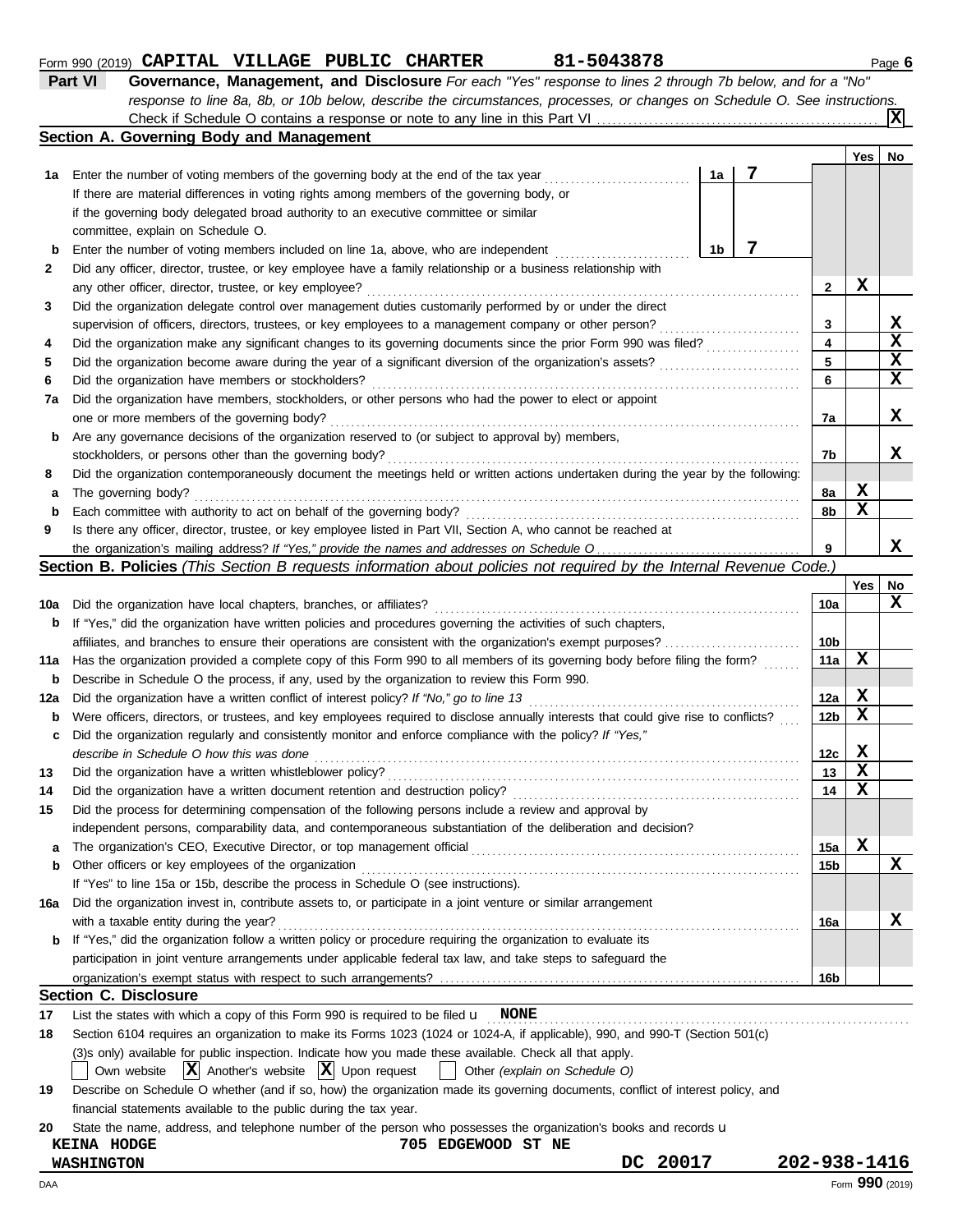| <b>Part VII</b>          | Compensation of Officers, Directors, Trustees, Key Employees, Highest Compensated Employees, and                                                                                                                                   |
|--------------------------|------------------------------------------------------------------------------------------------------------------------------------------------------------------------------------------------------------------------------------|
|                          | Independent Contractors                                                                                                                                                                                                            |
|                          | Check if Schedule O contains a response or note to any line in this Part VII <i>CHARG SCHOLD CHARG CONDI</i>                                                                                                                       |
| Section A.               | Officers, Directors, Trustees, Key Employees, and Highest Compensated Employees                                                                                                                                                    |
| organization's tax year. | 1a Complete this table for all persons required to be listed. Report compensation for the calendar year ending with or within the                                                                                                  |
|                          | • List all of the organization's <b>current</b> officers, directors, trustees (whether individuals or organizations), regardless of amount of<br>compensation. Enter -0- in columns (D), (E), and (F) if no compensation was paid. |

● List all of the organization's **current** key employees, if any. See instructions for definition of "key employee."

who received reportable compensation (Box 5 of Form W-2 and/or Box 7 of Form 1099-MISC) of more than \$100,000 from the organization and any related organizations. ■ List the organization's five **current** highest compensated employees (other than an officer, director, trustee, or key employee)<br> **•** Preceived reportable compensation (Box 5 of Form W.2 and/or Box 7 of Form 1000 MISC)

■ List all of the organization's **former** officers, key employees, and highest compensated employees who received more than<br> **•** 00,000 of reportable compensation from the ergonization and any related ergonizations \$100,000 of reportable compensation from the organization and any related organizations.

■ List all of the organization's **former directors or trustees** that received, in the capacity as a former director or trustee of the<br>paization, more than \$10,000 of reportable compensation from the organization and any r organization, more than \$10,000 of reportable compensation from the organization and any related organizations. See instructions for the order in which to list the persons above.

Check this box if neither the organization nor any related organization compensated any current officer, director, or trustee.

| (W-2/1099-MISC)<br>organization and<br>(W-2/1099-MISC)<br>hours for<br>Individual trustee<br>or director<br>Officer<br>Highest compensated<br>employee<br>Former<br>Key employee<br>nstitutional trustee<br>related organizations<br>related<br>organizations<br>below<br>dotted line)<br>$(1)$ CHRISTOPHER PURDY<br>2.00<br>0.00<br>$\mathbf x$<br>0<br>$\mathbf x$<br>0<br><b>CHAIR</b><br>(2) MATRICE GANDY<br>2.00 |             |
|------------------------------------------------------------------------------------------------------------------------------------------------------------------------------------------------------------------------------------------------------------------------------------------------------------------------------------------------------------------------------------------------------------------------|-------------|
|                                                                                                                                                                                                                                                                                                                                                                                                                        |             |
|                                                                                                                                                                                                                                                                                                                                                                                                                        |             |
|                                                                                                                                                                                                                                                                                                                                                                                                                        | $\mathbf 0$ |
|                                                                                                                                                                                                                                                                                                                                                                                                                        |             |
|                                                                                                                                                                                                                                                                                                                                                                                                                        |             |
| 0.00<br>$\mathbf 0$<br>$\mathbf x$<br>X<br>0<br><b>CLERK</b>                                                                                                                                                                                                                                                                                                                                                           | $\mathbf 0$ |
| (3) LATOYA TOLBERT                                                                                                                                                                                                                                                                                                                                                                                                     |             |
| 2.00                                                                                                                                                                                                                                                                                                                                                                                                                   |             |
| 0.00<br>$\mathbf x$<br>$\mathbf x$<br>0<br>0<br><b>TREASURER</b>                                                                                                                                                                                                                                                                                                                                                       | $\mathbf 0$ |
| (4) KATRINA FLOYD                                                                                                                                                                                                                                                                                                                                                                                                      |             |
| 2.00                                                                                                                                                                                                                                                                                                                                                                                                                   |             |
| 0.00<br>$\mathbf 0$<br>$\mathbf x$<br>0<br><b>DIRECTOR</b>                                                                                                                                                                                                                                                                                                                                                             | $\mathbf 0$ |
| (5) MATTHEW HARE<br>2.00                                                                                                                                                                                                                                                                                                                                                                                               |             |
| 0.00<br>0<br>$\mathbf x$<br>0<br><b>DIRECTOR</b>                                                                                                                                                                                                                                                                                                                                                                       | $\mathbf 0$ |
| (6) SARAH HAWLEY                                                                                                                                                                                                                                                                                                                                                                                                       |             |
| 2.00                                                                                                                                                                                                                                                                                                                                                                                                                   |             |
| 0.00<br>$\mathbf x$<br>0<br>0<br><b>DIRECTOR</b>                                                                                                                                                                                                                                                                                                                                                                       | $\mathbf 0$ |
| (7) JENESE JONES                                                                                                                                                                                                                                                                                                                                                                                                       |             |
| 2.00                                                                                                                                                                                                                                                                                                                                                                                                                   |             |
| 0.00<br>$\mathbf x$<br>0<br>0<br><b>DIRECTOR</b>                                                                                                                                                                                                                                                                                                                                                                       | $\mathbf 0$ |
| (8) MONICA GREEN                                                                                                                                                                                                                                                                                                                                                                                                       |             |
| 40.00<br>0.00<br>6,586<br>$\mathbf x$<br>0                                                                                                                                                                                                                                                                                                                                                                             |             |
| 100,072<br>EXECUTIVE DIRECTOR<br>(9) KEINA HODGE                                                                                                                                                                                                                                                                                                                                                                       |             |
| 40.00                                                                                                                                                                                                                                                                                                                                                                                                                  |             |
| 0.00<br>$\mathbf x$<br>48,964<br>2,751<br>0<br><b>DIRECTOR</b><br><b>OPERATIONS</b>                                                                                                                                                                                                                                                                                                                                    |             |
| (10)                                                                                                                                                                                                                                                                                                                                                                                                                   |             |
|                                                                                                                                                                                                                                                                                                                                                                                                                        |             |
|                                                                                                                                                                                                                                                                                                                                                                                                                        |             |
| (11)                                                                                                                                                                                                                                                                                                                                                                                                                   |             |
|                                                                                                                                                                                                                                                                                                                                                                                                                        |             |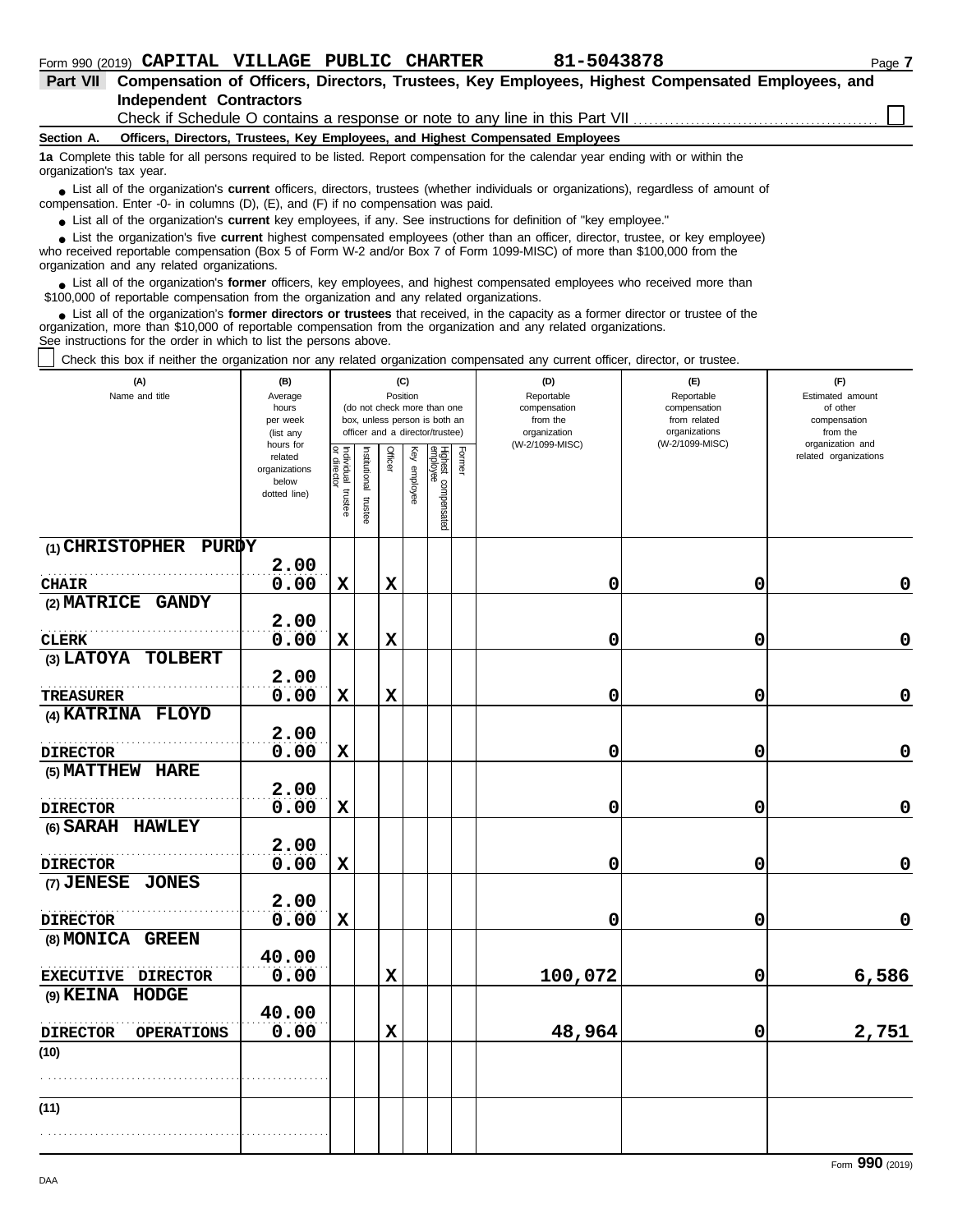|              | Form 990 (2019) CAPITAL VILLAGE PUBLIC CHARTER                                                                                                                                                                                                                                                                                                                                                                                                 |                                                                             |                                      |                      |          |              |                                                                                                 |        | 81-5043878                                                                                                                                              |                                                   |                                                       | Page 8              |
|--------------|------------------------------------------------------------------------------------------------------------------------------------------------------------------------------------------------------------------------------------------------------------------------------------------------------------------------------------------------------------------------------------------------------------------------------------------------|-----------------------------------------------------------------------------|--------------------------------------|----------------------|----------|--------------|-------------------------------------------------------------------------------------------------|--------|---------------------------------------------------------------------------------------------------------------------------------------------------------|---------------------------------------------------|-------------------------------------------------------|---------------------|
|              | Part VII<br>(A)<br>Name and title                                                                                                                                                                                                                                                                                                                                                                                                              | (B)<br>Average<br>hours<br>per week                                         |                                      |                      | Position | (C)          | (do not check more than one<br>box, unless person is both an<br>officer and a director/trustee) |        | Section A. Officers, Directors, Trustees, Key Employees, and Highest Compensated Employees (continued)<br>(D)<br>Reportable<br>compensation<br>from the | (E)<br>Reportable<br>compensation<br>from related | (F)<br>Estimated amount<br>of other<br>compensation   |                     |
|              |                                                                                                                                                                                                                                                                                                                                                                                                                                                | (list any<br>hours for<br>related<br>organizations<br>below<br>dotted line) | Individual<br>or director<br>trustee | nstitutional trustee | Officer  | Key employee | Highest compensated<br>employee                                                                 | Former | organization<br>(W-2/1099-MISC)                                                                                                                         | organizations<br>(W-2/1099-MISC)                  | from the<br>organization and<br>related organizations |                     |
|              |                                                                                                                                                                                                                                                                                                                                                                                                                                                |                                                                             |                                      |                      |          |              |                                                                                                 |        |                                                                                                                                                         |                                                   |                                                       |                     |
|              |                                                                                                                                                                                                                                                                                                                                                                                                                                                |                                                                             |                                      |                      |          |              |                                                                                                 |        |                                                                                                                                                         |                                                   |                                                       |                     |
|              |                                                                                                                                                                                                                                                                                                                                                                                                                                                |                                                                             |                                      |                      |          |              |                                                                                                 |        |                                                                                                                                                         |                                                   |                                                       |                     |
|              |                                                                                                                                                                                                                                                                                                                                                                                                                                                |                                                                             |                                      |                      |          |              |                                                                                                 |        |                                                                                                                                                         |                                                   |                                                       |                     |
|              |                                                                                                                                                                                                                                                                                                                                                                                                                                                |                                                                             |                                      |                      |          |              |                                                                                                 |        |                                                                                                                                                         |                                                   |                                                       |                     |
|              |                                                                                                                                                                                                                                                                                                                                                                                                                                                |                                                                             |                                      |                      |          |              |                                                                                                 |        |                                                                                                                                                         |                                                   |                                                       |                     |
|              |                                                                                                                                                                                                                                                                                                                                                                                                                                                |                                                                             |                                      |                      |          |              |                                                                                                 |        |                                                                                                                                                         |                                                   |                                                       |                     |
|              |                                                                                                                                                                                                                                                                                                                                                                                                                                                |                                                                             |                                      |                      |          |              |                                                                                                 |        |                                                                                                                                                         |                                                   |                                                       |                     |
| c            | Total from continuation sheets to Part VII, Section A                                                                                                                                                                                                                                                                                                                                                                                          |                                                                             |                                      |                      |          |              |                                                                                                 | u<br>u | 149,036                                                                                                                                                 |                                                   |                                                       | 9,337               |
| $\mathbf{2}$ | Total number of individuals (including but not limited to those listed above) who received more than \$100,000 of<br>reportable compensation from the organization $\mathbf u$ 1                                                                                                                                                                                                                                                               |                                                                             |                                      |                      |          |              |                                                                                                 |        | 149,036                                                                                                                                                 |                                                   |                                                       | 9,337               |
| 3<br>4<br>5  | Did the organization list any former officer, director, trustee, key employee, or highest compensated<br>For any individual listed on line 1a, is the sum of reportable compensation and other compensation from the<br>organization and related organizations greater than \$150,000? If "Yes," complete Schedule J for such<br>Did any person listed on line 1a receive or accrue compensation from any unrelated organization or individual |                                                                             |                                      |                      |          |              |                                                                                                 |        |                                                                                                                                                         |                                                   | 3<br>4                                                | Yes<br>No<br>X<br>X |
|              | Section B. Independent Contractors                                                                                                                                                                                                                                                                                                                                                                                                             |                                                                             |                                      |                      |          |              |                                                                                                 |        |                                                                                                                                                         |                                                   | 5                                                     | X                   |
| 1            | Complete this table for your five highest compensated independent contractors that received more than \$100,000 of<br>compensation from the organization. Report compensation for the calendar year ending with or within the organization's tax year.                                                                                                                                                                                         |                                                                             |                                      |                      |          |              |                                                                                                 |        |                                                                                                                                                         |                                                   |                                                       |                     |
|              |                                                                                                                                                                                                                                                                                                                                                                                                                                                | (A)<br>Name and business address                                            |                                      |                      |          |              |                                                                                                 |        |                                                                                                                                                         | (B)<br>Description of services                    |                                                       | (C)<br>Compensation |
|              |                                                                                                                                                                                                                                                                                                                                                                                                                                                |                                                                             |                                      |                      |          |              |                                                                                                 |        |                                                                                                                                                         |                                                   |                                                       |                     |
|              |                                                                                                                                                                                                                                                                                                                                                                                                                                                |                                                                             |                                      |                      |          |              |                                                                                                 |        |                                                                                                                                                         |                                                   |                                                       |                     |
| $\mathbf{2}$ | Total number of independent contractors (including but not limited to those listed above) who<br>received more than \$100,000 of compensation from the organization $\mathbf u$                                                                                                                                                                                                                                                                |                                                                             |                                      |                      |          |              |                                                                                                 |        |                                                                                                                                                         | 0                                                 |                                                       |                     |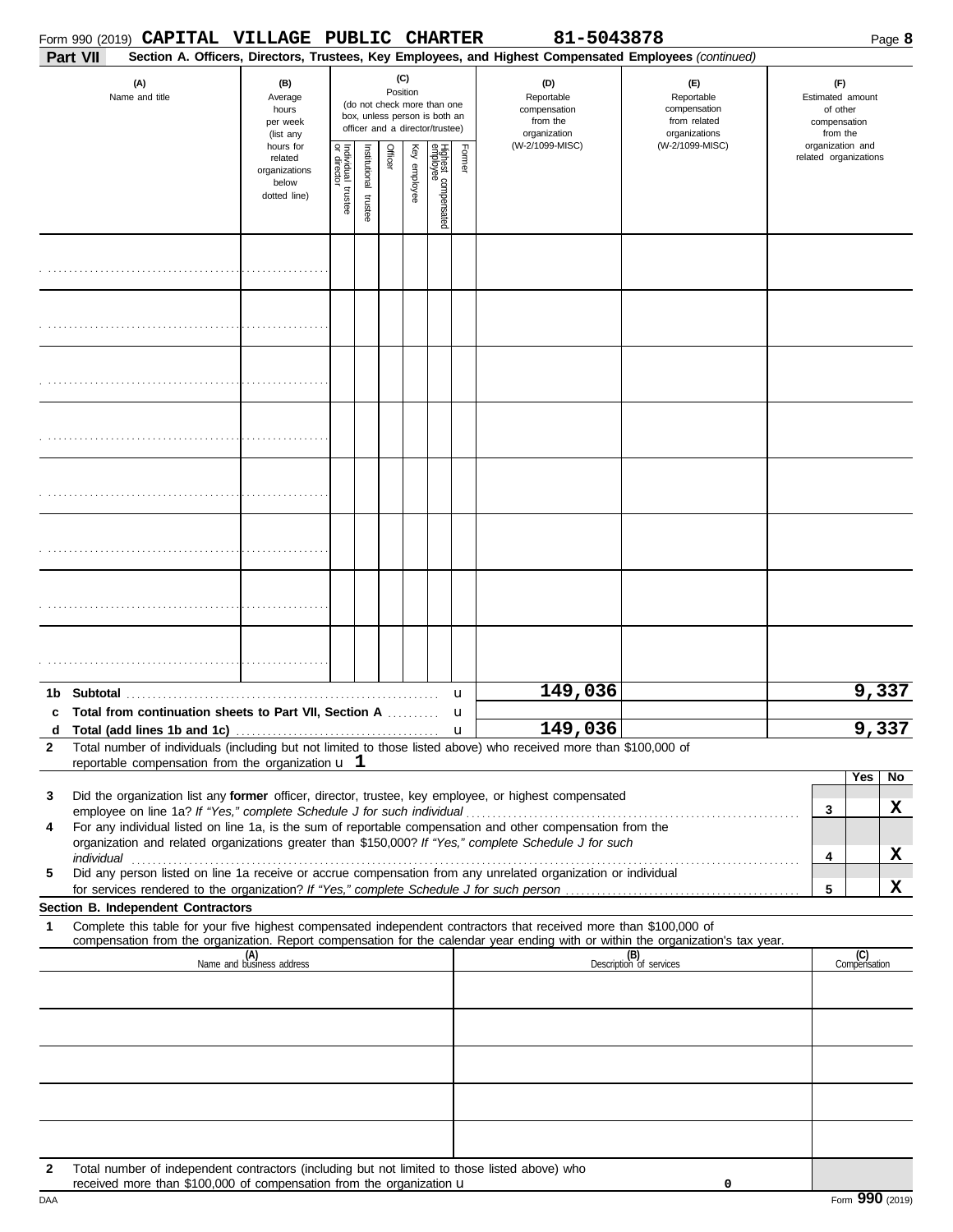|                  | Form 990 (2019) CAPITAL VILLAGE PUBLIC CHARTER |  | 81-5043878 | Page 9 |
|------------------|------------------------------------------------|--|------------|--------|
| <b>Part VIII</b> | <b>Statement of Revenue</b>                    |  |            |        |

|                                                                  |     |                                                                                     |    |                |                  |  |                      | (A)<br>Total revenue | (B)<br>Related or exempt<br>function revenue | (C)<br>Unrelated<br>business revenue | (D)<br>Revenue excluded<br>from tax under<br>sections 512-514 |
|------------------------------------------------------------------|-----|-------------------------------------------------------------------------------------|----|----------------|------------------|--|----------------------|----------------------|----------------------------------------------|--------------------------------------|---------------------------------------------------------------|
|                                                                  |     | 1a Federated campaigns                                                              |    |                | 1a               |  |                      |                      |                                              |                                      |                                                               |
| <b>Contributions, Gifts, Grants</b><br>and Other Similar Amounts |     | <b>b</b> Membership dues <i></i>                                                    |    |                | 1 <sub>b</sub>   |  |                      |                      |                                              |                                      |                                                               |
|                                                                  |     | c Fundraising events                                                                |    |                | 1 <sub>c</sub>   |  |                      |                      |                                              |                                      |                                                               |
|                                                                  |     |                                                                                     |    |                | 1 <sub>d</sub>   |  |                      |                      |                                              |                                      |                                                               |
|                                                                  |     | d Related organizations                                                             |    |                |                  |  | 355,316              |                      |                                              |                                      |                                                               |
|                                                                  |     | e Government grants (contributions)                                                 |    | .              | 1e               |  |                      |                      |                                              |                                      |                                                               |
|                                                                  |     | f All other contributions, gifts, grants,<br>and similar amounts not included above |    |                |                  |  |                      |                      |                                              |                                      |                                                               |
|                                                                  |     |                                                                                     |    |                | 1f               |  | 257,755              |                      |                                              |                                      |                                                               |
|                                                                  | g   | Noncash contributions included in lines 1a-1f                                       |    |                | 1g $\frac{1}{3}$ |  |                      |                      |                                              |                                      |                                                               |
|                                                                  |     |                                                                                     |    |                |                  |  | $\mathbf{u}$         | 613,071              |                                              |                                      |                                                               |
|                                                                  |     |                                                                                     |    |                |                  |  | <b>Business Code</b> |                      |                                              |                                      |                                                               |
|                                                                  | 2a  |                                                                                     |    |                |                  |  |                      |                      |                                              |                                      |                                                               |
| Program Service<br>Revenue                                       | b   |                                                                                     |    |                |                  |  |                      |                      |                                              |                                      |                                                               |
|                                                                  |     |                                                                                     |    |                |                  |  |                      |                      |                                              |                                      |                                                               |
|                                                                  |     |                                                                                     |    |                |                  |  |                      |                      |                                              |                                      |                                                               |
|                                                                  |     |                                                                                     |    |                |                  |  |                      |                      |                                              |                                      |                                                               |
|                                                                  |     | f All other program service revenue                                                 |    |                |                  |  |                      |                      |                                              |                                      |                                                               |
|                                                                  |     |                                                                                     |    |                |                  |  | $\mathbf u$          |                      |                                              |                                      |                                                               |
|                                                                  | 3   | Investment income (including dividends, interest, and                               |    |                |                  |  |                      |                      |                                              |                                      |                                                               |
|                                                                  |     |                                                                                     |    |                |                  |  |                      |                      |                                              |                                      |                                                               |
|                                                                  | 4   | Income from investment of tax-exempt bond proceeds                                  |    |                |                  |  | u                    |                      |                                              |                                      |                                                               |
|                                                                  | 5   |                                                                                     |    |                |                  |  | u                    |                      |                                              |                                      |                                                               |
|                                                                  |     |                                                                                     |    | (i) Real       |                  |  | (ii) Personal        |                      |                                              |                                      |                                                               |
|                                                                  | 6а  | Gross rents                                                                         | 6a |                |                  |  |                      |                      |                                              |                                      |                                                               |
|                                                                  | b   | Less: rental expenses                                                               | 6b |                |                  |  |                      |                      |                                              |                                      |                                                               |
|                                                                  |     | Rental inc. or (loss)                                                               | 6c |                |                  |  |                      |                      |                                              |                                      |                                                               |
|                                                                  |     | <b>d</b> Net rental income or (loss)                                                |    |                |                  |  | u                    |                      |                                              |                                      |                                                               |
|                                                                  |     | <b>7a</b> Gross amount from                                                         |    | (i) Securities |                  |  | (ii) Other           |                      |                                              |                                      |                                                               |
|                                                                  |     | sales of assets<br>other than inventory                                             | 7а |                |                  |  |                      |                      |                                              |                                      |                                                               |
|                                                                  |     | <b>b</b> Less: cost or other                                                        |    |                |                  |  |                      |                      |                                              |                                      |                                                               |
| Revenue                                                          |     | basis and sales exps.                                                               | 7b |                |                  |  |                      |                      |                                              |                                      |                                                               |
|                                                                  |     | c Gain or (loss)                                                                    | 7c |                |                  |  |                      |                      |                                              |                                      |                                                               |
|                                                                  |     |                                                                                     |    |                |                  |  | $\mathbf u$          |                      |                                              |                                      |                                                               |
| Other                                                            |     | 8a Gross income from fundraising events                                             |    |                |                  |  |                      |                      |                                              |                                      |                                                               |
|                                                                  |     | (not including $$$                                                                  |    |                |                  |  |                      |                      |                                              |                                      |                                                               |
|                                                                  |     | of contributions reported on line 1c).                                              |    | .              |                  |  |                      |                      |                                              |                                      |                                                               |
|                                                                  |     | See Part IV, line 18                                                                |    |                | 8а               |  |                      |                      |                                              |                                      |                                                               |
|                                                                  |     | <b>b</b> Less: direct expenses <i>minimum</i>                                       |    |                | 8b               |  |                      |                      |                                              |                                      |                                                               |
|                                                                  |     | c Net income or (loss) from fundraising events                                      |    |                |                  |  |                      |                      |                                              |                                      |                                                               |
|                                                                  |     | 9a Gross income from gaming activities.                                             |    |                |                  |  | u                    |                      |                                              |                                      |                                                               |
|                                                                  |     |                                                                                     |    |                | 9а               |  |                      |                      |                                              |                                      |                                                               |
|                                                                  |     | See Part IV, line 19                                                                |    |                | 9 <sub>b</sub>   |  |                      |                      |                                              |                                      |                                                               |
|                                                                  |     | <b>b</b> Less: direct expenses                                                      |    |                |                  |  |                      |                      |                                              |                                      |                                                               |
|                                                                  |     | c Net income or (loss) from gaming activities                                       |    |                |                  |  | u                    |                      |                                              |                                      |                                                               |
|                                                                  |     | 10a Gross sales of inventory, less                                                  |    |                |                  |  |                      |                      |                                              |                                      |                                                               |
|                                                                  |     | returns and allowances                                                              |    |                | 10a              |  |                      |                      |                                              |                                      |                                                               |
|                                                                  |     | <b>b</b> Less: cost of goods sold                                                   |    |                | 10 <sub>b</sub>  |  |                      |                      |                                              |                                      |                                                               |
|                                                                  |     |                                                                                     |    |                |                  |  | u                    |                      |                                              |                                      |                                                               |
|                                                                  |     |                                                                                     |    |                |                  |  | <b>Business Code</b> |                      |                                              |                                      |                                                               |
|                                                                  | 11a |                                                                                     |    |                |                  |  |                      |                      |                                              |                                      |                                                               |
|                                                                  | b   |                                                                                     |    |                |                  |  |                      |                      |                                              |                                      |                                                               |
| Miscellaneous<br>Revenue                                         | c   |                                                                                     |    |                |                  |  |                      |                      |                                              |                                      |                                                               |
|                                                                  |     |                                                                                     |    |                |                  |  |                      |                      |                                              |                                      |                                                               |
|                                                                  |     |                                                                                     |    |                |                  |  |                      |                      |                                              |                                      |                                                               |
|                                                                  |     |                                                                                     |    |                |                  |  | $\mathbf{u}$         | 613,071              | 0                                            | 0                                    | 0                                                             |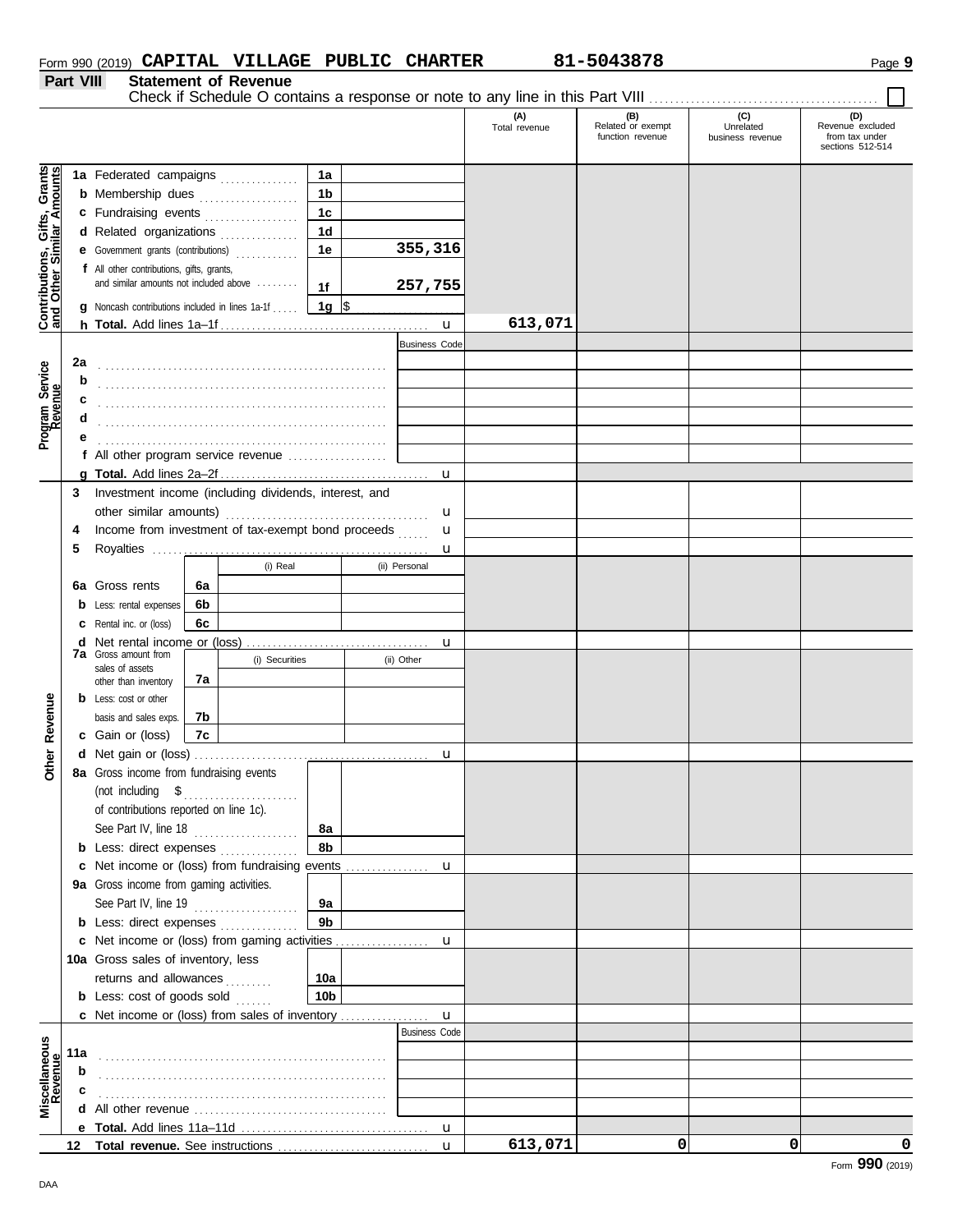| CAPITAL VILLAGE PUBLIC CHARTER<br>Form 990 (2019)                                                                                                                                |                       | 81-5043878             |                       | Page 10            |
|----------------------------------------------------------------------------------------------------------------------------------------------------------------------------------|-----------------------|------------------------|-----------------------|--------------------|
| <b>Statement of Functional Expenses</b><br>Part IX<br>Section 501(c)(3) and 501(c)(4) organizations must complete all columns. All other organizations must complete column (A). |                       |                        |                       |                    |
| Check if Schedule O contains a response or note to any line in this Part IX                                                                                                      |                       |                        |                       | x                  |
| Do not include amounts reported on lines 6b,                                                                                                                                     | (A)<br>Total expenses | (B)<br>Program service | (C)<br>Management and | (D)<br>Fundraising |
| 7b, 8b, 9b, and 10b of Part VIII.                                                                                                                                                |                       | expenses               | general expenses      | expenses           |
| Grants and other assistance to domestic organizations<br>$\mathbf 1$                                                                                                             |                       |                        |                       |                    |
| and domestic governments. See Part IV, line 21                                                                                                                                   |                       |                        |                       |                    |
| Grants and other assistance to domestic<br>$\mathbf{2}$<br>individuals. See Part IV, line 22                                                                                     |                       |                        |                       |                    |
| Grants and other assistance to foreign<br>3                                                                                                                                      |                       |                        |                       |                    |
| organizations, foreign governments, and foreign                                                                                                                                  |                       |                        |                       |                    |
| individuals. See Part IV, lines 15 and 16                                                                                                                                        |                       |                        |                       |                    |
| Benefits paid to or for members<br>4                                                                                                                                             |                       |                        |                       |                    |
| Compensation of current officers, directors,<br>5                                                                                                                                |                       |                        |                       |                    |
| trustees, and key employees                                                                                                                                                      | 227,462               | 159,224                | 61,652                | 6,586              |
| Compensation not included above to disqualified<br>6                                                                                                                             |                       |                        |                       |                    |
| persons (as defined under section 4958(f)(1)) and                                                                                                                                |                       |                        |                       |                    |
| persons described in section 4958(c)(3)(B)                                                                                                                                       |                       |                        |                       |                    |
| Other salaries and wages<br>7<br>.                                                                                                                                               | 24,130                | 12,707                 | 11,423                |                    |
| Pension plan accruals and contributions (include<br>8                                                                                                                            |                       |                        |                       |                    |
| section 401(k) and 403(b) employer contributions)                                                                                                                                | 9,534                 | 6,515                  | 2,769                 | 250                |
| Other employee benefits<br>9                                                                                                                                                     | $\overline{22,237}$   | 15,196                 | 6,459                 | 582                |
| 10<br>11<br>Fees for services (nonemployees):                                                                                                                                    |                       |                        |                       |                    |
| a                                                                                                                                                                                |                       |                        |                       |                    |
| Management<br>b                                                                                                                                                                  | 9,834                 |                        | 9,834                 |                    |
|                                                                                                                                                                                  | 46,218                |                        | 46,218                |                    |
| Lobbying<br>d                                                                                                                                                                    |                       |                        |                       |                    |
| e Professional fundraising services. See Part IV, line 17                                                                                                                        |                       |                        |                       |                    |
| Investment management fees<br>f                                                                                                                                                  |                       |                        |                       |                    |
| Other. (If line 11g amount exceeds 10% of line 25, column<br>q                                                                                                                   |                       |                        |                       |                    |
| (A) amount, list line 11g expenses on Schedule O.)                                                                                                                               | 116,064               | 116,064                |                       |                    |
| 12 Advertising and promotion [1] [1] Advertising and promotion                                                                                                                   |                       |                        |                       |                    |
| 13                                                                                                                                                                               | 23,595                | 21,855                 | 1,740                 |                    |
| Information technology<br>14                                                                                                                                                     | 643                   | 643                    |                       |                    |

**26**

**19 20 21**

**23**

**a b c d**

**22** Depreciation, depletion, and amortization . . .

Insurance . . . . . . . . . . . . . . . . . . . . . . . . . . . . . . . . . . . .

above (List miscellaneous expenses on line 24e. If line 24e amount exceeds 10% of line 25, column (A) amount, list line 24e expenses on Schedule O.)

**STAFF DEVELOPMENT 48,827 48,827 STUDENT RECRUITING 32,766** 32,766 . . . . . . . . . . . . . . . . . . . . . . . . . . . . . . . . . . . . . . . . . . . . . . . **STAFF RECRUITING 12,028 12,028**

**DUES, FEES & SUBSCRIPTION 5,132 4,619 513** 

**10,555 10,555**

**8,875 8,875**

**602,640 445,739 149,483 7,418**

**4,740 4,740**

Royalties . . . . . . . . . . . . . . . . . . . . . . . . . . . . . . . . . . . . . Occupancy . . . . . . . . . . . . . . . . . . . . . . . . . . . . . . . . . . Travel . . . . . . . . . . . . . . . . . . . . . . . . . . . . . . . . . . . . . . . . Payments of travel or entertainment expenses for any federal, state, or local public officials Conferences, conventions, and meetings Interest . . . . . . . . . . . . . . . . . . . . . . . . . . . . . . . . . . . . . . Payments to affiliates . . . . . . . . . . . . . . . . . . . . . . . .

**e** All other expenses . . . . . . . . . . . . . . . . . . . . . . . . . . . **25 Total functional expenses.** Add lines 1 through 24e . . . . .

fundraising solicitation. Check here  $\mathbf{u}$ organization reported in column (B) joint costs from a combined educational campaign and

**Joint costs.** Complete this line only if the

following SOP 98-2 (ASC 958-720)

**24** Other expenses. Itemize expenses not covered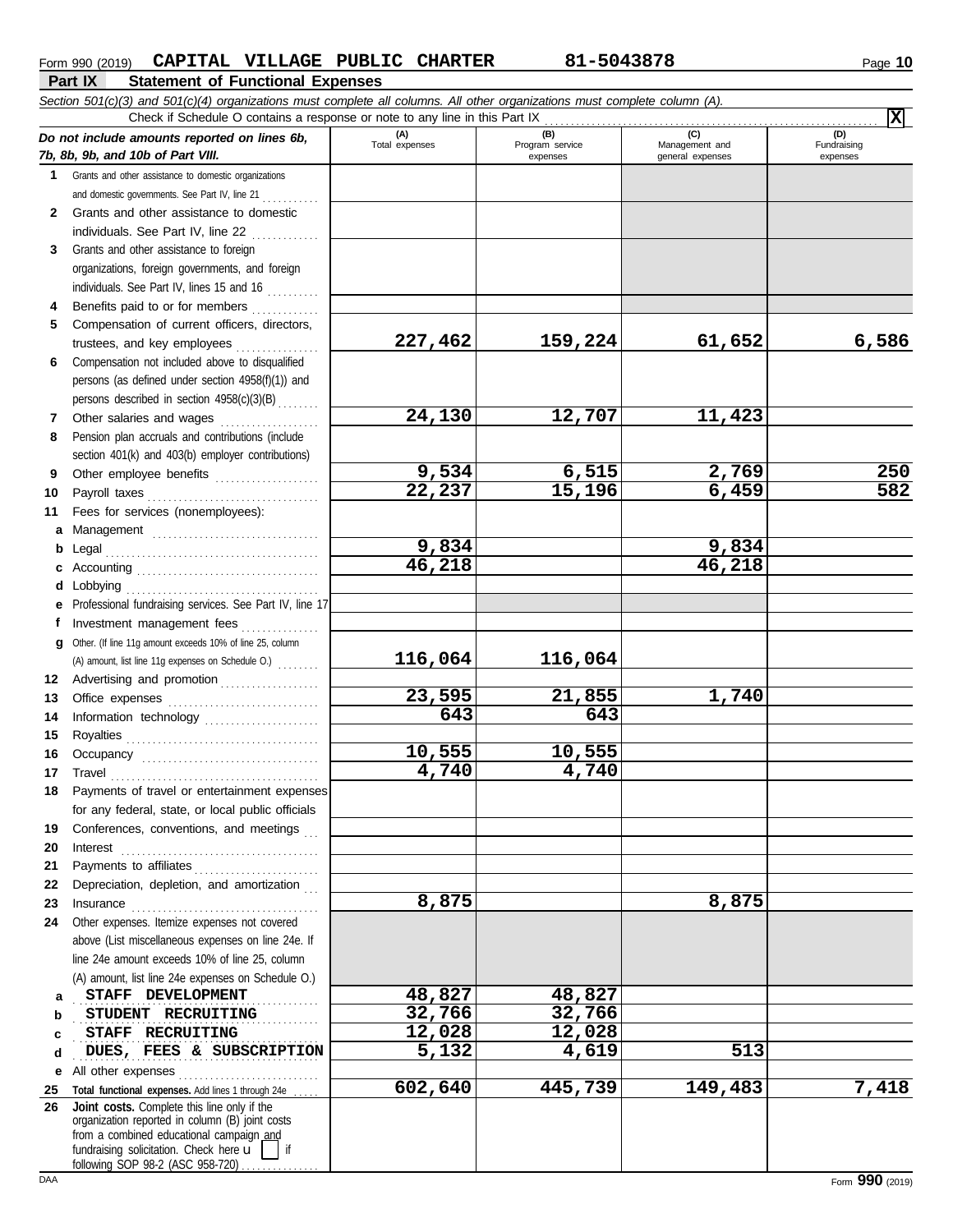| Form 990 (2019) | CAPITAL VILLAGE      | PUBLIC | <b>CHARTER</b> | 81-5043878 | Page |
|-----------------|----------------------|--------|----------------|------------|------|
| Part X          | <b>Balance Sheet</b> |        |                |            |      |

|                 |    |                                                                                                                                                                                                                                     |     |        | (A)<br>Beginning of year |              | (B)<br>End of year |
|-----------------|----|-------------------------------------------------------------------------------------------------------------------------------------------------------------------------------------------------------------------------------------|-----|--------|--------------------------|--------------|--------------------|
|                 | 1  | Cash-non-interest-bearing                                                                                                                                                                                                           |     |        | 169,369                  | $\mathbf{1}$ | 72,829             |
|                 | 2  |                                                                                                                                                                                                                                     |     |        |                          | $\mathbf{2}$ |                    |
|                 | 3  |                                                                                                                                                                                                                                     |     |        |                          | 3            | 25,084             |
|                 | 4  | Accounts receivable, net                                                                                                                                                                                                            |     | 4      |                          |              |                    |
|                 | 5  | Loans and other receivables from any current or former officer, director,                                                                                                                                                           |     |        |                          |              |                    |
|                 |    | trustee, key employee, creator or founder, substantial contributor, or 35%                                                                                                                                                          |     |        |                          |              |                    |
|                 |    | controlled entity or family member of any of these persons                                                                                                                                                                          |     |        |                          | 5            |                    |
|                 | 6  | Loans and other receivables from other disqualified persons (as defined                                                                                                                                                             |     |        |                          |              |                    |
|                 |    | under section 4958(f)(1)), and persons described in section 4958(c)(3)(B)                                                                                                                                                           |     |        |                          | 6            |                    |
| Assets          | 7  |                                                                                                                                                                                                                                     |     |        |                          | 7            |                    |
|                 | 8  | Inventories for sale or use <i>communication</i> and the state of the state or use of the state of the state of the state of the state of the state of the state of the state of the state of the state of the state of the state o |     |        |                          | 8            |                    |
|                 | 9  |                                                                                                                                                                                                                                     |     |        | 9                        | 49,900       |                    |
|                 |    | 10a Land, buildings, and equipment: cost or other                                                                                                                                                                                   |     |        |                          |              |                    |
|                 |    |                                                                                                                                                                                                                                     | 10a | 26,010 |                          |              |                    |
|                 |    |                                                                                                                                                                                                                                     |     |        | 10c                      | 26,010       |                    |
|                 | 11 |                                                                                                                                                                                                                                     |     |        | 11                       |              |                    |
|                 | 12 |                                                                                                                                                                                                                                     |     |        | 12                       |              |                    |
|                 | 13 |                                                                                                                                                                                                                                     |     |        | 13                       |              |                    |
|                 | 14 | Intangible assets with a control of the control of the control of the control of the control of the control of the control of the control of the control of the control of the control of the control of the control of the co      |     |        | 14                       |              |                    |
|                 | 15 |                                                                                                                                                                                                                                     |     |        |                          | 15           | 53,552             |
|                 | 16 |                                                                                                                                                                                                                                     |     |        | 169,369                  | 16           | 227,375            |
|                 | 17 |                                                                                                                                                                                                                                     |     |        |                          | 17           | 43,067             |
|                 | 18 |                                                                                                                                                                                                                                     |     |        |                          | 18           |                    |
|                 | 19 |                                                                                                                                                                                                                                     |     | 19     | 4,508                    |              |                    |
|                 | 20 |                                                                                                                                                                                                                                     |     |        |                          | 20           |                    |
|                 | 21 | Escrow or custodial account liability. Complete Part IV of Schedule D                                                                                                                                                               |     |        |                          | 21           |                    |
|                 | 22 | Loans and other payables to any current or former officer, director,                                                                                                                                                                |     |        |                          |              |                    |
| Liabilities     |    | trustee, key employee, creator or founder, substantial contributor, or 35%                                                                                                                                                          |     |        |                          |              |                    |
|                 |    |                                                                                                                                                                                                                                     |     |        |                          | 22           |                    |
|                 | 23 |                                                                                                                                                                                                                                     |     |        |                          | 23           |                    |
|                 | 24 | Unsecured notes and loans payable to unrelated third parties                                                                                                                                                                        |     |        |                          | 24           |                    |
|                 | 25 | Other liabilities (including federal income tax, payables to related third                                                                                                                                                          |     |        |                          |              |                    |
|                 |    | parties, and other liabilities not included on lines 17-24). Complete Part X                                                                                                                                                        |     |        |                          |              |                    |
|                 |    |                                                                                                                                                                                                                                     |     |        |                          | 25           |                    |
|                 | 26 |                                                                                                                                                                                                                                     |     |        | υ                        | 26           | 47,575             |
|                 |    | Organizations that follow FASB ASC 958, check here $\mathbf{u} \mathbf{X} $                                                                                                                                                         |     |        |                          |              |                    |
| <b>Balances</b> |    | and complete lines 27, 28, 32, and 33.                                                                                                                                                                                              |     |        |                          |              |                    |
|                 | 27 | Net assets without donor restrictions                                                                                                                                                                                               |     |        | 169,369                  | 27           | 179,800            |
|                 | 28 | Net assets with donor restrictions                                                                                                                                                                                                  |     |        |                          | 28           |                    |
| <b>Fund</b>     |    | Organizations that do not follow FASB ASC 958, check here u                                                                                                                                                                         |     |        |                          |              |                    |
|                 |    | and complete lines 29 through 33.                                                                                                                                                                                                   |     |        |                          |              |                    |
| ŏ               | 29 | Capital stock or trust principal, or current funds                                                                                                                                                                                  |     |        | 29                       |              |                    |
| Assets          | 30 | Paid-in or capital surplus, or land, building, or equipment fund [                                                                                                                                                                  |     |        |                          | 30           |                    |
|                 | 31 | Retained earnings, endowment, accumulated income, or other funds                                                                                                                                                                    |     |        |                          | 31           |                    |
| ğ               | 32 | Total net assets or fund balances                                                                                                                                                                                                   |     |        | 169,369                  | 32           | 179,800            |
|                 | 33 |                                                                                                                                                                                                                                     |     |        | 169,369                  | 33           | 227,375            |

Form **990** (2019)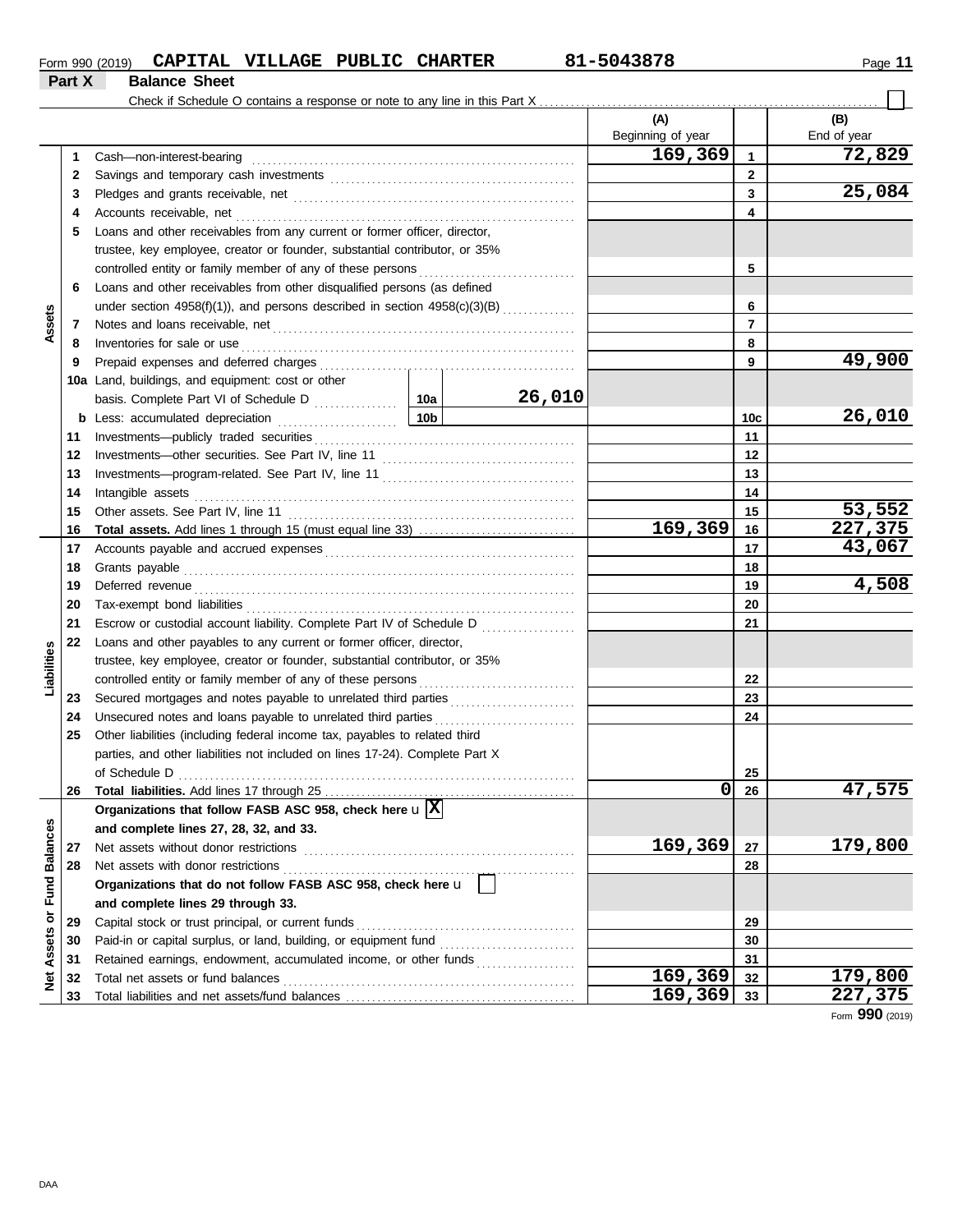|    | 81-5043878<br>Form 990 (2019) CAPITAL VILLAGE PUBLIC CHARTER                                                          |                         |                |            | Page 12 |
|----|-----------------------------------------------------------------------------------------------------------------------|-------------------------|----------------|------------|---------|
|    | <b>Reconciliation of Net Assets</b><br>Part XI                                                                        |                         |                |            |         |
|    |                                                                                                                       |                         |                |            |         |
|    |                                                                                                                       | $\mathbf{1}$            |                | 613,071    |         |
| 2  |                                                                                                                       | $\overline{2}$          |                | 602,640    |         |
| 3  |                                                                                                                       | $\overline{3}$          |                | 10,431     |         |
| 4  |                                                                                                                       | $\overline{\mathbf{4}}$ |                | 169,369    |         |
| 5  |                                                                                                                       | 5                       |                |            |         |
| 6  |                                                                                                                       | 6                       |                |            |         |
| 7  | Investment expenses                                                                                                   | $\overline{7}$          |                |            |         |
| 8  | Prior period adjustments                                                                                              | 8                       |                |            |         |
| 9  | Other changes in net assets or fund balances (explain on Schedule O)                                                  | 9                       |                |            |         |
| 10 | Net assets or fund balances at end of year. Combine lines 3 through 9 (must equal Part X, line                        |                         |                |            |         |
|    |                                                                                                                       | 10                      |                | 179,800    |         |
|    | <b>Financial Statements and Reporting</b><br>Part XII                                                                 |                         |                |            |         |
|    |                                                                                                                       |                         |                |            |         |
|    |                                                                                                                       |                         |                | <b>Yes</b> | No      |
| 1  | $ \mathbf{X} $ Accrual<br>Accounting method used to prepare the Form 990:<br>Cash<br>Other                            |                         |                |            |         |
|    | If the organization changed its method of accounting from a prior year or checked "Other," explain in                 |                         |                |            |         |
|    | Schedule O.                                                                                                           |                         |                |            |         |
|    | 2a Were the organization's financial statements compiled or reviewed by an independent accountant?                    |                         | 2a             |            | x       |
|    | If "Yes," check a box below to indicate whether the financial statements for the year were compiled or                |                         |                |            |         |
|    | reviewed on a separate basis, consolidated basis, or both:                                                            |                         |                |            |         |
|    | Consolidated basis<br>Separate basis<br>  Both consolidated and separate basis                                        |                         |                |            |         |
|    | <b>b</b> Were the organization's financial statements audited by an independent accountant?                           |                         | 2 <sub>b</sub> |            | x       |
|    | If "Yes," check a box below to indicate whether the financial statements for the year were audited on a               |                         |                |            |         |
|    | separate basis, consolidated basis, or both:                                                                          |                         |                |            |         |
|    | Separate basis<br>  Consolidated basis<br>  Both consolidated and separate basis                                      |                         |                |            |         |
|    | c If "Yes" to line 2a or 2b, does the organization have a committee that assumes responsibility for oversight of      |                         |                |            |         |
|    | the audit, review, or compilation of its financial statements and selection of an independent accountant?             |                         | 2c             |            |         |
|    | If the organization changed either its oversight process or selection process during the tax year, explain on         |                         |                |            |         |
|    | Schedule O.                                                                                                           |                         |                |            |         |
|    | 3a As a result of a federal award, was the organization required to undergo an audit or audits as set forth in the    |                         |                |            |         |
|    | Single Audit Act and OMB Circular A-133?                                                                              |                         | За             |            | X       |
|    | <b>b</b> If "Yes," did the organization undergo the required audit or audits? If the organization did not undergo the |                         |                |            |         |
|    | required audit or audits, explain why on Schedule O and describe any steps taken to undergo such audits               |                         | 3b             |            |         |

Form **990** (2019)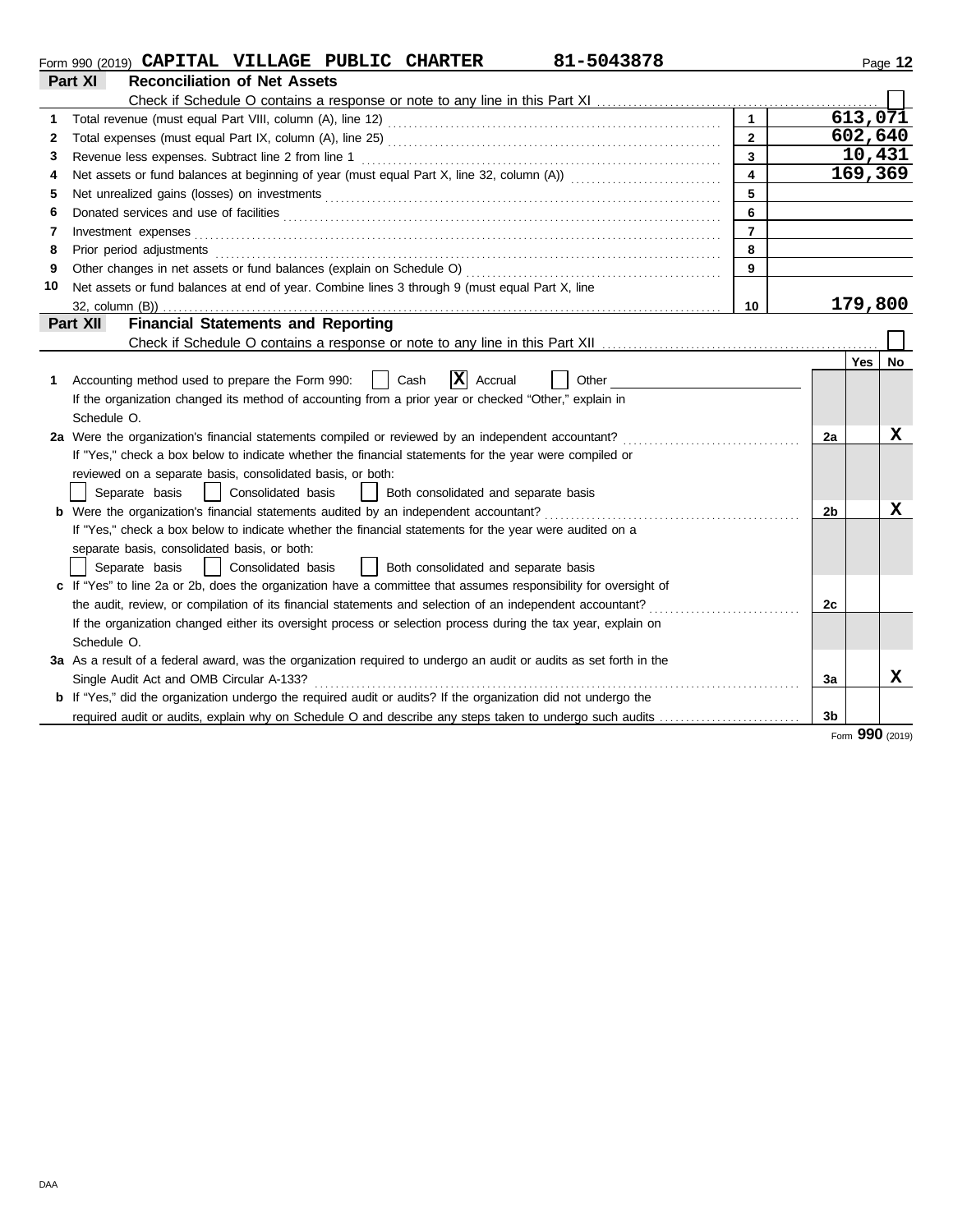|         | <b>SCHEDULE A</b>                     |                                                            | <b>Public Charity Status and Public Support</b>                                                                                                                                                                                                                                                                  |                                                                                                                          |    |                                        |            |                                              |  |  |
|---------|---------------------------------------|------------------------------------------------------------|------------------------------------------------------------------------------------------------------------------------------------------------------------------------------------------------------------------------------------------------------------------------------------------------------------------|--------------------------------------------------------------------------------------------------------------------------|----|----------------------------------------|------------|----------------------------------------------|--|--|
|         | (Form 990 or 990-EZ)                  |                                                            |                                                                                                                                                                                                                                                                                                                  | Complete if the organization is a section $501(c)(3)$ organization or a section $4947(a)(1)$ nonexempt charitable trust. |    |                                        |            |                                              |  |  |
|         | Department of the Treasury            |                                                            | La Attach to Form 990 or Form 990-EZ.                                                                                                                                                                                                                                                                            | -9<br>Open to Public                                                                                                     |    |                                        |            |                                              |  |  |
|         | Internal Revenue Service              |                                                            |                                                                                                                                                                                                                                                                                                                  | <b>u</b> Go to www.irs.gov/Form990 for instructions and the latest information.                                          |    |                                        |            |                                              |  |  |
|         | Name of the organization              | <b>CAPITAL</b><br><b>SCHOOL</b>                            | VILLAGE PUBLIC CHARTER                                                                                                                                                                                                                                                                                           |                                                                                                                          |    |                                        | 81-5043878 | Inspection<br>Employer identification number |  |  |
| Part I  |                                       |                                                            | Reason for Public Charity Status (All organizations must complete this part.) See instructions.                                                                                                                                                                                                                  |                                                                                                                          |    |                                        |            |                                              |  |  |
|         |                                       |                                                            | The organization is not a private foundation because it is: (For lines 1 through 12, check only one box.)                                                                                                                                                                                                        |                                                                                                                          |    |                                        |            |                                              |  |  |
| 1       |                                       |                                                            | A church, convention of churches, or association of churches described in section 170(b)(1)(A)(i).                                                                                                                                                                                                               |                                                                                                                          |    |                                        |            |                                              |  |  |
| ΙX<br>2 |                                       |                                                            | A school described in section 170(b)(1)(A)(ii). (Attach Schedule E (Form 990 or 990-EZ).)                                                                                                                                                                                                                        |                                                                                                                          |    |                                        |            |                                              |  |  |
| 3       |                                       |                                                            | A hospital or a cooperative hospital service organization described in section 170(b)(1)(A)(iii).                                                                                                                                                                                                                |                                                                                                                          |    |                                        |            |                                              |  |  |
| 4       |                                       |                                                            | A medical research organization operated in conjunction with a hospital described in section 170(b)(1)(A)(iii). Enter the hospital's name,                                                                                                                                                                       |                                                                                                                          |    |                                        |            |                                              |  |  |
|         |                                       |                                                            | city, and state: <i>commutively</i> and state:                                                                                                                                                                                                                                                                   |                                                                                                                          |    |                                        |            |                                              |  |  |
| 5       |                                       |                                                            | An organization operated for the benefit of a college or university owned or operated by a governmental unit described in                                                                                                                                                                                        |                                                                                                                          |    |                                        |            |                                              |  |  |
|         |                                       | section 170(b)(1)(A)(iv). (Complete Part II.)              |                                                                                                                                                                                                                                                                                                                  |                                                                                                                          |    |                                        |            |                                              |  |  |
| 6<br>7  |                                       |                                                            | A federal, state, or local government or governmental unit described in section 170(b)(1)(A)(v).<br>An organization that normally receives a substantial part of its support from a governmental unit or from the general public                                                                                 |                                                                                                                          |    |                                        |            |                                              |  |  |
|         |                                       | described in section 170(b)(1)(A)(vi). (Complete Part II.) |                                                                                                                                                                                                                                                                                                                  |                                                                                                                          |    |                                        |            |                                              |  |  |
| 8       |                                       |                                                            | A community trust described in section 170(b)(1)(A)(vi). (Complete Part II.)                                                                                                                                                                                                                                     |                                                                                                                          |    |                                        |            |                                              |  |  |
| 9       |                                       |                                                            | An agricultural research organization described in section 170(b)(1)(A)(ix) operated in conjunction with a land-grant college<br>or university or a non-land-grant college of agriculture (see instructions). Enter the name, city, and state of the college or                                                  |                                                                                                                          |    |                                        |            |                                              |  |  |
|         | university:                           |                                                            |                                                                                                                                                                                                                                                                                                                  |                                                                                                                          |    |                                        |            |                                              |  |  |
| 10      |                                       |                                                            | An organization that normally receives: (1) more than 33 1/3% of its support from contributions, membership fees, and gross<br>receipts from activities related to its exempt functions—subject to certain exceptions, and (2) no more than 33 1/3% of its                                                       |                                                                                                                          |    |                                        |            |                                              |  |  |
|         |                                       |                                                            | support from gross investment income and unrelated business taxable income (less section 511 tax) from businesses                                                                                                                                                                                                |                                                                                                                          |    |                                        |            |                                              |  |  |
|         |                                       |                                                            | acquired by the organization after June 30, 1975. See section 509(a)(2). (Complete Part III.)                                                                                                                                                                                                                    |                                                                                                                          |    |                                        |            |                                              |  |  |
| 11      |                                       |                                                            | An organization organized and operated exclusively to test for public safety. See section 509(a)(4).                                                                                                                                                                                                             |                                                                                                                          |    |                                        |            |                                              |  |  |
| 12      |                                       |                                                            | An organization organized and operated exclusively for the benefit of, to perform the functions of, or to carry out the purposes<br>of one or more publicly supported organizations described in section 509(a)(1) or section 509(a)(2). See section 509(a)(3).                                                  |                                                                                                                          |    |                                        |            |                                              |  |  |
|         |                                       |                                                            | Check the box in lines 12a through 12d that describes the type of supporting organization and complete lines 12e, 12f, and 12g.                                                                                                                                                                                  |                                                                                                                          |    |                                        |            |                                              |  |  |
| a       |                                       |                                                            | Type I. A supporting organization operated, supervised, or controlled by its supported organization(s), typically by giving                                                                                                                                                                                      |                                                                                                                          |    |                                        |            |                                              |  |  |
|         |                                       |                                                            | the supported organization(s) the power to regularly appoint or elect a majority of the directors or trustees of the                                                                                                                                                                                             |                                                                                                                          |    |                                        |            |                                              |  |  |
|         |                                       |                                                            | supporting organization. You must complete Part IV, Sections A and B.                                                                                                                                                                                                                                            |                                                                                                                          |    |                                        |            |                                              |  |  |
| b       |                                       |                                                            | Type II. A supporting organization supervised or controlled in connection with its supported organization(s), by having<br>control or management of the supporting organization vested in the same persons that control or manage the supported<br>organization(s). You must complete Part IV, Sections A and C. |                                                                                                                          |    |                                        |            |                                              |  |  |
| c       |                                       |                                                            | Type III functionally integrated. A supporting organization operated in connection with, and functionally integrated with,<br>its supported organization(s) (see instructions). You must complete Part IV, Sections A, D, and E.                                                                                 |                                                                                                                          |    |                                        |            |                                              |  |  |
| d       |                                       |                                                            | Type III non-functionally integrated. A supporting organization operated in connection with its supported organization(s)                                                                                                                                                                                        |                                                                                                                          |    |                                        |            |                                              |  |  |
|         |                                       |                                                            | that is not functionally integrated. The organization generally must satisfy a distribution requirement and an attentiveness<br>requirement (see instructions). You must complete Part IV, Sections A and D, and Part V.                                                                                         |                                                                                                                          |    |                                        |            |                                              |  |  |
| е       |                                       |                                                            | Check this box if the organization received a written determination from the IRS that it is a Type I, Type II, Type III                                                                                                                                                                                          |                                                                                                                          |    |                                        |            |                                              |  |  |
|         |                                       |                                                            | functionally integrated, or Type III non-functionally integrated supporting organization.                                                                                                                                                                                                                        |                                                                                                                          |    |                                        |            |                                              |  |  |
| f       |                                       | Enter the number of supported organizations                |                                                                                                                                                                                                                                                                                                                  |                                                                                                                          |    |                                        |            |                                              |  |  |
| g       |                                       |                                                            | Provide the following information about the supported organization(s).                                                                                                                                                                                                                                           |                                                                                                                          |    |                                        |            |                                              |  |  |
|         | (i) Name of supported<br>organization | (ii) EIN                                                   | (iii) Type of organization<br>(described on lines 1-10                                                                                                                                                                                                                                                           | (iv) Is the organization<br>listed in your governing                                                                     |    | (v) Amount of monetary<br>support (see |            | (vi) Amount of<br>other support (see         |  |  |
|         |                                       |                                                            | above (see instructions))                                                                                                                                                                                                                                                                                        | document?                                                                                                                |    | instructions)                          |            | instructions)                                |  |  |
|         |                                       |                                                            |                                                                                                                                                                                                                                                                                                                  | Yes                                                                                                                      | No |                                        |            |                                              |  |  |
| (A)     |                                       |                                                            |                                                                                                                                                                                                                                                                                                                  |                                                                                                                          |    |                                        |            |                                              |  |  |
|         |                                       |                                                            |                                                                                                                                                                                                                                                                                                                  |                                                                                                                          |    |                                        |            |                                              |  |  |
| (B)     |                                       |                                                            |                                                                                                                                                                                                                                                                                                                  |                                                                                                                          |    |                                        |            |                                              |  |  |
| (C)     |                                       |                                                            |                                                                                                                                                                                                                                                                                                                  |                                                                                                                          |    |                                        |            |                                              |  |  |
| (D)     |                                       |                                                            |                                                                                                                                                                                                                                                                                                                  |                                                                                                                          |    |                                        |            |                                              |  |  |
| (E)     |                                       |                                                            |                                                                                                                                                                                                                                                                                                                  |                                                                                                                          |    |                                        |            |                                              |  |  |
|         |                                       |                                                            |                                                                                                                                                                                                                                                                                                                  |                                                                                                                          |    |                                        |            |                                              |  |  |
| Total   |                                       |                                                            |                                                                                                                                                                                                                                                                                                                  |                                                                                                                          |    |                                        |            |                                              |  |  |

**For Paperwork Reduction Act Notice, see the Instructions for Form 990 or 990-EZ.**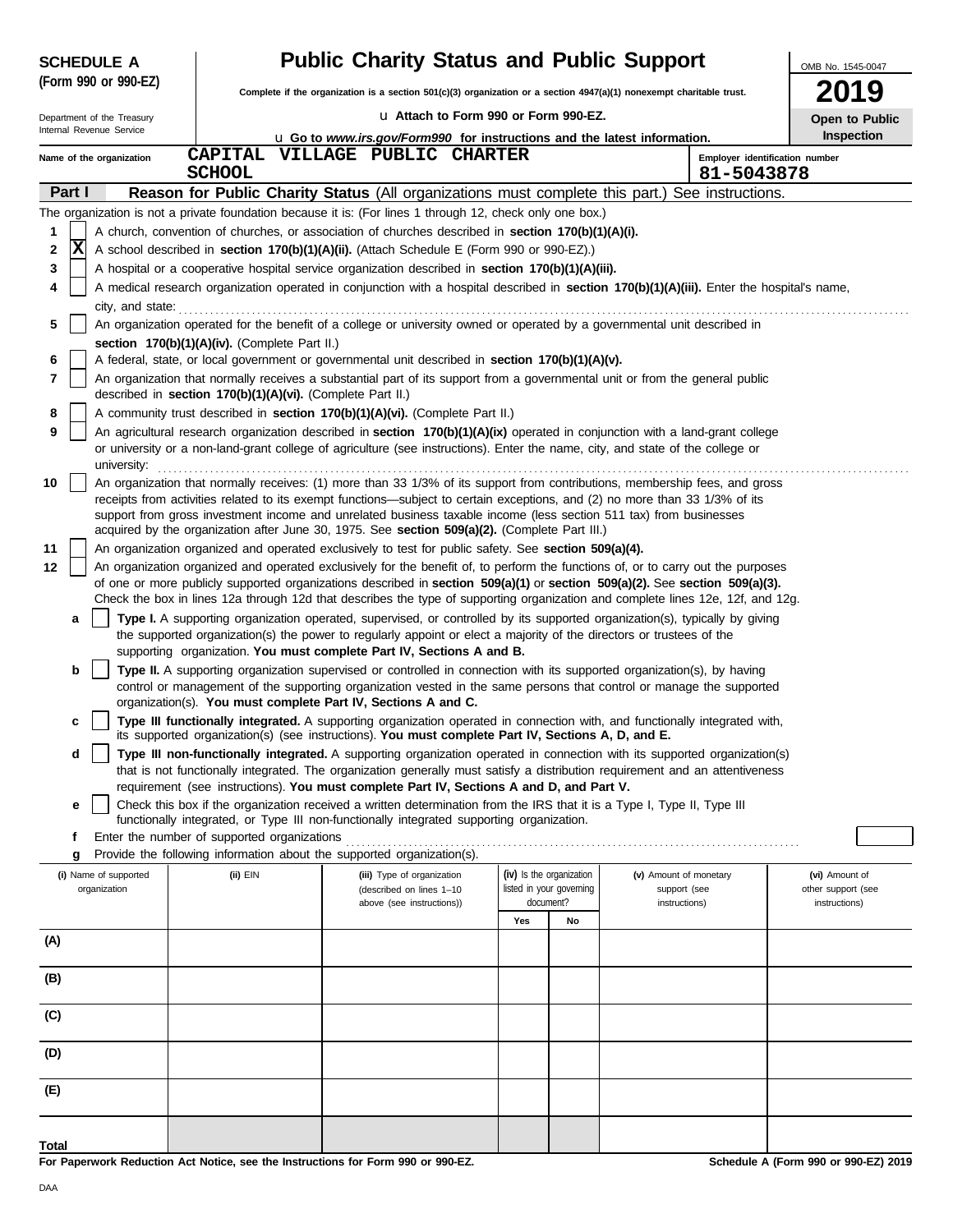|              | Calendar year (or fiscal year beginning in)<br>$\mathbf{u}$                                                                                                                                                                 | (a) 2015 | (b) 2016 | $(c)$ 2017 | $(d)$ 2018 | (e) 2019   | (f) Total |
|--------------|-----------------------------------------------------------------------------------------------------------------------------------------------------------------------------------------------------------------------------|----------|----------|------------|------------|------------|-----------|
| 1            | Gifts, grants, contributions, and<br>membership fees received. (Do not<br>include any "unusual grants.")                                                                                                                    |          |          |            |            |            |           |
| $\mathbf{2}$ | Tax revenues levied for the<br>organization's benefit and either paid<br>to or expended on its behalf                                                                                                                       |          |          |            |            |            |           |
| 3            | The value of services or facilities<br>furnished by a governmental unit to the<br>organization without charge                                                                                                               |          |          |            |            |            |           |
| 4            | Total. Add lines 1 through 3                                                                                                                                                                                                |          |          |            |            |            |           |
| 5            | The portion of total contributions by<br>each person (other than a<br>governmental unit or publicly<br>supported organization) included on<br>line 1 that exceeds 2% of the amount<br>shown on line 11, column (f) $\ldots$ |          |          |            |            |            |           |
| 6            | Public support. Subtract line 5 from line 4                                                                                                                                                                                 |          |          |            |            |            |           |
|              | <b>Section B. Total Support</b>                                                                                                                                                                                             |          |          |            |            |            |           |
|              | Calendar year (or fiscal year beginning in)<br>$\mathbf{u}$                                                                                                                                                                 | (a) 2015 | (b) 2016 | (c) 2017   | $(d)$ 2018 | (e) $2019$ | (f) Total |
| 7            | Amounts from line 4                                                                                                                                                                                                         |          |          |            |            |            |           |
| 8            | Gross income from interest, dividends,<br>payments received on securities loans,<br>rents, royalties, and income from                                                                                                       |          |          |            |            |            |           |
| 9            | Net income from unrelated business<br>activities, whether or not the business<br>is regularly carried on                                                                                                                    |          |          |            |            |            |           |
|              |                                                                                                                                                                                                                             |          |          |            |            |            |           |
| 10           | Other income. Do not include gain or<br>loss from the sale of capital assets<br>(Explain in Part VI.)                                                                                                                       |          |          |            |            |            |           |
| 11           | Total support. Add lines 7 through 10                                                                                                                                                                                       |          |          |            |            |            |           |
| 12           |                                                                                                                                                                                                                             |          |          |            |            | 12         |           |
| 13           | First five years. If the Form 990 is for the organization's first, second, third, fourth, or fifth tax year as a section 501(c)(3)                                                                                          |          |          |            |            |            |           |
|              | organization, check this box and stop here                                                                                                                                                                                  |          |          |            |            |            |           |
|              | Section C. Computation of Public Support Percentage                                                                                                                                                                         |          |          |            |            |            |           |
| 14           |                                                                                                                                                                                                                             |          |          |            |            | 14         | %         |
| 15           |                                                                                                                                                                                                                             |          |          |            |            | 15         | %         |
| 16a          | 33 1/3% support test-2019. If the organization did not check the box on line 13, and line 14 is 33 1/3% or more, check this                                                                                                 |          |          |            |            |            |           |
|              | box and stop here. The organization qualifies as a publicly supported organization                                                                                                                                          |          |          |            |            |            | $\Box$    |
| b            | 33 1/3% support test-2018. If the organization did not check a box on line 13 or 16a, and line 15 is 33 1/3% or more, check                                                                                                 |          |          |            |            |            |           |
|              | this box and stop here. The organization qualifies as a publicly supported organization                                                                                                                                     |          |          |            |            |            |           |
| 17a          | 10%-facts-and-circumstances test-2019. If the organization did not check a box on line 13, 16a, or 16b, and line 14 is                                                                                                      |          |          |            |            |            |           |
|              | 10% or more, and if the organization meets the "facts-and-circumstances" test, check this box and stop here. Explain in                                                                                                     |          |          |            |            |            |           |
|              | Part VI how the organization meets the "facts-and-circumstances" test. The organization qualifies as a publicly supported                                                                                                   |          |          |            |            |            |           |
| b            | 10%-facts-and-circumstances test-2018. If the organization did not check a box on line 13, 16a, 16b, or 17a, and line                                                                                                       |          |          |            |            |            |           |
|              | 15 is 10% or more, and if the organization meets the "facts-and-circumstances" test, check this box and stop here.                                                                                                          |          |          |            |            |            |           |
|              | Explain in Part VI how the organization meets the "facts-and-circumstances" test. The organization qualifies as a publicly<br>supported organization                                                                        |          |          |            |            |            |           |
| 18           | Private foundation. If the organization did not check a box on line 13, 16a, 16b, 17a, or 17b, check this box and see<br><b>instructions</b>                                                                                |          |          |            |            |            |           |

Schedule A (Form 990 or 990-EZ) 2019 **CAPITAL VILLAGE PUBLIC CHARTER** 81-5043878 Page 2

**Part II** Support Schedule for Organizations Described in Sections 170(b)(1)(A)(iv) and 170(b)(1)(A)(vi)

Part III. If the organization fails to qualify under the tests listed below, please complete Part III.)

(Complete only if you checked the box on line 5, 7, or 8 of Part I or if the organization failed to qualify under

**Schedule A (Form 990 or 990-EZ) 2019**

**Section A. Public Support**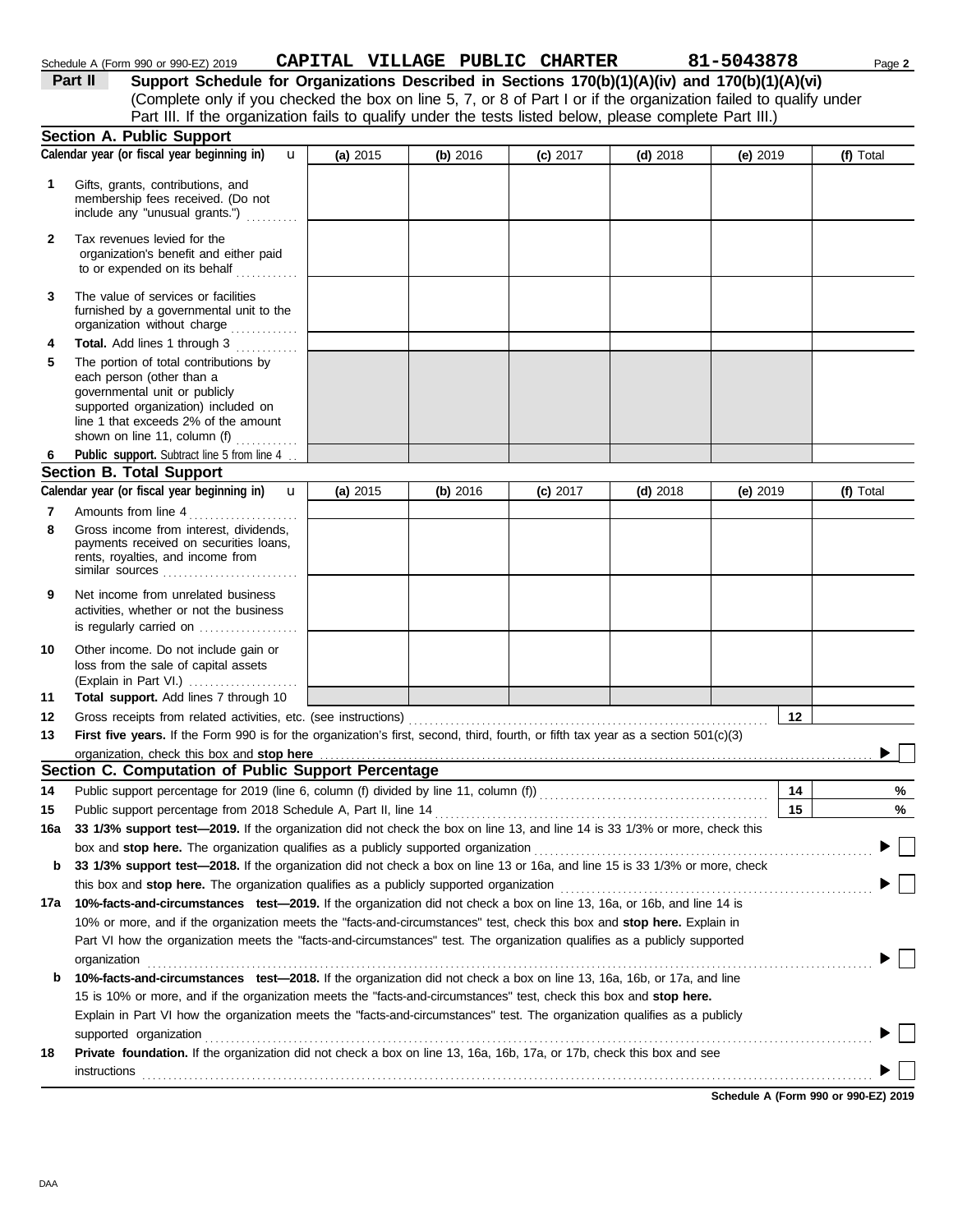|          | Schedule A (Form 990 or 990-EZ) 2019                                                         |  | CAPITAL VILLAGE PUBLIC CHARTER |  |  | 81-5043878                                                                                                         | Page 3 |  |  |
|----------|----------------------------------------------------------------------------------------------|--|--------------------------------|--|--|--------------------------------------------------------------------------------------------------------------------|--------|--|--|
| Part III | Support Schedule for Organizations Described in Section 509(a)(2)                            |  |                                |  |  |                                                                                                                    |        |  |  |
|          |                                                                                              |  |                                |  |  | (Complete only if you checked the box on line 10 of Part I or if the organization failed to qualify under Part II. |        |  |  |
|          | If the organization fails to qualify under the tests listed below, please complete Part II.) |  |                                |  |  |                                                                                                                    |        |  |  |
| -        |                                                                                              |  |                                |  |  |                                                                                                                    |        |  |  |

|              | <b>Section A. Public Support</b>                                                                                                                                                                                                     |          |          |            |            |          |           |
|--------------|--------------------------------------------------------------------------------------------------------------------------------------------------------------------------------------------------------------------------------------|----------|----------|------------|------------|----------|-----------|
|              | Calendar year (or fiscal year beginning in)<br>$\mathbf u$                                                                                                                                                                           | (a) 2015 | (b) 2016 | $(c)$ 2017 | $(d)$ 2018 | (e) 2019 | (f) Total |
| 1            | Gifts, grants, contributions, and membership fees                                                                                                                                                                                    |          |          |            |            |          |           |
|              | received. (Do not include any "unusual grants.")                                                                                                                                                                                     |          |          |            |            |          |           |
| $\mathbf{2}$ | Gross receipts from admissions, merchandise                                                                                                                                                                                          |          |          |            |            |          |           |
|              | sold or services performed, or facilities<br>furnished in any activity that is related to the                                                                                                                                        |          |          |            |            |          |           |
|              | organization's fax-exempt purpose                                                                                                                                                                                                    |          |          |            |            |          |           |
| 3            | Gross receipts from activities that are not an<br>unrelated trade or business under section 513                                                                                                                                      |          |          |            |            |          |           |
|              |                                                                                                                                                                                                                                      |          |          |            |            |          |           |
| 4            | Tax revenues levied for the                                                                                                                                                                                                          |          |          |            |            |          |           |
|              | organization's benefit and either paid<br>to or expended on its behalf                                                                                                                                                               |          |          |            |            |          |           |
|              |                                                                                                                                                                                                                                      |          |          |            |            |          |           |
| 5            | The value of services or facilities<br>furnished by a governmental unit to the                                                                                                                                                       |          |          |            |            |          |           |
|              | organization without charge                                                                                                                                                                                                          |          |          |            |            |          |           |
| 6            | Total. Add lines 1 through 5                                                                                                                                                                                                         |          |          |            |            |          |           |
| 7а           | Amounts included on lines 1, 2, and 3                                                                                                                                                                                                |          |          |            |            |          |           |
|              | received from disqualified persons                                                                                                                                                                                                   |          |          |            |            |          |           |
| b            | Amounts included on lines 2 and 3                                                                                                                                                                                                    |          |          |            |            |          |           |
|              | received from other than disqualified<br>persons that exceed the greater of \$5,000                                                                                                                                                  |          |          |            |            |          |           |
|              | or 1% of the amount on line 13 for the year $\ldots$                                                                                                                                                                                 |          |          |            |            |          |           |
| c            | Add lines 7a and 7b                                                                                                                                                                                                                  |          |          |            |            |          |           |
| 8            | Public support. (Subtract line 7c from                                                                                                                                                                                               |          |          |            |            |          |           |
|              | line $6.$ )                                                                                                                                                                                                                          |          |          |            |            |          |           |
|              | <b>Section B. Total Support</b>                                                                                                                                                                                                      |          |          |            |            |          |           |
|              | Calendar year (or fiscal year beginning in)<br>$\mathbf{u}$                                                                                                                                                                          | (a) 2015 | (b) 2016 | $(c)$ 2017 | $(d)$ 2018 | (e) 2019 | (f) Total |
| 9            | Amounts from line 6                                                                                                                                                                                                                  |          |          |            |            |          |           |
| 10a          | Gross income from interest, dividends,                                                                                                                                                                                               |          |          |            |            |          |           |
|              | payments received on securities loans, rents,                                                                                                                                                                                        |          |          |            |            |          |           |
|              | royalties, and income from similar sources                                                                                                                                                                                           |          |          |            |            |          |           |
| b            | Unrelated business taxable income (less                                                                                                                                                                                              |          |          |            |            |          |           |
|              | section 511 taxes) from businesses<br>acquired after June 30, 1975                                                                                                                                                                   |          |          |            |            |          |           |
|              |                                                                                                                                                                                                                                      |          |          |            |            |          |           |
| c            | Add lines 10a and 10b                                                                                                                                                                                                                |          |          |            |            |          |           |
| 11           | Net income from unrelated business                                                                                                                                                                                                   |          |          |            |            |          |           |
|              | activities not included in line 10b, whether                                                                                                                                                                                         |          |          |            |            |          |           |
|              | or not the business is regularly carried on                                                                                                                                                                                          |          |          |            |            |          |           |
| 12           | Other income. Do not include gain or                                                                                                                                                                                                 |          |          |            |            |          |           |
|              | loss from the sale of capital assets<br>(Explain in Part VI.)<br>. <b>.</b> .                                                                                                                                                        |          |          |            |            |          |           |
| 13           | Total support. (Add lines 9, 10c, 11,                                                                                                                                                                                                |          |          |            |            |          |           |
|              | and 12.) $\ldots$                                                                                                                                                                                                                    |          |          |            |            |          |           |
| 14           | First five years. If the Form 990 is for the organization's first, second, third, fourth, or fifth tax year as a section 501(c)(3)                                                                                                   |          |          |            |            |          |           |
|              | organization, check this box and stop here <b>constant of the constant of the constant of the constant of the constant of the constant of the constant of the constant of the constant of the constant of the constant of the co</b> |          |          |            |            |          |           |
|              | Section C. Computation of Public Support Percentage                                                                                                                                                                                  |          |          |            |            |          |           |
| 15           | Public support percentage for 2019 (line 8, column (f), divided by line 13, column (f)) [[[[[[[[[[[[[[[[[[[[[                                                                                                                        |          |          |            |            | 15       | %         |
| 16           |                                                                                                                                                                                                                                      |          |          |            |            | 16       | %         |
|              | Section D. Computation of Investment Income Percentage                                                                                                                                                                               |          |          |            |            |          |           |
| 17           | Investment income percentage for 2019 (line 10c, column (f), divided by line 13, column (f)) [[[[[[[[[[[[[[[[                                                                                                                        |          |          |            |            | 17       | %         |
| 18           |                                                                                                                                                                                                                                      |          |          |            |            | 18       | %         |
| 19a          | 33 1/3% support tests—2019. If the organization did not check the box on line 14, and line 15 is more than 33 1/3%, and line                                                                                                         |          |          |            |            |          |           |
|              |                                                                                                                                                                                                                                      |          |          |            |            |          |           |
| b            | 33 1/3% support tests—2018. If the organization did not check a box on line 14 or line 19a, and line 16 is more than 33 1/3%, and                                                                                                    |          |          |            |            |          |           |
|              |                                                                                                                                                                                                                                      |          |          |            |            |          |           |
| 20           |                                                                                                                                                                                                                                      |          |          |            |            |          |           |

**Schedule A (Form 990 or 990-EZ) 2019**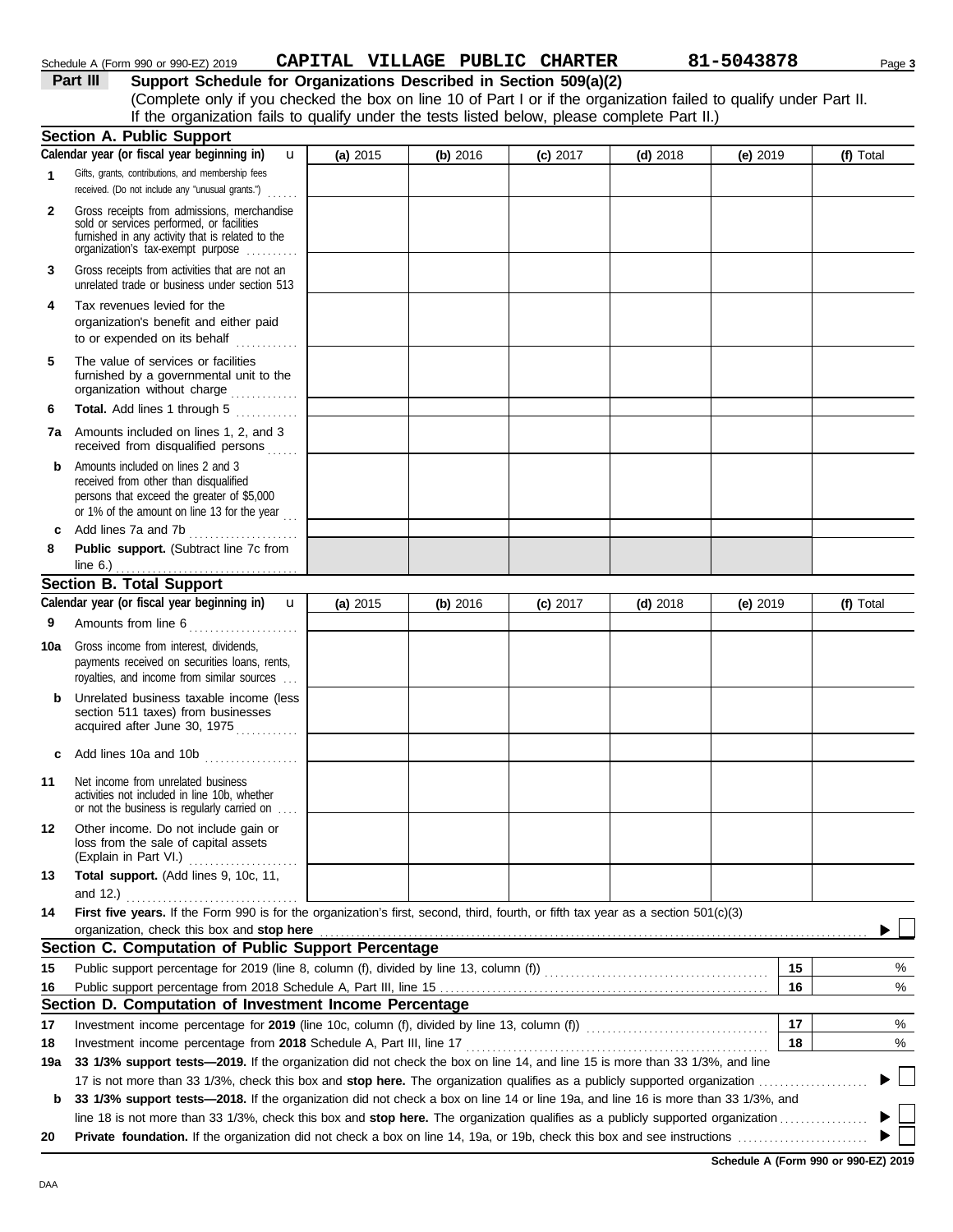|     | CAPITAL VILLAGE PUBLIC CHARTER<br>Schedule A (Form 990 or 990-EZ) 2019                                                                                                                                             | 81-5043878      |     | Page 4 |
|-----|--------------------------------------------------------------------------------------------------------------------------------------------------------------------------------------------------------------------|-----------------|-----|--------|
|     | <b>Part IV</b><br><b>Supporting Organizations</b>                                                                                                                                                                  |                 |     |        |
|     | (Complete only if you checked a box in line 12 on Part I. If you checked 12a of Part I, complete Sections A                                                                                                        |                 |     |        |
|     | and B. If you checked 12b of Part I, complete Sections A and C. If you checked 12c of Part I, complete                                                                                                             |                 |     |        |
|     | Sections A, D, and E. If you checked 12d of Part I, complete Sections A and D, and complete Part V.)                                                                                                               |                 |     |        |
|     | Section A. All Supporting Organizations                                                                                                                                                                            |                 |     |        |
|     |                                                                                                                                                                                                                    |                 | Yes | No     |
| 1   | Are all of the organization's supported organizations listed by name in the organization's governing                                                                                                               |                 |     |        |
|     | documents? If "No," describe in Part VI how the supported organizations are designated. If designated by                                                                                                           |                 |     |        |
|     | class or purpose, describe the designation. If historic and continuing relationship, explain.                                                                                                                      | 1               |     |        |
| 2   | Did the organization have any supported organization that does not have an IRS determination of status                                                                                                             |                 |     |        |
|     | under section 509(a)(1) or (2)? If "Yes," explain in Part VI how the organization determined that the supported                                                                                                    |                 |     |        |
|     | organization was described in section 509(a)(1) or (2).                                                                                                                                                            | $\mathbf{2}$    |     |        |
| За  | Did the organization have a supported organization described in section $501(c)(4)$ , (5), or (6)? If "Yes," answer                                                                                                |                 |     |        |
|     | $(b)$ and $(c)$ below.                                                                                                                                                                                             | 3a              |     |        |
| b   | Did the organization confirm that each supported organization qualified under section $501(c)(4)$ , $(5)$ , or $(6)$ and                                                                                           |                 |     |        |
|     | satisfied the public support tests under section 509(a)(2)? If "Yes," describe in Part VI when and how the<br>organization made the determination.                                                                 | 3 <sub>b</sub>  |     |        |
|     |                                                                                                                                                                                                                    |                 |     |        |
| c   | Did the organization ensure that all support to such organizations was used exclusively for section $170(c)(2)(B)$                                                                                                 | 3c              |     |        |
| 4a  | purposes? If "Yes," explain in Part VI what controls the organization put in place to ensure such use.<br>Was any supported organization not organized in the United States ("foreign supported organization")? If |                 |     |        |
|     | "Yes," and if you checked 12a or 12b in Part I, answer (b) and (c) below.                                                                                                                                          | 4a              |     |        |
| b   | Did the organization have ultimate control and discretion in deciding whether to make grants to the foreign                                                                                                        |                 |     |        |
|     | supported organization? If "Yes," describe in Part VI how the organization had such control and discretion                                                                                                         |                 |     |        |
|     | despite being controlled or supervised by or in connection with its supported organizations.                                                                                                                       | 4b              |     |        |
| c   | Did the organization support any foreign supported organization that does not have an IRS determination                                                                                                            |                 |     |        |
|     | under sections $501(c)(3)$ and $509(a)(1)$ or (2)? If "Yes," explain in Part VI what controls the organization used                                                                                                |                 |     |        |
|     | to ensure that all support to the foreign supported organization was used exclusively for section $170(c)(2)(B)$                                                                                                   |                 |     |        |
|     | purposes.                                                                                                                                                                                                          | 4c              |     |        |
| 5a  | Did the organization add, substitute, or remove any supported organizations during the tax year? If "Yes,"                                                                                                         |                 |     |        |
|     | answer (b) and (c) below (if applicable). Also, provide detail in Part VI, including (i) the names and EIN                                                                                                         |                 |     |        |
|     | numbers of the supported organizations added, substituted, or removed; (ii) the reasons for each such action;                                                                                                      |                 |     |        |
|     | (iii) the authority under the organization's organizing document authorizing such action; and (iv) how the action                                                                                                  |                 |     |        |
|     | was accomplished (such as by amendment to the organizing document).                                                                                                                                                | 5a              |     |        |
| b   | Type I or Type II only. Was any added or substituted supported organization part of a class already                                                                                                                |                 |     |        |
|     | designated in the organization's organizing document?                                                                                                                                                              | 5b              |     |        |
| с   | Substitutions only. Was the substitution the result of an event beyond the organization's control?                                                                                                                 | 5c              |     |        |
|     | Did the organization provide support (whether in the form of grants or the provision of services or facilities) to                                                                                                 |                 |     |        |
|     | anyone other than (i) its supported organizations, (ii) individuals that are part of the charitable class benefited                                                                                                |                 |     |        |
|     | by one or more of its supported organizations, or (iii) other supporting organizations that also support or                                                                                                        |                 |     |        |
|     | benefit one or more of the filing organization's supported organizations? If "Yes," provide detail in Part VI.                                                                                                     | 6               |     |        |
| 7   | Did the organization provide a grant, loan, compensation, or other similar payment to a substantial contributor                                                                                                    |                 |     |        |
|     | (as defined in section $4958(c)(3)(C)$ ), a family member of a substantial contributor, or a 35% controlled entity                                                                                                 |                 |     |        |
|     | with regard to a substantial contributor? If "Yes," complete Part I of Schedule L (Form 990 or 990-EZ).                                                                                                            | 7               |     |        |
| 8   | Did the organization make a loan to a disqualified person (as defined in section 4958) not described in line 7?                                                                                                    |                 |     |        |
|     | If "Yes," complete Part I of Schedule L (Form 990 or 990-EZ).                                                                                                                                                      | 8               |     |        |
| 9a  | Was the organization controlled directly or indirectly at any time during the tax year by one or more                                                                                                              |                 |     |        |
|     | disqualified persons as defined in section 4946 (other than foundation managers and organizations described                                                                                                        |                 |     |        |
|     | in section 509(a)(1) or (2))? If "Yes," provide detail in Part VI.                                                                                                                                                 | 9а              |     |        |
| b   | Did one or more disqualified persons (as defined in line 9a) hold a controlling interest in any entity in which                                                                                                    |                 |     |        |
|     | the supporting organization had an interest? If "Yes," provide detail in Part VI.                                                                                                                                  | 9b              |     |        |
| c   | Did a disqualified person (as defined in line 9a) have an ownership interest in, or derive any personal benefit                                                                                                    |                 |     |        |
|     | from, assets in which the supporting organization also had an interest? If "Yes," provide detail in Part VI.                                                                                                       | 9c              |     |        |
| 10a | Was the organization subject to the excess business holdings rules of section 4943 because of section                                                                                                              |                 |     |        |
|     | 4943(f) (regarding certain Type II supporting organizations, and all Type III non-functionally integrated                                                                                                          |                 |     |        |
|     | supporting organizations)? If "Yes," answer 10b below.                                                                                                                                                             | 10a             |     |        |
| b   | Did the organization have any excess business holdings in the tax year? (Use Schedule C, Form 4720, to                                                                                                             | 10 <sub>b</sub> |     |        |
|     | determine whether the organization had excess business holdings.)                                                                                                                                                  |                 |     |        |

**Schedule A (Form 990 or 990-EZ) 2019**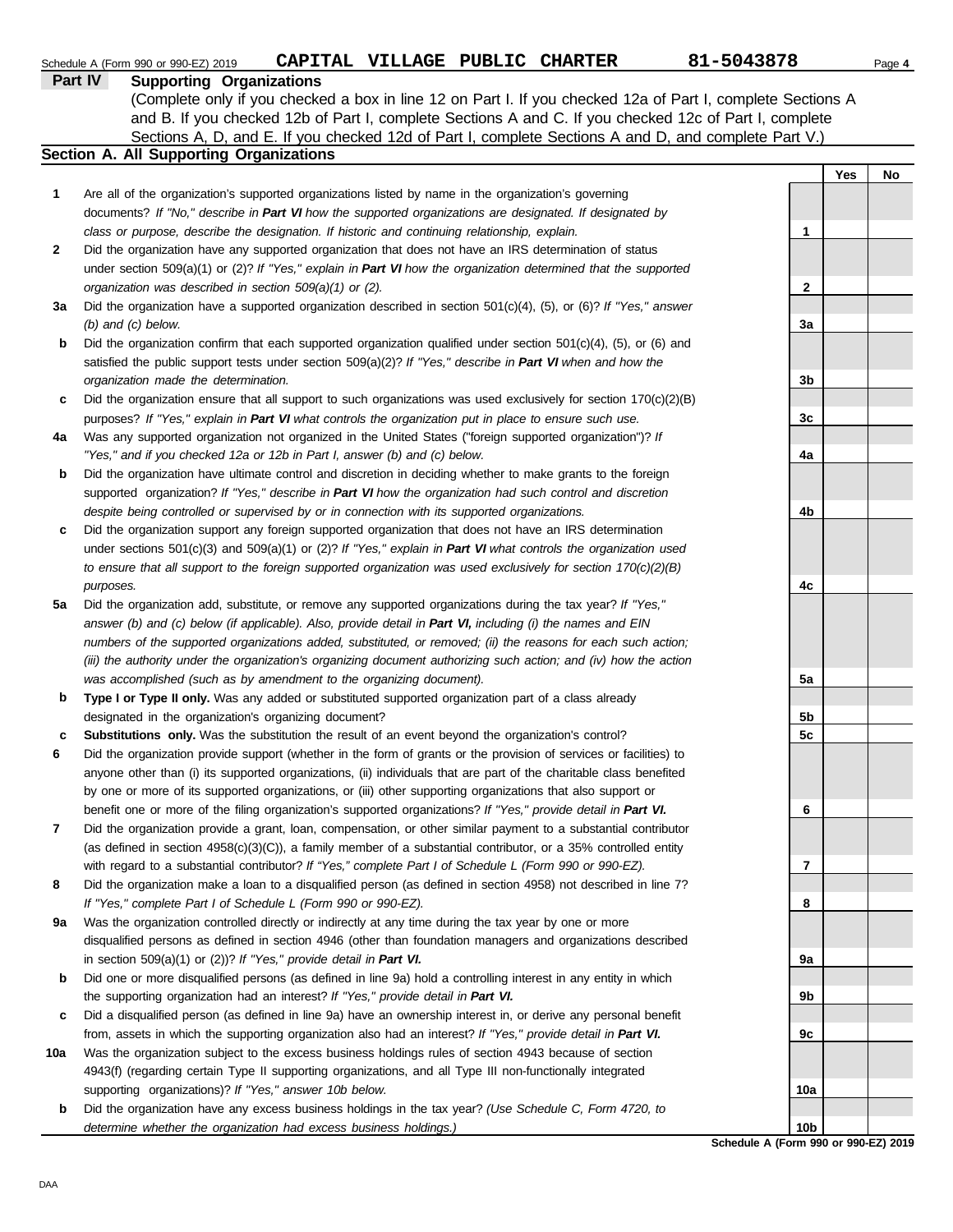**Part IV Supporting Organizations** *(continued)* Schedule A (Form 990 or 990-EZ) 2019 **CAPITAL VILLAGE PUBLIC CHARTER** 81-5043878 Page 5

**Yes No**

| 11  | Has the organization accepted a gift or contribution from any of the following persons?                                           |                 |     |    |
|-----|-----------------------------------------------------------------------------------------------------------------------------------|-----------------|-----|----|
| a   | A person who directly or indirectly controls, either alone or together with persons described in (b) and (c)                      |                 |     |    |
|     | below, the governing body of a supported organization?                                                                            | 11a             |     |    |
| b   | A family member of a person described in (a) above?                                                                               | 11 <sub>b</sub> |     |    |
| c   | A 35% controlled entity of a person described in (a) or (b) above? If "Yes" to a, b, or c, provide detail in Part VI.             | 11c             |     |    |
|     | <b>Section B. Type I Supporting Organizations</b>                                                                                 |                 |     |    |
|     |                                                                                                                                   |                 | Yes | No |
| 1   | Did the directors, trustees, or membership of one or more supported organizations have the power to                               |                 |     |    |
|     | regularly appoint or elect at least a majority of the organization's directors or trustees at all times during the                |                 |     |    |
|     | tax year? If "No," describe in Part VI how the supported organization(s) effectively operated, supervised, or                     |                 |     |    |
|     | controlled the organization's activities. If the organization had more than one supported organization,                           |                 |     |    |
|     | describe how the powers to appoint and/or remove directors or trustees were allocated among the supported                         |                 |     |    |
|     | organizations and what conditions or restrictions, if any, applied to such powers during the tax year.                            | 1               |     |    |
| 2   | Did the organization operate for the benefit of any supported organization other than the supported                               |                 |     |    |
|     | organization(s) that operated, supervised, or controlled the supporting organization? If "Yes," explain in Part                   |                 |     |    |
|     | VI how providing such benefit carried out the purposes of the supported organization(s) that operated,                            |                 |     |    |
|     | supervised, or controlled the supporting organization.                                                                            | $\mathbf 2$     |     |    |
|     | Section C. Type II Supporting Organizations                                                                                       |                 |     |    |
|     |                                                                                                                                   |                 | Yes | No |
| 1   | Were a majority of the organization's directors or trustees during the tax year also a majority of the directors                  |                 |     |    |
|     | or trustees of each of the organization's supported organization(s)? If "No," describe in Part VI how control                     |                 |     |    |
|     | or management of the supporting organization was vested in the same persons that controlled or managed                            |                 |     |    |
|     | the supported organization(s).                                                                                                    | 1               |     |    |
|     | Section D. All Type III Supporting Organizations                                                                                  |                 |     |    |
|     |                                                                                                                                   |                 | Yes | No |
| 1   | Did the organization provide to each of its supported organizations, by the last day of the fifth month of the                    |                 |     |    |
|     | organization's tax year, (i) a written notice describing the type and amount of support provided during the prior tax             |                 |     |    |
|     | year, (ii) a copy of the Form 990 that was most recently filed as of the date of notification, and (iii) copies of the            |                 |     |    |
|     | organization's governing documents in effect on the date of notification, to the extent not previously provided?                  | 1               |     |    |
| 2   | Were any of the organization's officers, directors, or trustees either (i) appointed or elected by the supported                  |                 |     |    |
|     | organization(s) or (ii) serving on the governing body of a supported organization? If "No," explain in Part VI how                |                 |     |    |
|     | the organization maintained a close and continuous working relationship with the supported organization(s).                       | 2               |     |    |
|     | By reason of the relationship described in (2), did the organization's supported organizations have a                             |                 |     |    |
| 3   | significant voice in the organization's investment policies and in directing the use of the organization's                        |                 |     |    |
|     | income or assets at all times during the tax year? If "Yes," describe in Part VI the role the organization's                      |                 |     |    |
|     |                                                                                                                                   | 3               |     |    |
|     | supported organizations played in this regard.<br>Section E. Type III Functionally-Integrated Supporting Organizations            |                 |     |    |
|     | Check the box next to the method that the organization used to satisfy the Integral Part Test during the year (see instructions). |                 |     |    |
|     |                                                                                                                                   |                 |     |    |
| а   | The organization satisfied the Activities Test. Complete line 2 below.                                                            |                 |     |    |
| b   | The organization is the parent of each of its supported organizations. Complete line 3 below.                                     |                 |     |    |
| C   | The organization supported a governmental entity. Describe in Part VI how you supported a government entity (see instructions).   |                 |     |    |
|     | Activities Test. Answer (a) and (b) below.                                                                                        |                 | Yes | No |
| 2   | Did substantially all of the organization's activities during the tax year directly further the exempt purposes of                |                 |     |    |
| а   |                                                                                                                                   |                 |     |    |
|     | the supported organization(s) to which the organization was responsive? If "Yes," then in Part VI identify                        |                 |     |    |
|     | those supported organizations and explain how these activities directly furthered their exempt purposes,                          |                 |     |    |
|     | how the organization was responsive to those supported organizations, and how the organization determined                         |                 |     |    |
|     | that these activities constituted substantially all of its activities.                                                            | 2a              |     |    |
| b   | Did the activities described in (a) constitute activities that, but for the organization's involvement, one or more               |                 |     |    |
|     | of the organization's supported organization(s) would have been engaged in? If "Yes," explain in Part VI the                      |                 |     |    |
|     | reasons for the organization's position that its supported organization(s) would have engaged in these                            |                 |     |    |
|     | activities but for the organization's involvement.                                                                                | 2b              |     |    |
| 3   | Parent of Supported Organizations. Answer (a) and (b) below.                                                                      |                 |     |    |
| а   | Did the organization have the power to regularly appoint or elect a majority of the officers, directors, or                       |                 |     |    |
|     | trustees of each of the supported organizations? Provide details in Part VI.                                                      | За              |     |    |
| b   | Did the organization exercise a substantial degree of direction over the policies, programs, and activities of each               |                 |     |    |
|     | of its supported organizations? If "Yes," describe in Part VI the role played by the organization in this regard.                 | 3b              |     |    |
| DAA | Schedule A (Form 990 or 990-EZ) 2019                                                                                              |                 |     |    |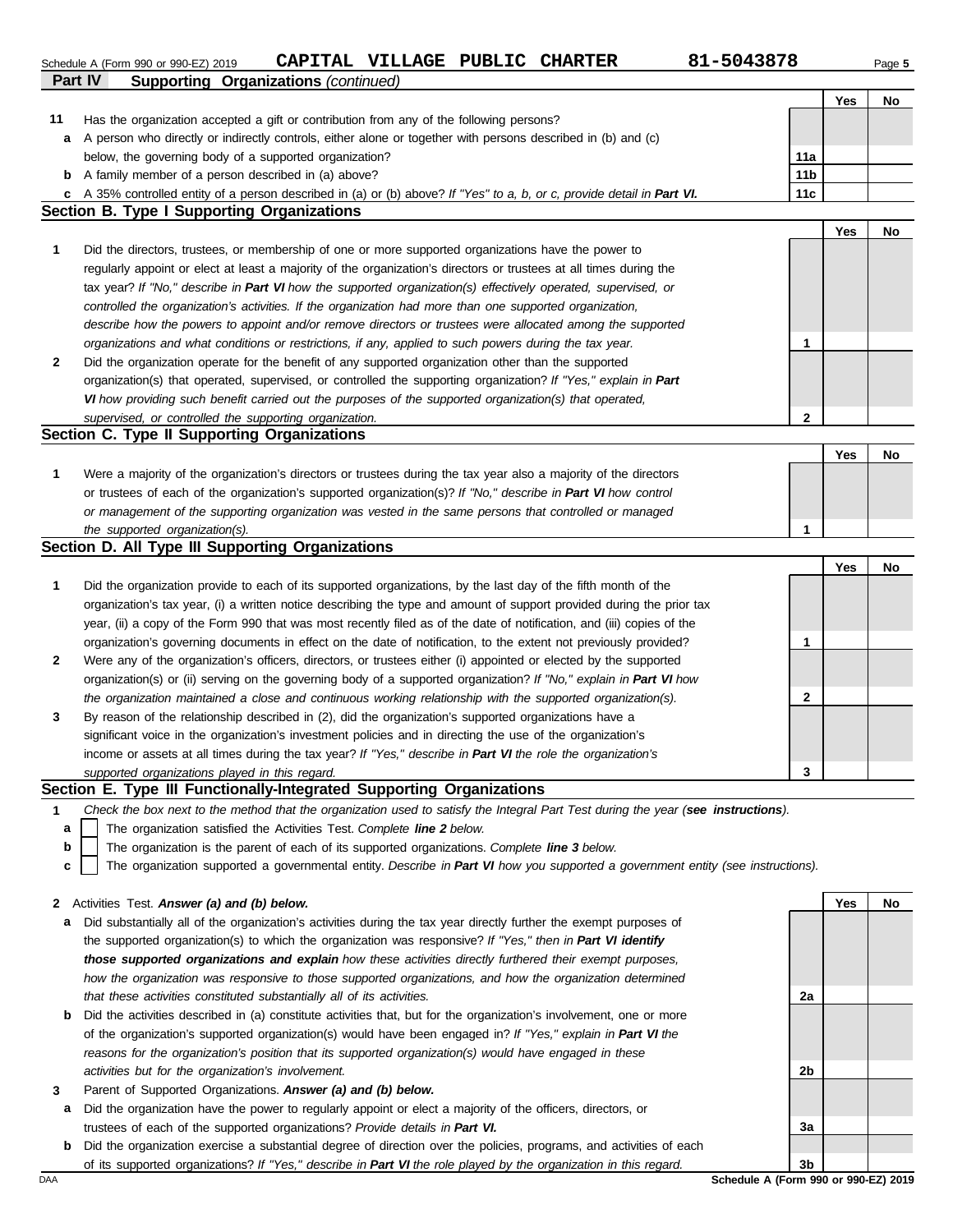| Part V<br>Type III Non-Functionally Integrated 509(a)(3) Supporting Organizations                                                     |                         |                |                                |  |  |  |  |  |
|---------------------------------------------------------------------------------------------------------------------------------------|-------------------------|----------------|--------------------------------|--|--|--|--|--|
| Check here if the organization satisfied the Integral Part Test as a qualifying trust on Nov. 20, 1970 (explain in Part VI). See<br>1 |                         |                |                                |  |  |  |  |  |
| instructions. All other Type III non-functionally integrated supporting organizations must complete Sections A through E.             |                         |                |                                |  |  |  |  |  |
| Section A - Adjusted Net Income                                                                                                       |                         | (A) Prior Year | (B) Current Year               |  |  |  |  |  |
|                                                                                                                                       |                         |                | (optional)                     |  |  |  |  |  |
| Net short-term capital gain<br>1.                                                                                                     | $\mathbf{1}$            |                |                                |  |  |  |  |  |
| $\mathbf{2}$<br>Recoveries of prior-year distributions                                                                                | $\mathbf{2}$            |                |                                |  |  |  |  |  |
| 3<br>Other gross income (see instructions)                                                                                            | 3                       |                |                                |  |  |  |  |  |
| 4<br>Add lines 1 through 3.                                                                                                           | 4                       |                |                                |  |  |  |  |  |
| 5<br>Depreciation and depletion                                                                                                       | 5                       |                |                                |  |  |  |  |  |
| Portion of operating expenses paid or incurred for production or<br>6                                                                 |                         |                |                                |  |  |  |  |  |
| collection of gross income or for management, conservation, or                                                                        |                         |                |                                |  |  |  |  |  |
| maintenance of property held for production of income (see instructions)                                                              | 6                       |                |                                |  |  |  |  |  |
| 7<br>Other expenses (see instructions)                                                                                                | $\overline{\mathbf{r}}$ |                |                                |  |  |  |  |  |
| 8<br><b>Adjusted Net Income</b> (subtract lines 5, 6, and 7 from line 4)                                                              | 8                       |                |                                |  |  |  |  |  |
| <b>Section B - Minimum Asset Amount</b>                                                                                               |                         | (A) Prior Year | (B) Current Year<br>(optional) |  |  |  |  |  |
| Aggregate fair market value of all non-exempt-use assets (see<br>1.                                                                   |                         |                |                                |  |  |  |  |  |
| instructions for short tax year or assets held for part of year):                                                                     |                         |                |                                |  |  |  |  |  |
| Average monthly value of securities<br>a                                                                                              | 1a                      |                |                                |  |  |  |  |  |
| <b>b</b> Average monthly cash balances                                                                                                | 1b                      |                |                                |  |  |  |  |  |
| Fair market value of other non-exempt-use assets<br>c.                                                                                | 1c                      |                |                                |  |  |  |  |  |
| <b>Total</b> (add lines 1a, 1b, and 1c)<br>d                                                                                          | 1 <sub>d</sub>          |                |                                |  |  |  |  |  |
| Discount claimed for blockage or other<br>e                                                                                           |                         |                |                                |  |  |  |  |  |
| factors (explain in detail in <b>Part VI)</b> :                                                                                       |                         |                |                                |  |  |  |  |  |
| $\mathbf{2}$<br>Acquisition indebtedness applicable to non-exempt-use assets                                                          | $\mathbf{2}$            |                |                                |  |  |  |  |  |
| Subtract line 2 from line 1d.<br>3                                                                                                    | 3                       |                |                                |  |  |  |  |  |
| 4<br>Cash deemed held for exempt use. Enter 1-1/2% of line 3 (for greater amount,                                                     |                         |                |                                |  |  |  |  |  |
| see instructions).                                                                                                                    | 4                       |                |                                |  |  |  |  |  |
| 5.<br>Net value of non-exempt-use assets (subtract line 4 from line 3)                                                                | 5                       |                |                                |  |  |  |  |  |
| Multiply line 5 by .035.<br>6                                                                                                         | 6                       |                |                                |  |  |  |  |  |
| 7<br>Recoveries of prior-year distributions                                                                                           | $\overline{\mathbf{r}}$ |                |                                |  |  |  |  |  |
| 8<br>Minimum Asset Amount (add line 7 to line 6)                                                                                      | 8                       |                |                                |  |  |  |  |  |
| Section C - Distributable Amount                                                                                                      |                         |                | <b>Current Year</b>            |  |  |  |  |  |
| 1<br>Adjusted net income for prior year (from Section A, line 8, Column A)                                                            | $\mathbf{1}$            |                |                                |  |  |  |  |  |
| Enter 85% of line 1.<br>$\mathbf{2}$                                                                                                  | $\mathbf{2}$            |                |                                |  |  |  |  |  |
| 3<br>Minimum asset amount for prior year (from Section B, line 8, Column A)                                                           | 3                       |                |                                |  |  |  |  |  |
| Enter greater of line 2 or line 3.<br>4                                                                                               | 4                       |                |                                |  |  |  |  |  |
| 5<br>Income tax imposed in prior year                                                                                                 | 5                       |                |                                |  |  |  |  |  |
| <b>Distributable Amount.</b> Subtract line 5 from line 4, unless subject to<br>6                                                      |                         |                |                                |  |  |  |  |  |
| emergency temporary reduction (see instructions).                                                                                     | 6                       |                |                                |  |  |  |  |  |
|                                                                                                                                       |                         |                |                                |  |  |  |  |  |

Schedule A (Form 990 or 990-EZ) 2019 **CAPITAL VILLAGE PUBLIC CHARTER** 81-5043878 Page 6

**7** | Check here if the current year is the organization's first as a non-functionally integrated Type III supporting organization (see instructions).

**Schedule A (Form 990 or 990-EZ) 2019**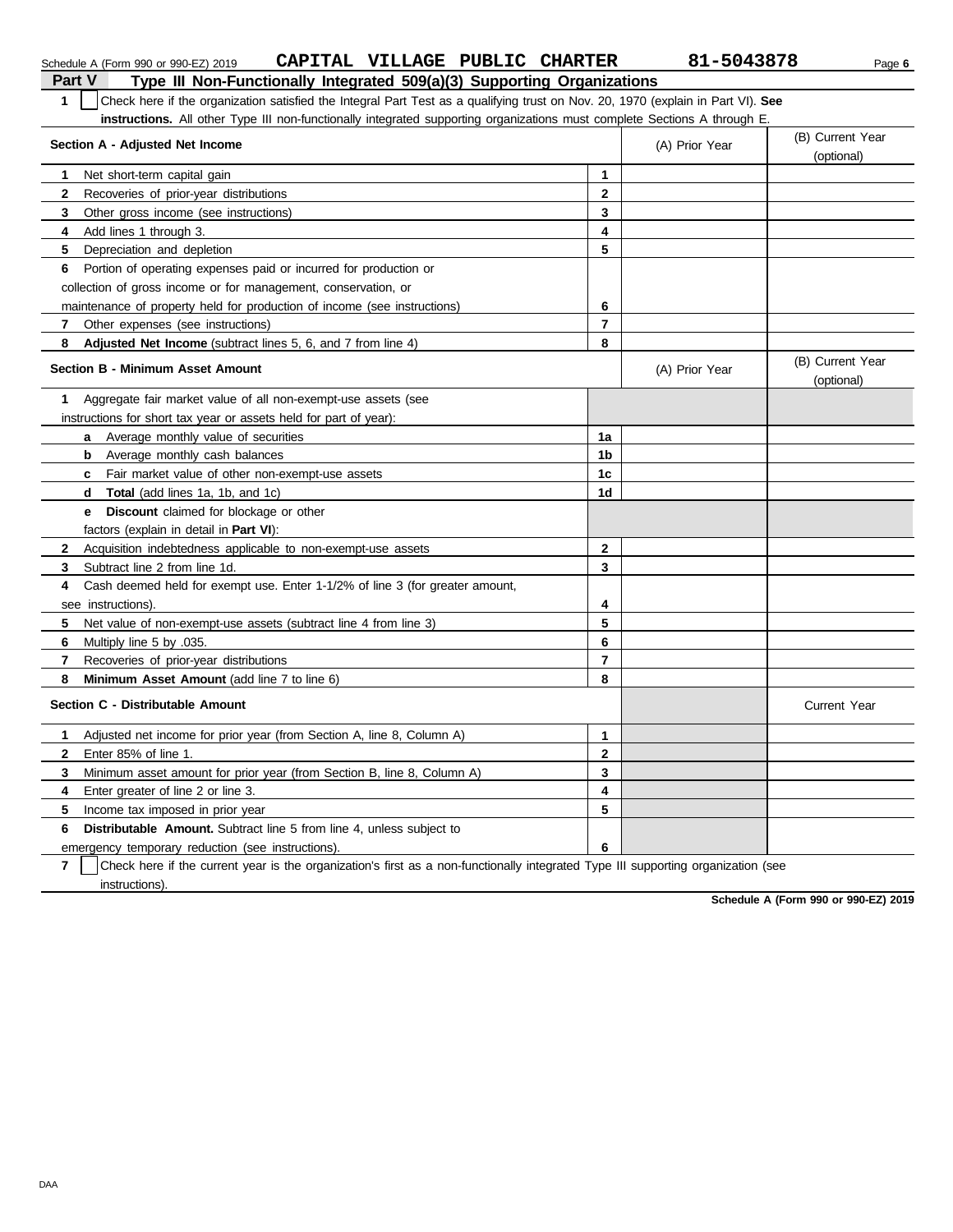DAA

| chedule A (Form 990 or 990-EZ) 2 |  |  |  |
|----------------------------------|--|--|--|
|                                  |  |  |  |

# Schedule A (Form 990 or 990-EZ) 2019 **CAPITAL VILLAGE PUBLIC CHARTER** 81-5043878 Page 7 **Part V Part V Type III Non-Functionally Integrated 509(a)(3) Supporting Organizations** *(continued)*

| 1<br>Amounts paid to supported organizations to accomplish exempt purposes<br>$\mathbf{2}$<br>Amounts paid to perform activity that directly furthers exempt purposes of supported<br>organizations, in excess of income from activity<br>3<br>Administrative expenses paid to accomplish exempt purposes of supported organizations<br>Amounts paid to acquire exempt-use assets<br>4<br>5<br>Qualified set-aside amounts (prior IRS approval required)<br>6<br>Other distributions (describe in Part VI). See instructions.<br>Total annual distributions. Add lines 1 through 6.<br>7<br>8<br>Distributions to attentive supported organizations to which the organization is responsive<br>(provide details in Part VI). See instructions.<br>9<br>Distributable amount for 2019 from Section C, line 6<br>10<br>Line 8 amount divided by line 9 amount<br>(i)<br>(ii)<br>(iii)<br><b>Underdistributions</b><br><b>Distributable</b><br>Section E - Distribution Allocations (see instructions)<br><b>Excess Distributions</b><br>Pre-2019<br>Amount for 2019<br>Distributable amount for 2019 from Section C. line 6<br>1<br>Underdistributions, if any, for years prior to 2019<br>$\mathbf{2}$<br>(reasonable cause required-explain in Part VI). See<br>instructions.<br>Excess distributions carryover, if any, to 2019<br>3<br>f Total of lines 3a through e<br>g Applied to underdistributions of prior years<br>h Applied to 2019 distributable amount<br>Carryover from 2014 not applied (see instructions)<br>Ι.<br>Remainder. Subtract lines 3g, 3h, and 3i from 3f.<br>Distributions for 2019 from<br>4<br>Section D, line 7:<br>\$<br>a Applied to underdistributions of prior years<br><b>b</b> Applied to 2019 distributable amount<br>c Remainder. Subtract lines 4a and 4b from 4.<br>5<br>Remaining underdistributions for years prior to 2019, if<br>any. Subtract lines 3g and 4a from line 2. For result<br>greater than zero, explain in Part VI. See instructions.<br>Remaining underdistributions for 2019. Subtract lines 3h<br>6<br>and 4b from line 1. For result greater than zero, explain in<br>Part VI. See instructions.<br>Excess distributions carryover to 2020. Add lines 3j<br>7<br>and 4c.<br>Breakdown of line 7:<br>8<br>a Excess from 2015<br><b>b</b> Excess from 2016 | <b>Section D - Distributions</b> |  |  | <b>Current Year</b> |  |  |  |  |  |
|----------------------------------------------------------------------------------------------------------------------------------------------------------------------------------------------------------------------------------------------------------------------------------------------------------------------------------------------------------------------------------------------------------------------------------------------------------------------------------------------------------------------------------------------------------------------------------------------------------------------------------------------------------------------------------------------------------------------------------------------------------------------------------------------------------------------------------------------------------------------------------------------------------------------------------------------------------------------------------------------------------------------------------------------------------------------------------------------------------------------------------------------------------------------------------------------------------------------------------------------------------------------------------------------------------------------------------------------------------------------------------------------------------------------------------------------------------------------------------------------------------------------------------------------------------------------------------------------------------------------------------------------------------------------------------------------------------------------------------------------------------------------------------------------------------------------------------------------------------------------------------------------------------------------------------------------------------------------------------------------------------------------------------------------------------------------------------------------------------------------------------------------------------------------------------------------------------------------------------------------------------------------------------------------------------------------|----------------------------------|--|--|---------------------|--|--|--|--|--|
|                                                                                                                                                                                                                                                                                                                                                                                                                                                                                                                                                                                                                                                                                                                                                                                                                                                                                                                                                                                                                                                                                                                                                                                                                                                                                                                                                                                                                                                                                                                                                                                                                                                                                                                                                                                                                                                                                                                                                                                                                                                                                                                                                                                                                                                                                                                      |                                  |  |  |                     |  |  |  |  |  |
|                                                                                                                                                                                                                                                                                                                                                                                                                                                                                                                                                                                                                                                                                                                                                                                                                                                                                                                                                                                                                                                                                                                                                                                                                                                                                                                                                                                                                                                                                                                                                                                                                                                                                                                                                                                                                                                                                                                                                                                                                                                                                                                                                                                                                                                                                                                      |                                  |  |  |                     |  |  |  |  |  |
|                                                                                                                                                                                                                                                                                                                                                                                                                                                                                                                                                                                                                                                                                                                                                                                                                                                                                                                                                                                                                                                                                                                                                                                                                                                                                                                                                                                                                                                                                                                                                                                                                                                                                                                                                                                                                                                                                                                                                                                                                                                                                                                                                                                                                                                                                                                      |                                  |  |  |                     |  |  |  |  |  |
|                                                                                                                                                                                                                                                                                                                                                                                                                                                                                                                                                                                                                                                                                                                                                                                                                                                                                                                                                                                                                                                                                                                                                                                                                                                                                                                                                                                                                                                                                                                                                                                                                                                                                                                                                                                                                                                                                                                                                                                                                                                                                                                                                                                                                                                                                                                      |                                  |  |  |                     |  |  |  |  |  |
|                                                                                                                                                                                                                                                                                                                                                                                                                                                                                                                                                                                                                                                                                                                                                                                                                                                                                                                                                                                                                                                                                                                                                                                                                                                                                                                                                                                                                                                                                                                                                                                                                                                                                                                                                                                                                                                                                                                                                                                                                                                                                                                                                                                                                                                                                                                      |                                  |  |  |                     |  |  |  |  |  |
|                                                                                                                                                                                                                                                                                                                                                                                                                                                                                                                                                                                                                                                                                                                                                                                                                                                                                                                                                                                                                                                                                                                                                                                                                                                                                                                                                                                                                                                                                                                                                                                                                                                                                                                                                                                                                                                                                                                                                                                                                                                                                                                                                                                                                                                                                                                      |                                  |  |  |                     |  |  |  |  |  |
|                                                                                                                                                                                                                                                                                                                                                                                                                                                                                                                                                                                                                                                                                                                                                                                                                                                                                                                                                                                                                                                                                                                                                                                                                                                                                                                                                                                                                                                                                                                                                                                                                                                                                                                                                                                                                                                                                                                                                                                                                                                                                                                                                                                                                                                                                                                      |                                  |  |  |                     |  |  |  |  |  |
|                                                                                                                                                                                                                                                                                                                                                                                                                                                                                                                                                                                                                                                                                                                                                                                                                                                                                                                                                                                                                                                                                                                                                                                                                                                                                                                                                                                                                                                                                                                                                                                                                                                                                                                                                                                                                                                                                                                                                                                                                                                                                                                                                                                                                                                                                                                      |                                  |  |  |                     |  |  |  |  |  |
|                                                                                                                                                                                                                                                                                                                                                                                                                                                                                                                                                                                                                                                                                                                                                                                                                                                                                                                                                                                                                                                                                                                                                                                                                                                                                                                                                                                                                                                                                                                                                                                                                                                                                                                                                                                                                                                                                                                                                                                                                                                                                                                                                                                                                                                                                                                      |                                  |  |  |                     |  |  |  |  |  |
|                                                                                                                                                                                                                                                                                                                                                                                                                                                                                                                                                                                                                                                                                                                                                                                                                                                                                                                                                                                                                                                                                                                                                                                                                                                                                                                                                                                                                                                                                                                                                                                                                                                                                                                                                                                                                                                                                                                                                                                                                                                                                                                                                                                                                                                                                                                      |                                  |  |  |                     |  |  |  |  |  |
|                                                                                                                                                                                                                                                                                                                                                                                                                                                                                                                                                                                                                                                                                                                                                                                                                                                                                                                                                                                                                                                                                                                                                                                                                                                                                                                                                                                                                                                                                                                                                                                                                                                                                                                                                                                                                                                                                                                                                                                                                                                                                                                                                                                                                                                                                                                      |                                  |  |  |                     |  |  |  |  |  |
|                                                                                                                                                                                                                                                                                                                                                                                                                                                                                                                                                                                                                                                                                                                                                                                                                                                                                                                                                                                                                                                                                                                                                                                                                                                                                                                                                                                                                                                                                                                                                                                                                                                                                                                                                                                                                                                                                                                                                                                                                                                                                                                                                                                                                                                                                                                      |                                  |  |  |                     |  |  |  |  |  |
|                                                                                                                                                                                                                                                                                                                                                                                                                                                                                                                                                                                                                                                                                                                                                                                                                                                                                                                                                                                                                                                                                                                                                                                                                                                                                                                                                                                                                                                                                                                                                                                                                                                                                                                                                                                                                                                                                                                                                                                                                                                                                                                                                                                                                                                                                                                      |                                  |  |  |                     |  |  |  |  |  |
|                                                                                                                                                                                                                                                                                                                                                                                                                                                                                                                                                                                                                                                                                                                                                                                                                                                                                                                                                                                                                                                                                                                                                                                                                                                                                                                                                                                                                                                                                                                                                                                                                                                                                                                                                                                                                                                                                                                                                                                                                                                                                                                                                                                                                                                                                                                      |                                  |  |  |                     |  |  |  |  |  |
|                                                                                                                                                                                                                                                                                                                                                                                                                                                                                                                                                                                                                                                                                                                                                                                                                                                                                                                                                                                                                                                                                                                                                                                                                                                                                                                                                                                                                                                                                                                                                                                                                                                                                                                                                                                                                                                                                                                                                                                                                                                                                                                                                                                                                                                                                                                      |                                  |  |  |                     |  |  |  |  |  |
|                                                                                                                                                                                                                                                                                                                                                                                                                                                                                                                                                                                                                                                                                                                                                                                                                                                                                                                                                                                                                                                                                                                                                                                                                                                                                                                                                                                                                                                                                                                                                                                                                                                                                                                                                                                                                                                                                                                                                                                                                                                                                                                                                                                                                                                                                                                      |                                  |  |  |                     |  |  |  |  |  |
|                                                                                                                                                                                                                                                                                                                                                                                                                                                                                                                                                                                                                                                                                                                                                                                                                                                                                                                                                                                                                                                                                                                                                                                                                                                                                                                                                                                                                                                                                                                                                                                                                                                                                                                                                                                                                                                                                                                                                                                                                                                                                                                                                                                                                                                                                                                      |                                  |  |  |                     |  |  |  |  |  |
|                                                                                                                                                                                                                                                                                                                                                                                                                                                                                                                                                                                                                                                                                                                                                                                                                                                                                                                                                                                                                                                                                                                                                                                                                                                                                                                                                                                                                                                                                                                                                                                                                                                                                                                                                                                                                                                                                                                                                                                                                                                                                                                                                                                                                                                                                                                      |                                  |  |  |                     |  |  |  |  |  |
|                                                                                                                                                                                                                                                                                                                                                                                                                                                                                                                                                                                                                                                                                                                                                                                                                                                                                                                                                                                                                                                                                                                                                                                                                                                                                                                                                                                                                                                                                                                                                                                                                                                                                                                                                                                                                                                                                                                                                                                                                                                                                                                                                                                                                                                                                                                      |                                  |  |  |                     |  |  |  |  |  |
|                                                                                                                                                                                                                                                                                                                                                                                                                                                                                                                                                                                                                                                                                                                                                                                                                                                                                                                                                                                                                                                                                                                                                                                                                                                                                                                                                                                                                                                                                                                                                                                                                                                                                                                                                                                                                                                                                                                                                                                                                                                                                                                                                                                                                                                                                                                      |                                  |  |  |                     |  |  |  |  |  |
|                                                                                                                                                                                                                                                                                                                                                                                                                                                                                                                                                                                                                                                                                                                                                                                                                                                                                                                                                                                                                                                                                                                                                                                                                                                                                                                                                                                                                                                                                                                                                                                                                                                                                                                                                                                                                                                                                                                                                                                                                                                                                                                                                                                                                                                                                                                      |                                  |  |  |                     |  |  |  |  |  |
|                                                                                                                                                                                                                                                                                                                                                                                                                                                                                                                                                                                                                                                                                                                                                                                                                                                                                                                                                                                                                                                                                                                                                                                                                                                                                                                                                                                                                                                                                                                                                                                                                                                                                                                                                                                                                                                                                                                                                                                                                                                                                                                                                                                                                                                                                                                      |                                  |  |  |                     |  |  |  |  |  |
|                                                                                                                                                                                                                                                                                                                                                                                                                                                                                                                                                                                                                                                                                                                                                                                                                                                                                                                                                                                                                                                                                                                                                                                                                                                                                                                                                                                                                                                                                                                                                                                                                                                                                                                                                                                                                                                                                                                                                                                                                                                                                                                                                                                                                                                                                                                      |                                  |  |  |                     |  |  |  |  |  |
|                                                                                                                                                                                                                                                                                                                                                                                                                                                                                                                                                                                                                                                                                                                                                                                                                                                                                                                                                                                                                                                                                                                                                                                                                                                                                                                                                                                                                                                                                                                                                                                                                                                                                                                                                                                                                                                                                                                                                                                                                                                                                                                                                                                                                                                                                                                      |                                  |  |  |                     |  |  |  |  |  |
|                                                                                                                                                                                                                                                                                                                                                                                                                                                                                                                                                                                                                                                                                                                                                                                                                                                                                                                                                                                                                                                                                                                                                                                                                                                                                                                                                                                                                                                                                                                                                                                                                                                                                                                                                                                                                                                                                                                                                                                                                                                                                                                                                                                                                                                                                                                      |                                  |  |  |                     |  |  |  |  |  |
|                                                                                                                                                                                                                                                                                                                                                                                                                                                                                                                                                                                                                                                                                                                                                                                                                                                                                                                                                                                                                                                                                                                                                                                                                                                                                                                                                                                                                                                                                                                                                                                                                                                                                                                                                                                                                                                                                                                                                                                                                                                                                                                                                                                                                                                                                                                      |                                  |  |  |                     |  |  |  |  |  |
|                                                                                                                                                                                                                                                                                                                                                                                                                                                                                                                                                                                                                                                                                                                                                                                                                                                                                                                                                                                                                                                                                                                                                                                                                                                                                                                                                                                                                                                                                                                                                                                                                                                                                                                                                                                                                                                                                                                                                                                                                                                                                                                                                                                                                                                                                                                      |                                  |  |  |                     |  |  |  |  |  |
|                                                                                                                                                                                                                                                                                                                                                                                                                                                                                                                                                                                                                                                                                                                                                                                                                                                                                                                                                                                                                                                                                                                                                                                                                                                                                                                                                                                                                                                                                                                                                                                                                                                                                                                                                                                                                                                                                                                                                                                                                                                                                                                                                                                                                                                                                                                      |                                  |  |  |                     |  |  |  |  |  |
|                                                                                                                                                                                                                                                                                                                                                                                                                                                                                                                                                                                                                                                                                                                                                                                                                                                                                                                                                                                                                                                                                                                                                                                                                                                                                                                                                                                                                                                                                                                                                                                                                                                                                                                                                                                                                                                                                                                                                                                                                                                                                                                                                                                                                                                                                                                      |                                  |  |  |                     |  |  |  |  |  |
|                                                                                                                                                                                                                                                                                                                                                                                                                                                                                                                                                                                                                                                                                                                                                                                                                                                                                                                                                                                                                                                                                                                                                                                                                                                                                                                                                                                                                                                                                                                                                                                                                                                                                                                                                                                                                                                                                                                                                                                                                                                                                                                                                                                                                                                                                                                      |                                  |  |  |                     |  |  |  |  |  |
|                                                                                                                                                                                                                                                                                                                                                                                                                                                                                                                                                                                                                                                                                                                                                                                                                                                                                                                                                                                                                                                                                                                                                                                                                                                                                                                                                                                                                                                                                                                                                                                                                                                                                                                                                                                                                                                                                                                                                                                                                                                                                                                                                                                                                                                                                                                      |                                  |  |  |                     |  |  |  |  |  |
|                                                                                                                                                                                                                                                                                                                                                                                                                                                                                                                                                                                                                                                                                                                                                                                                                                                                                                                                                                                                                                                                                                                                                                                                                                                                                                                                                                                                                                                                                                                                                                                                                                                                                                                                                                                                                                                                                                                                                                                                                                                                                                                                                                                                                                                                                                                      |                                  |  |  |                     |  |  |  |  |  |
|                                                                                                                                                                                                                                                                                                                                                                                                                                                                                                                                                                                                                                                                                                                                                                                                                                                                                                                                                                                                                                                                                                                                                                                                                                                                                                                                                                                                                                                                                                                                                                                                                                                                                                                                                                                                                                                                                                                                                                                                                                                                                                                                                                                                                                                                                                                      |                                  |  |  |                     |  |  |  |  |  |
|                                                                                                                                                                                                                                                                                                                                                                                                                                                                                                                                                                                                                                                                                                                                                                                                                                                                                                                                                                                                                                                                                                                                                                                                                                                                                                                                                                                                                                                                                                                                                                                                                                                                                                                                                                                                                                                                                                                                                                                                                                                                                                                                                                                                                                                                                                                      |                                  |  |  |                     |  |  |  |  |  |
|                                                                                                                                                                                                                                                                                                                                                                                                                                                                                                                                                                                                                                                                                                                                                                                                                                                                                                                                                                                                                                                                                                                                                                                                                                                                                                                                                                                                                                                                                                                                                                                                                                                                                                                                                                                                                                                                                                                                                                                                                                                                                                                                                                                                                                                                                                                      |                                  |  |  |                     |  |  |  |  |  |
|                                                                                                                                                                                                                                                                                                                                                                                                                                                                                                                                                                                                                                                                                                                                                                                                                                                                                                                                                                                                                                                                                                                                                                                                                                                                                                                                                                                                                                                                                                                                                                                                                                                                                                                                                                                                                                                                                                                                                                                                                                                                                                                                                                                                                                                                                                                      |                                  |  |  |                     |  |  |  |  |  |
|                                                                                                                                                                                                                                                                                                                                                                                                                                                                                                                                                                                                                                                                                                                                                                                                                                                                                                                                                                                                                                                                                                                                                                                                                                                                                                                                                                                                                                                                                                                                                                                                                                                                                                                                                                                                                                                                                                                                                                                                                                                                                                                                                                                                                                                                                                                      |                                  |  |  |                     |  |  |  |  |  |
|                                                                                                                                                                                                                                                                                                                                                                                                                                                                                                                                                                                                                                                                                                                                                                                                                                                                                                                                                                                                                                                                                                                                                                                                                                                                                                                                                                                                                                                                                                                                                                                                                                                                                                                                                                                                                                                                                                                                                                                                                                                                                                                                                                                                                                                                                                                      |                                  |  |  |                     |  |  |  |  |  |
|                                                                                                                                                                                                                                                                                                                                                                                                                                                                                                                                                                                                                                                                                                                                                                                                                                                                                                                                                                                                                                                                                                                                                                                                                                                                                                                                                                                                                                                                                                                                                                                                                                                                                                                                                                                                                                                                                                                                                                                                                                                                                                                                                                                                                                                                                                                      |                                  |  |  |                     |  |  |  |  |  |
|                                                                                                                                                                                                                                                                                                                                                                                                                                                                                                                                                                                                                                                                                                                                                                                                                                                                                                                                                                                                                                                                                                                                                                                                                                                                                                                                                                                                                                                                                                                                                                                                                                                                                                                                                                                                                                                                                                                                                                                                                                                                                                                                                                                                                                                                                                                      |                                  |  |  |                     |  |  |  |  |  |
|                                                                                                                                                                                                                                                                                                                                                                                                                                                                                                                                                                                                                                                                                                                                                                                                                                                                                                                                                                                                                                                                                                                                                                                                                                                                                                                                                                                                                                                                                                                                                                                                                                                                                                                                                                                                                                                                                                                                                                                                                                                                                                                                                                                                                                                                                                                      |                                  |  |  |                     |  |  |  |  |  |
|                                                                                                                                                                                                                                                                                                                                                                                                                                                                                                                                                                                                                                                                                                                                                                                                                                                                                                                                                                                                                                                                                                                                                                                                                                                                                                                                                                                                                                                                                                                                                                                                                                                                                                                                                                                                                                                                                                                                                                                                                                                                                                                                                                                                                                                                                                                      |                                  |  |  |                     |  |  |  |  |  |
|                                                                                                                                                                                                                                                                                                                                                                                                                                                                                                                                                                                                                                                                                                                                                                                                                                                                                                                                                                                                                                                                                                                                                                                                                                                                                                                                                                                                                                                                                                                                                                                                                                                                                                                                                                                                                                                                                                                                                                                                                                                                                                                                                                                                                                                                                                                      |                                  |  |  |                     |  |  |  |  |  |
|                                                                                                                                                                                                                                                                                                                                                                                                                                                                                                                                                                                                                                                                                                                                                                                                                                                                                                                                                                                                                                                                                                                                                                                                                                                                                                                                                                                                                                                                                                                                                                                                                                                                                                                                                                                                                                                                                                                                                                                                                                                                                                                                                                                                                                                                                                                      |                                  |  |  |                     |  |  |  |  |  |
| e Excess from 2019                                                                                                                                                                                                                                                                                                                                                                                                                                                                                                                                                                                                                                                                                                                                                                                                                                                                                                                                                                                                                                                                                                                                                                                                                                                                                                                                                                                                                                                                                                                                                                                                                                                                                                                                                                                                                                                                                                                                                                                                                                                                                                                                                                                                                                                                                                   |                                  |  |  |                     |  |  |  |  |  |

**Schedule A (Form 990 or 990-EZ) 2019**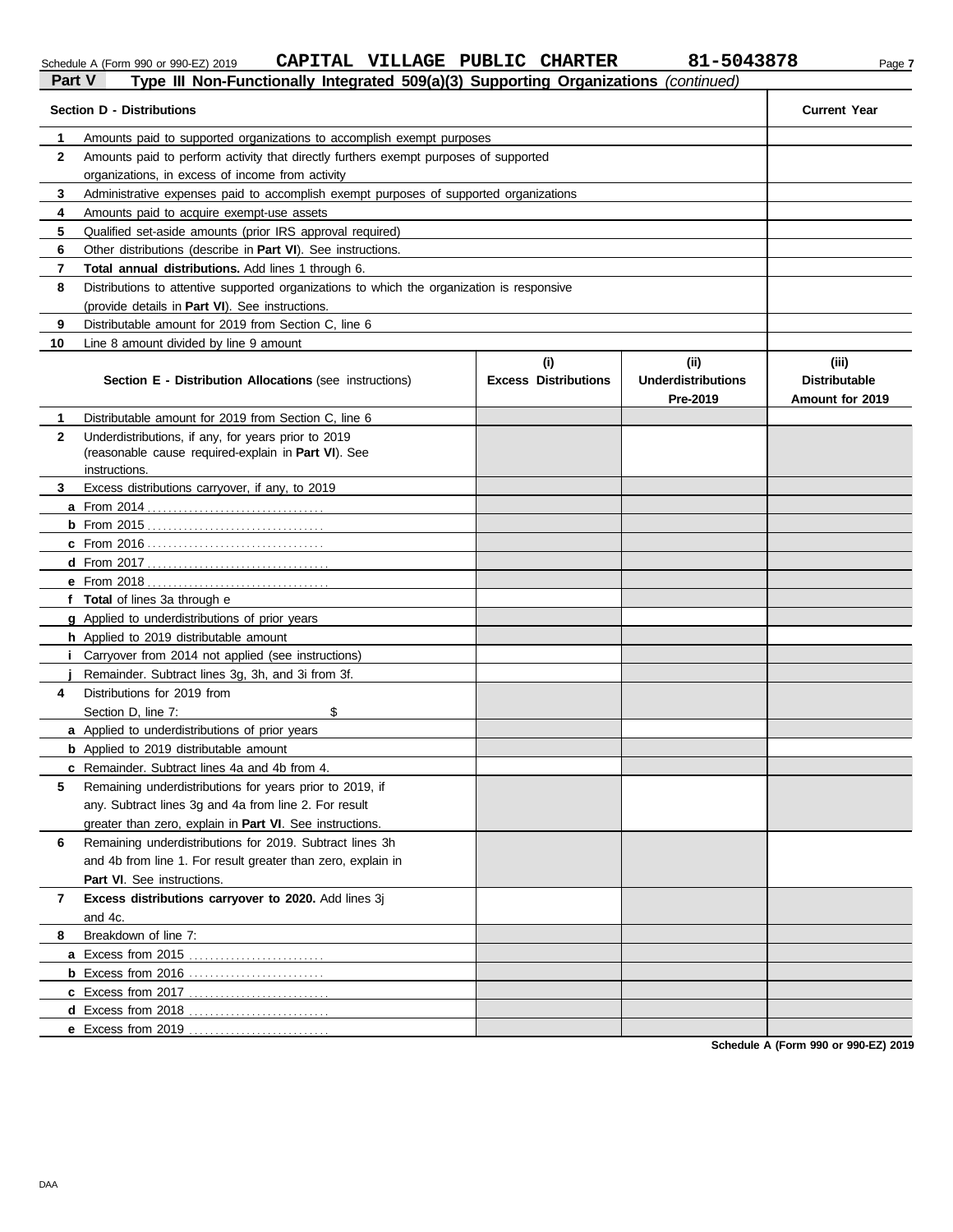|         | Schedule A (Form 990 or 990-EZ) 2019                                                           | CAPITAL VILLAGE PUBLIC CHARTER |  | 81-5043878                                                                                                                                                                                                                                                                                                                                                                                                                                                                                | Page 8 |
|---------|------------------------------------------------------------------------------------------------|--------------------------------|--|-------------------------------------------------------------------------------------------------------------------------------------------------------------------------------------------------------------------------------------------------------------------------------------------------------------------------------------------------------------------------------------------------------------------------------------------------------------------------------------------|--------|
| Part VI | lines 2, 5, and 6. Also complete this part for any additional information. (See instructions.) |                                |  | Supplemental Information. Provide the explanations required by Part II, line 10; Part II, line 17a or 17b; Part<br>III, line 12; Part IV, Section A, lines 1, 2, 3b, 3c, 4b, 4c, 5a, 6, 9a, 9b, 9c, 11a, 11b, and 11c; Part IV, Section<br>B, lines 1 and 2; Part IV, Section C, line 1; Part IV, Section D, lines 2 and 3; Part IV, Section E, lines 1c, 2a, 2b,<br>3a, and 3b; Part V, line 1; Part V, Section B, line 1e; Part V, Section D, lines 5, 6, and 8; and Part V, Section E, |        |
|         |                                                                                                |                                |  |                                                                                                                                                                                                                                                                                                                                                                                                                                                                                           |        |
|         |                                                                                                |                                |  |                                                                                                                                                                                                                                                                                                                                                                                                                                                                                           |        |
|         |                                                                                                |                                |  |                                                                                                                                                                                                                                                                                                                                                                                                                                                                                           |        |
|         |                                                                                                |                                |  |                                                                                                                                                                                                                                                                                                                                                                                                                                                                                           |        |
|         |                                                                                                |                                |  |                                                                                                                                                                                                                                                                                                                                                                                                                                                                                           |        |
|         |                                                                                                |                                |  |                                                                                                                                                                                                                                                                                                                                                                                                                                                                                           |        |
|         |                                                                                                |                                |  |                                                                                                                                                                                                                                                                                                                                                                                                                                                                                           |        |
|         |                                                                                                |                                |  |                                                                                                                                                                                                                                                                                                                                                                                                                                                                                           |        |
|         |                                                                                                |                                |  |                                                                                                                                                                                                                                                                                                                                                                                                                                                                                           |        |
|         |                                                                                                |                                |  |                                                                                                                                                                                                                                                                                                                                                                                                                                                                                           |        |
|         |                                                                                                |                                |  |                                                                                                                                                                                                                                                                                                                                                                                                                                                                                           |        |
|         |                                                                                                |                                |  |                                                                                                                                                                                                                                                                                                                                                                                                                                                                                           |        |
|         |                                                                                                |                                |  |                                                                                                                                                                                                                                                                                                                                                                                                                                                                                           |        |
|         |                                                                                                |                                |  |                                                                                                                                                                                                                                                                                                                                                                                                                                                                                           |        |
|         |                                                                                                |                                |  |                                                                                                                                                                                                                                                                                                                                                                                                                                                                                           |        |
|         |                                                                                                |                                |  |                                                                                                                                                                                                                                                                                                                                                                                                                                                                                           |        |
|         |                                                                                                |                                |  |                                                                                                                                                                                                                                                                                                                                                                                                                                                                                           |        |
|         |                                                                                                |                                |  |                                                                                                                                                                                                                                                                                                                                                                                                                                                                                           |        |
|         |                                                                                                |                                |  |                                                                                                                                                                                                                                                                                                                                                                                                                                                                                           |        |
|         |                                                                                                |                                |  |                                                                                                                                                                                                                                                                                                                                                                                                                                                                                           |        |
|         |                                                                                                |                                |  |                                                                                                                                                                                                                                                                                                                                                                                                                                                                                           |        |
|         |                                                                                                |                                |  |                                                                                                                                                                                                                                                                                                                                                                                                                                                                                           |        |
|         |                                                                                                |                                |  |                                                                                                                                                                                                                                                                                                                                                                                                                                                                                           |        |
|         |                                                                                                |                                |  |                                                                                                                                                                                                                                                                                                                                                                                                                                                                                           |        |
|         |                                                                                                |                                |  |                                                                                                                                                                                                                                                                                                                                                                                                                                                                                           |        |
|         |                                                                                                |                                |  |                                                                                                                                                                                                                                                                                                                                                                                                                                                                                           |        |
|         |                                                                                                |                                |  |                                                                                                                                                                                                                                                                                                                                                                                                                                                                                           |        |
|         |                                                                                                |                                |  |                                                                                                                                                                                                                                                                                                                                                                                                                                                                                           |        |
|         |                                                                                                |                                |  |                                                                                                                                                                                                                                                                                                                                                                                                                                                                                           |        |
|         |                                                                                                |                                |  |                                                                                                                                                                                                                                                                                                                                                                                                                                                                                           |        |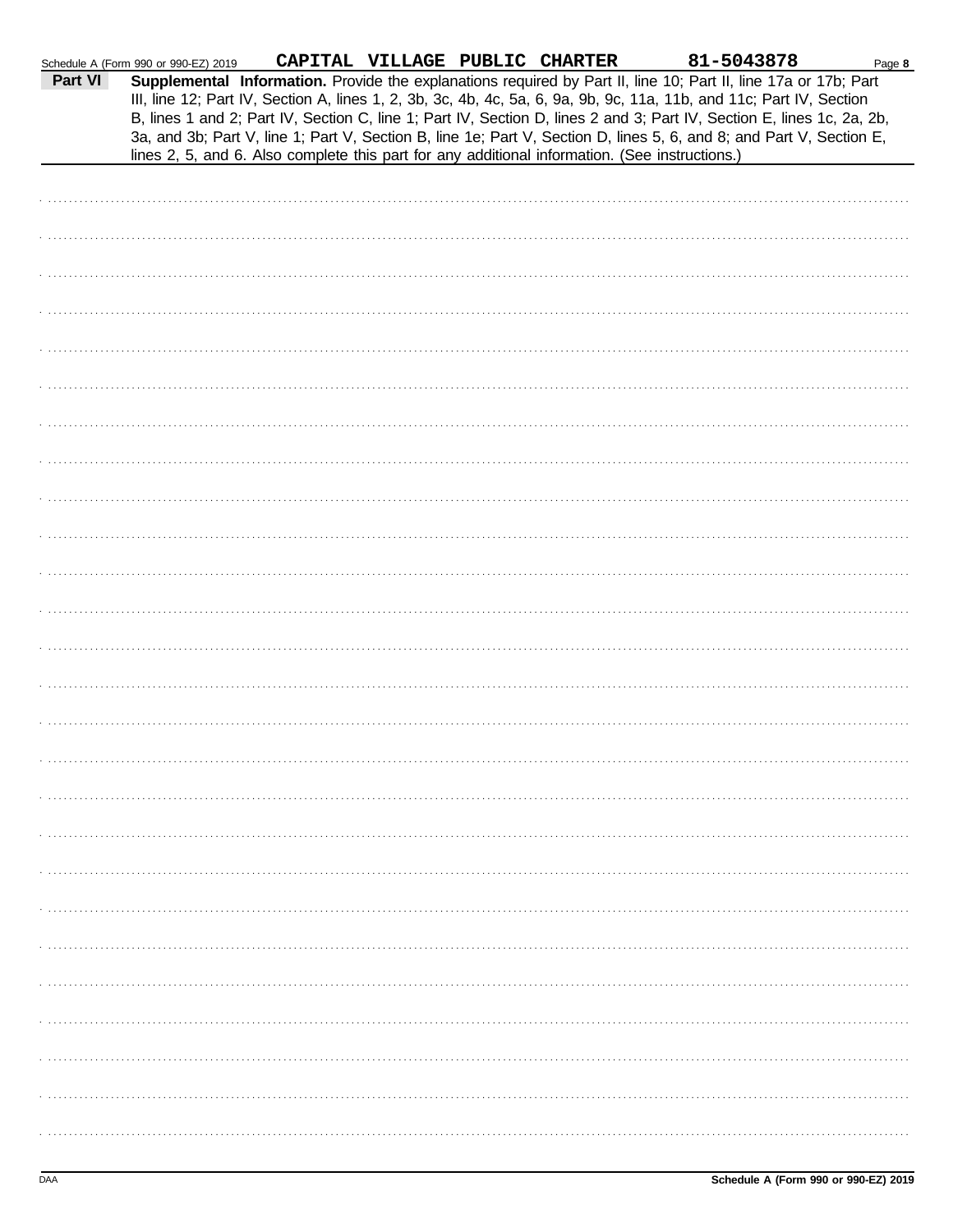**(Form 990, 990-EZ,**

#### Department of the Treasury Internal Revenue Service

# **Schedule of Contributors Schedule B**

**or 990-PF)** u **Attach to Form 990, Form 990-EZ, or Form 990-PF.** u **Go to** *www.irs.gov/Form990* **for the latest information.** OMB No. 1545-0047

**2019**

Name of the organization

# **CAPITAL VILLAGE PUBLIC CHARTER**

**Employer identification number**

**SCHOOL 81-5043878**

| <b>Organization type</b> (check one): |  |  |
|---------------------------------------|--|--|

| Filers of:         | Section:                                                                           |
|--------------------|------------------------------------------------------------------------------------|
| Form 990 or 990-EZ | $ \mathbf{X} $ 501(c)( $3$ ) (enter number) organization                           |
|                    | $4947(a)(1)$ nonexempt charitable trust <b>not</b> treated as a private foundation |
|                    | 527 political organization                                                         |
| Form 990-PF        | $501(c)(3)$ exempt private foundation                                              |
|                    | 4947(a)(1) nonexempt charitable trust treated as a private foundation              |
|                    | $501(c)(3)$ taxable private foundation                                             |

Check if your organization is covered by the **General Rule** or a **Special Rule. Note:** Only a section 501(c)(7), (8), or (10) organization can check boxes for both the General Rule and a Special Rule. See instructions.

## **General Rule**

For an organization filing Form 990, 990-EZ, or 990-PF that received, during the year, contributions totaling \$5,000 **X**or more (in money or property) from any one contributor. Complete Parts I and II. See instructions for determining a contributor's total contributions.

## **Special Rules**

For an organization described in section 501(c)(3) filing Form 990 or 990-EZ that met the 33<sup>1</sup>/3% support test of the regulations under sections 509(a)(1) and 170(b)(1)(A)(vi), that checked Schedule A (Form 990 or 990-EZ), Part II, line 13, 16a, or 16b, and that received from any one contributor, during the year, total contributions of the greater of **(1)** \$5,000; or **(2)** 2% of the amount on (i) Form 990, Part VIII, line 1h; or (ii) Form 990-EZ, line 1. Complete Parts I and II.

literary, or educational purposes, or for the prevention of cruelty to children or animals. Complete Parts I (entering For an organization described in section 501(c)(7), (8), or (10) filing Form 990 or 990-EZ that received from any one contributor, during the year, total contributions of more than \$1,000 *exclusively* for religious, charitable, scientific, "N/A" in column (b) instead of the contributor name and address), II, and III.

For an organization described in section 501(c)(7), (8), or (10) filing Form 990 or 990-EZ that received from any one contributor, during the year, contributions *exclusively* for religious, charitable, etc., purposes, but no such contributions totaled more than \$1,000. If this box is checked, enter here the total contributions that were received during the year for an *exclusively* religious, charitable, etc., purpose. Don't complete any of the parts unless the **General Rule** applies to this organization because it received *nonexclusively* religious, charitable, etc., contributions totaling \$5,000 or more during the year . . . . . . . . . . . . . . . . . . . . . . . . . . . . . . . . . . . . . . . . . . . . . . . . . . . . . . . . . . . . . . . . . . . . . . . . . . . . . . . .

990-EZ, or 990-PF), but it **must** answer "No" on Part IV, line 2, of its Form 990; or check the box on line H of its Form 990-EZ or on its Form 990-PF, Part I, line 2, to certify that it doesn't meet the filing requirements of Schedule B (Form 990, 990-EZ, or 990-PF). **Caution:** An organization that isn't covered by the General Rule and/or the Special Rules doesn't file Schedule B (Form 990,

**For Paperwork Reduction Act Notice, see the instructions for Form 990, 990-EZ, or 990-PF.**

\$ . . . . . . . . . . . . . . . . . . . . . . . . . . .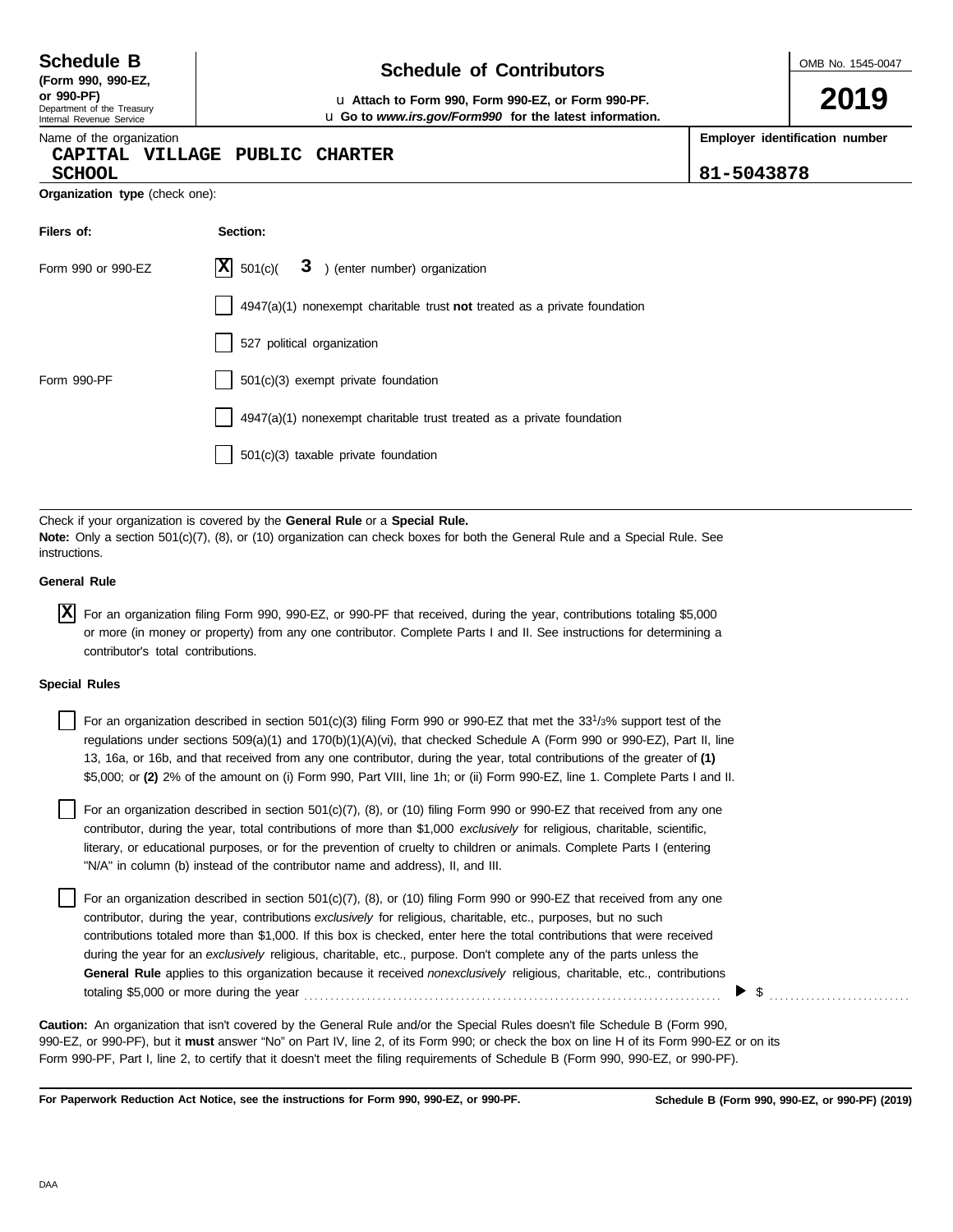|                         | Schedule B (Form 990, 990-EZ, or 990-PF) (2019)                                                |                                                      | PAGE 1 OF 1<br>Page 2                                                                                           |
|-------------------------|------------------------------------------------------------------------------------------------|------------------------------------------------------|-----------------------------------------------------------------------------------------------------------------|
|                         | Name of organization<br>CAPITAL VILLAGE PUBLIC<br><b>CHARTER</b>                               |                                                      | Employer identification number<br>81-5043878                                                                    |
| Part I                  | Contributors (see instructions). Use duplicate copies of Part I if additional space is needed. |                                                      |                                                                                                                 |
| (a)<br>No.              | (b)<br>Name, address, and ZIP + 4                                                              | (c)<br><b>Total contributions</b>                    | (d)<br>Type of contribution                                                                                     |
| $\mathbf{1}$            |                                                                                                | 313,103<br>\$                                        | Person<br>Payroll<br>Noncash<br>(Complete Part II for<br>noncash contributions.)                                |
| (a)                     | (b)                                                                                            | (c)                                                  | (d)                                                                                                             |
| No.<br>$2 \overline{a}$ | Name, address, and ZIP + 4                                                                     | <b>Total contributions</b><br>220,000<br>\$          | Type of contribution<br>Person<br>Payroll<br>Noncash<br>(Complete Part II for<br>noncash contributions.)        |
| (a)                     | (b)                                                                                            | (c)                                                  | (d)                                                                                                             |
| No.<br>3 <sub>1</sub>   | Name, address, and ZIP + 4                                                                     | <b>Total contributions</b><br>37,500<br>$\mathsf{S}$ | Type of contribution<br>Person<br>Payroll<br><b>Noncash</b><br>(Complete Part II for<br>noncash contributions.) |
| (a)<br>No.              | (b)<br>Name, address, and ZIP + 4                                                              | (c)<br><b>Total contributions</b>                    | (d)<br>Type of contribution                                                                                     |
| 4                       |                                                                                                | 38,591<br>$\mathfrak{s}$                             | х<br>Person<br>Payroll<br>Noncash<br>(Complete Part II for<br>noncash contributions.)                           |
| (a)<br>No.              | (b)<br>Name, address, and ZIP + 4                                                              | (c)<br><b>Total contributions</b>                    | (d)<br>Type of contribution                                                                                     |
| 1.1.1.1.1.1             |                                                                                                | \$                                                   | Person<br>Payroll<br><b>Noncash</b><br>(Complete Part II for<br>noncash contributions.)                         |
| (a)<br>No.              | (b)<br>Name, address, and ZIP + 4                                                              | (c)<br><b>Total contributions</b>                    | (d)<br>Type of contribution                                                                                     |
| .                       |                                                                                                | \$                                                   | Person<br>Payroll<br>Noncash<br>(Complete Part II for<br>noncash contributions.)                                |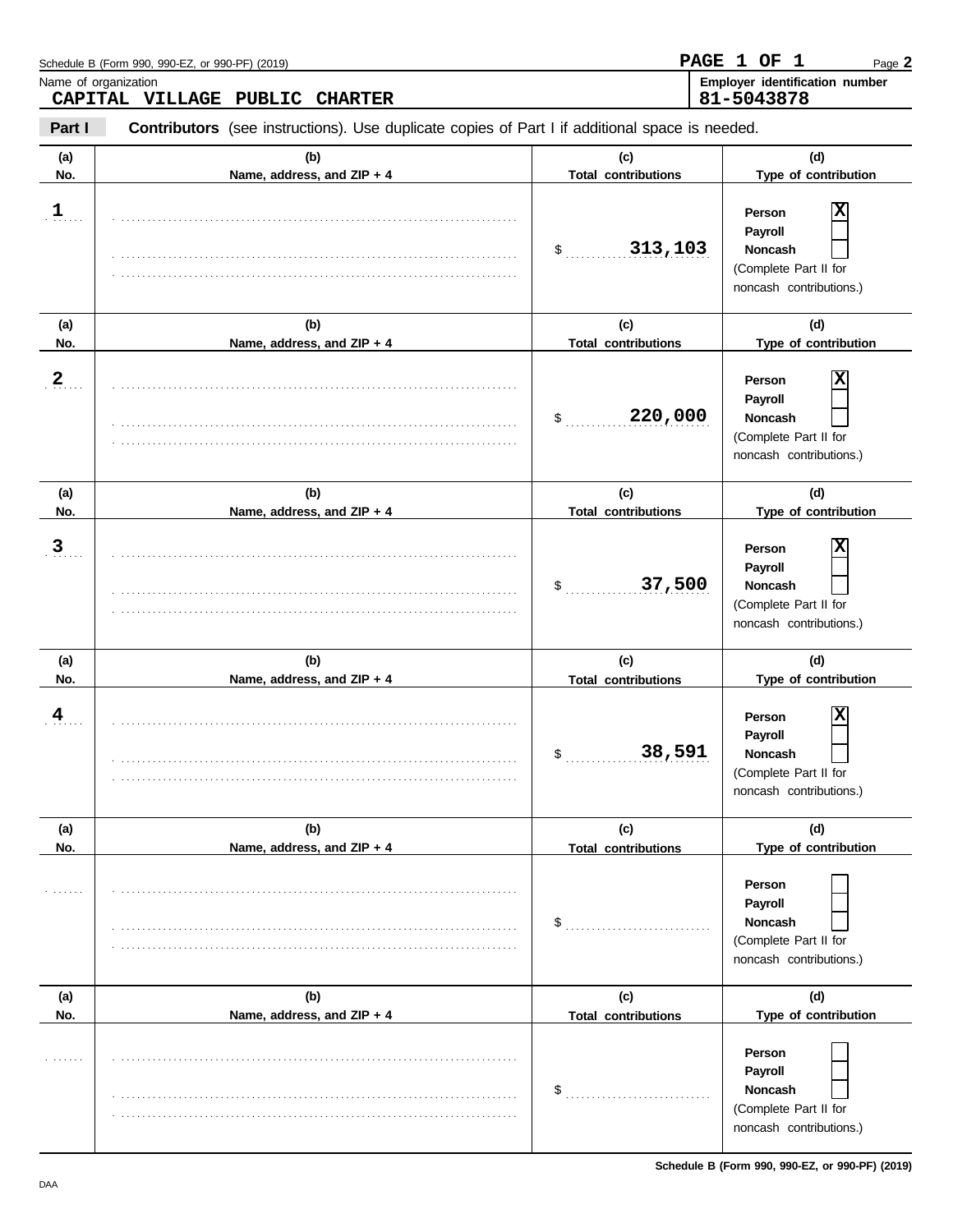| <b>Supplemental Financial Statements</b><br><b>SCHEDULE D</b><br>u Complete if the organization answered "Yes" on Form 990,<br>(Form 990) |                                                                                                        |                                |                                                                                                                                               |                       |                                                    | OMB No. 1545-0047 |                                 |    |
|-------------------------------------------------------------------------------------------------------------------------------------------|--------------------------------------------------------------------------------------------------------|--------------------------------|-----------------------------------------------------------------------------------------------------------------------------------------------|-----------------------|----------------------------------------------------|-------------------|---------------------------------|----|
|                                                                                                                                           | Department of the Treasury                                                                             |                                | Part IV, line 6, 7, 8, 9, 10, 11a, 11b, 11c, 11d, 11e, 11f, 12a, or 12b.                                                                      | u Attach to Form 990. |                                                    |                   | 9<br><b>Open to Public</b>      |    |
|                                                                                                                                           | Internal Revenue Service                                                                               |                                | <b>u</b> Go to www.irs.gov/Form990 for instructions and the latest information.                                                               |                       |                                                    |                   | <b>Inspection</b>               |    |
|                                                                                                                                           | Name of the organization                                                                               |                                |                                                                                                                                               |                       |                                                    |                   | Employer identification number  |    |
|                                                                                                                                           | CAPITAL VILLAGE PUBLIC CHARTER<br><b>SCHOOL</b>                                                        |                                |                                                                                                                                               |                       |                                                    |                   | 81-5043878                      |    |
|                                                                                                                                           | Part I                                                                                                 |                                | Organizations Maintaining Donor Advised Funds or Other Similar Funds or Accounts.                                                             |                       |                                                    |                   |                                 |    |
|                                                                                                                                           |                                                                                                        |                                | Complete if the organization answered "Yes" on Form 990, Part IV, line 6.                                                                     |                       |                                                    |                   |                                 |    |
|                                                                                                                                           |                                                                                                        |                                |                                                                                                                                               |                       | (a) Donor advised funds                            |                   | (b) Funds and other accounts    |    |
| 1                                                                                                                                         |                                                                                                        |                                |                                                                                                                                               |                       |                                                    |                   |                                 |    |
| 2                                                                                                                                         |                                                                                                        |                                | Aggregate value of contributions to (during year)                                                                                             |                       |                                                    |                   |                                 |    |
| 3                                                                                                                                         |                                                                                                        |                                |                                                                                                                                               |                       |                                                    |                   |                                 |    |
| 4                                                                                                                                         |                                                                                                        |                                |                                                                                                                                               |                       |                                                    |                   |                                 |    |
| 5                                                                                                                                         |                                                                                                        |                                | Did the organization inform all donors and donor advisors in writing that the assets held in donor advised                                    |                       |                                                    |                   |                                 |    |
|                                                                                                                                           |                                                                                                        |                                |                                                                                                                                               |                       |                                                    |                   | Yes                             | No |
| 6                                                                                                                                         |                                                                                                        |                                | Did the organization inform all grantees, donors, and donor advisors in writing that grant funds can be used                                  |                       |                                                    |                   |                                 |    |
|                                                                                                                                           |                                                                                                        |                                | only for charitable purposes and not for the benefit of the donor or donor advisor, or for any other purpose                                  |                       |                                                    |                   | <b>Yes</b>                      |    |
|                                                                                                                                           | Part II                                                                                                | <b>Conservation Easements.</b> |                                                                                                                                               |                       |                                                    |                   |                                 | No |
|                                                                                                                                           |                                                                                                        |                                | Complete if the organization answered "Yes" on Form 990, Part IV, line 7.                                                                     |                       |                                                    |                   |                                 |    |
| 1                                                                                                                                         |                                                                                                        |                                | Purpose(s) of conservation easements held by the organization (check all that apply).                                                         |                       |                                                    |                   |                                 |    |
|                                                                                                                                           |                                                                                                        |                                | Preservation of land for public use (for example, recreation or education)                                                                    |                       | Preservation of a historically important land area |                   |                                 |    |
|                                                                                                                                           | Protection of natural habitat                                                                          |                                |                                                                                                                                               |                       | Preservation of a certified historic structure     |                   |                                 |    |
|                                                                                                                                           | Preservation of open space                                                                             |                                |                                                                                                                                               |                       |                                                    |                   |                                 |    |
| 2                                                                                                                                         |                                                                                                        |                                | Complete lines 2a through 2d if the organization held a qualified conservation contribution in the form of a conservation                     |                       |                                                    |                   |                                 |    |
|                                                                                                                                           | easement on the last day of the tax year.                                                              |                                |                                                                                                                                               |                       |                                                    |                   | Held at the End of the Tax Year |    |
| а                                                                                                                                         |                                                                                                        |                                |                                                                                                                                               |                       |                                                    | 2a                |                                 |    |
| b                                                                                                                                         |                                                                                                        |                                |                                                                                                                                               |                       |                                                    |                   |                                 |    |
| c                                                                                                                                         | Number of conservation easements on a certified historic structure included in (a) [[[[[ [ [ ]]]<br>2c |                                |                                                                                                                                               |                       |                                                    |                   |                                 |    |
|                                                                                                                                           | Number of conservation easements included in (c) acquired after 7/25/06, and not on a<br>d             |                                |                                                                                                                                               |                       |                                                    |                   |                                 |    |
|                                                                                                                                           | historic structure listed in the National Register                                                     |                                |                                                                                                                                               |                       |                                                    | 2d                |                                 |    |
| 3                                                                                                                                         |                                                                                                        |                                | Number of conservation easements modified, transferred, released, extinguished, or terminated by the organization during the                  |                       |                                                    |                   |                                 |    |
|                                                                                                                                           | tax year $\mathbf u$                                                                                   |                                |                                                                                                                                               |                       |                                                    |                   |                                 |    |
|                                                                                                                                           |                                                                                                        |                                | Number of states where property subject to conservation easement is located $\mathbf{u}$                                                      |                       |                                                    |                   |                                 |    |
| 5                                                                                                                                         |                                                                                                        |                                | Does the organization have a written policy regarding the periodic monitoring, inspection, handling of                                        |                       |                                                    |                   |                                 |    |
|                                                                                                                                           |                                                                                                        |                                |                                                                                                                                               |                       |                                                    |                   | Yes                             | No |
| 6                                                                                                                                         |                                                                                                        |                                | Staff and volunteer hours devoted to monitoring, inspecting, handling of violations, and enforcing conservation easements during the year     |                       |                                                    |                   |                                 |    |
| 7                                                                                                                                         | u <sub></sub>                                                                                          |                                | Amount of expenses incurred in monitoring, inspecting, handling of violations, and enforcing conservation easements during the year           |                       |                                                    |                   |                                 |    |
|                                                                                                                                           | <b>u</b> \$                                                                                            |                                |                                                                                                                                               |                       |                                                    |                   |                                 |    |
| 8                                                                                                                                         |                                                                                                        |                                | Does each conservation easement reported on line 2(d) above satisfy the requirements of section 170(h)(4)(B)(i)                               |                       |                                                    |                   |                                 |    |
|                                                                                                                                           |                                                                                                        |                                |                                                                                                                                               |                       |                                                    |                   | Yes                             | No |
| 9                                                                                                                                         |                                                                                                        |                                | In Part XIII, describe how the organization reports conservation easements in its revenue and expense statement and                           |                       |                                                    |                   |                                 |    |
|                                                                                                                                           |                                                                                                        |                                | balance sheet, and include, if applicable, the text of the footnote to the organization's financial statements that describes the             |                       |                                                    |                   |                                 |    |
|                                                                                                                                           | organization's accounting for conservation easements.                                                  |                                |                                                                                                                                               |                       |                                                    |                   |                                 |    |
|                                                                                                                                           | Part III                                                                                               |                                | Organizations Maintaining Collections of Art, Historical Treasures, or Other Similar Assets.                                                  |                       |                                                    |                   |                                 |    |
|                                                                                                                                           |                                                                                                        |                                | Complete if the organization answered "Yes" on Form 990, Part IV, line 8.                                                                     |                       |                                                    |                   |                                 |    |
|                                                                                                                                           |                                                                                                        |                                | 1a If the organization elected, as permitted under FASB ASC 958, not to report in its revenue statement and balance sheet works               |                       |                                                    |                   |                                 |    |
|                                                                                                                                           |                                                                                                        |                                | of art, historical treasures, or other similar assets held for public exhibition, education, or research in furtherance of public             |                       |                                                    |                   |                                 |    |
|                                                                                                                                           |                                                                                                        |                                | service, provide in Part XIII the text of the footnote to its financial statements that describes these items.                                |                       |                                                    |                   |                                 |    |
| b                                                                                                                                         |                                                                                                        |                                | If the organization elected, as permitted under FASB ASC 958, to report in its revenue statement and balance sheet works of                   |                       |                                                    |                   |                                 |    |
|                                                                                                                                           | provide the following amounts relating to these items:                                                 |                                | art, historical treasures, or other similar assets held for public exhibition, education, or research in furtherance of public service,       |                       |                                                    |                   |                                 |    |
|                                                                                                                                           |                                                                                                        |                                |                                                                                                                                               |                       |                                                    |                   |                                 |    |
|                                                                                                                                           |                                                                                                        |                                | (i) Revenue included on Form 990, Part VIII, line 1 $\ldots$ $\ldots$ $\ldots$ $\ldots$ $\ldots$ $\ldots$ $\ldots$ $\ldots$ $\ldots$ $\ldots$ |                       |                                                    |                   |                                 |    |
| 2                                                                                                                                         |                                                                                                        |                                | If the organization received or held works of art, historical treasures, or other similar assets for financial gain, provide the              |                       |                                                    |                   | $\mathbf{u}$ \$ $\ldots$        |    |
|                                                                                                                                           |                                                                                                        |                                | following amounts required to be reported under FASB ASC 958 relating to these items:                                                         |                       |                                                    |                   |                                 |    |
| а                                                                                                                                         |                                                                                                        |                                |                                                                                                                                               |                       |                                                    |                   |                                 |    |
| b                                                                                                                                         |                                                                                                        |                                |                                                                                                                                               |                       |                                                    |                   |                                 |    |
|                                                                                                                                           |                                                                                                        |                                | For Paperwork Reduction Act Notice, see the Instructions for Form 990.                                                                        |                       |                                                    |                   | Schedule D (Form 990) 2019      |    |
| DAA                                                                                                                                       |                                                                                                        |                                |                                                                                                                                               |                       |                                                    |                   |                                 |    |

|     |  |  |  | For Paperwork Reduction Act Notice, see the Instructions for Form 990. |  |  |
|-----|--|--|--|------------------------------------------------------------------------|--|--|
| DAA |  |  |  |                                                                        |  |  |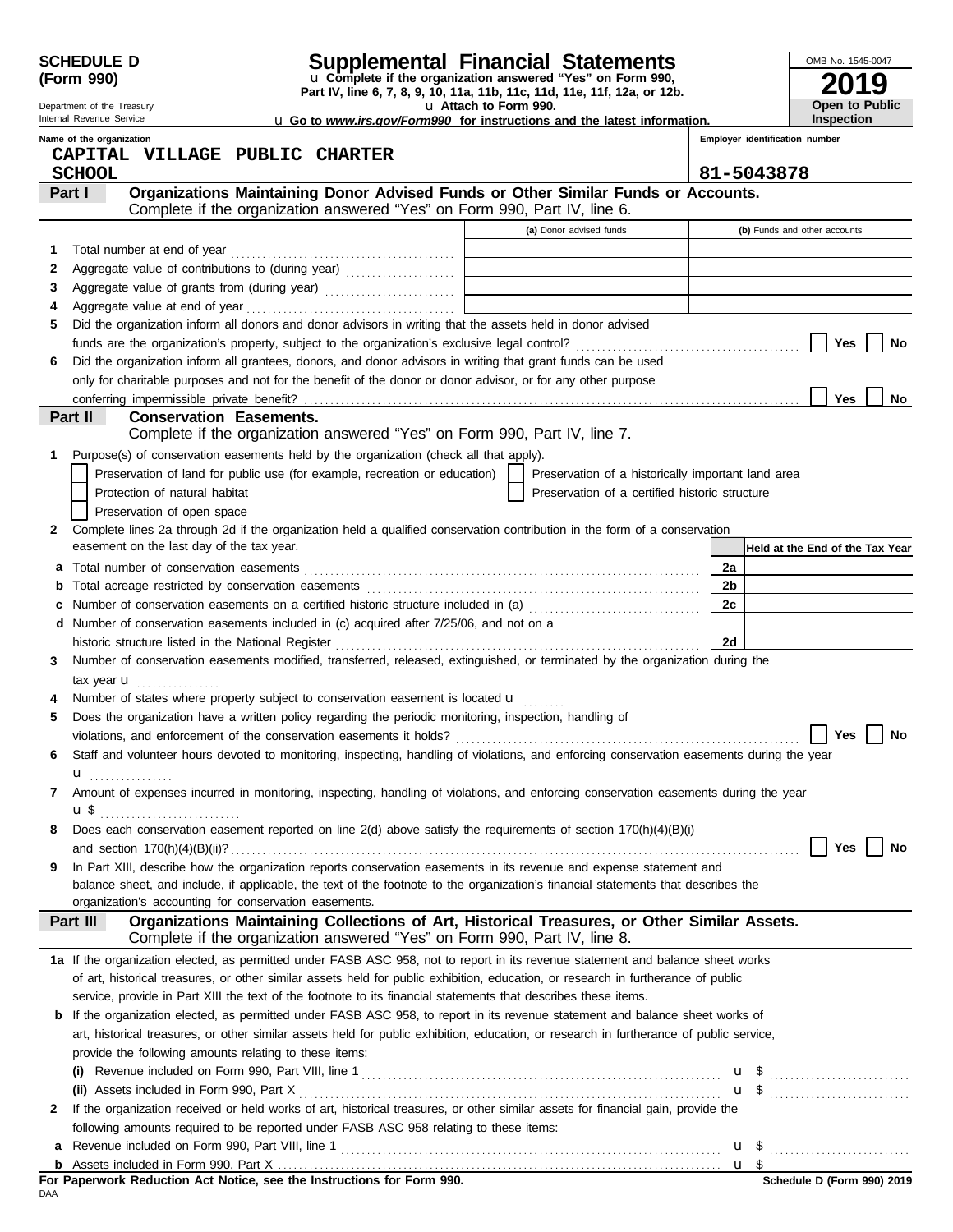|   | Schedule D (Form 990) 2019 CAPITAL VILLAGE PUBLIC CHARTER                                                                                                                                                                            |                         |  |                         |                    | 81-5043878 |                 |                      |  |                     |     | Page 2 |
|---|--------------------------------------------------------------------------------------------------------------------------------------------------------------------------------------------------------------------------------------|-------------------------|--|-------------------------|--------------------|------------|-----------------|----------------------|--|---------------------|-----|--------|
|   | Organizations Maintaining Collections of Art, Historical Treasures, or Other Similar Assets (continued)<br>Part III                                                                                                                  |                         |  |                         |                    |            |                 |                      |  |                     |     |        |
| 3 | Using the organization's acquisition, accession, and other records, check any of the following that make significant use of its<br>collection items (check all that apply):                                                          |                         |  |                         |                    |            |                 |                      |  |                     |     |        |
| a | Public exhibition                                                                                                                                                                                                                    | d                       |  |                         |                    |            |                 |                      |  |                     |     |        |
| b | Loan or exchange program<br>Scholarly research<br>е                                                                                                                                                                                  |                         |  |                         |                    |            |                 |                      |  |                     |     |        |
| c | Preservation for future generations                                                                                                                                                                                                  |                         |  |                         |                    |            |                 |                      |  |                     |     |        |
|   |                                                                                                                                                                                                                                      |                         |  |                         |                    |            |                 |                      |  |                     |     |        |
|   | Provide a description of the organization's collections and explain how they further the organization's exempt purpose in Part<br>4<br>XIII.                                                                                         |                         |  |                         |                    |            |                 |                      |  |                     |     |        |
| 5 | During the year, did the organization solicit or receive donations of art, historical treasures, or other similar                                                                                                                    |                         |  |                         |                    |            |                 |                      |  |                     |     |        |
|   |                                                                                                                                                                                                                                      |                         |  |                         |                    |            |                 |                      |  | Yes                 |     | No     |
|   | Part IV<br><b>Escrow and Custodial Arrangements.</b>                                                                                                                                                                                 |                         |  |                         |                    |            |                 |                      |  |                     |     |        |
|   | Complete if the organization answered "Yes" on Form 990, Part IV, line 9, or reported an amount on Form<br>990, Part X, line 21.                                                                                                     |                         |  |                         |                    |            |                 |                      |  |                     |     |        |
|   | 1a Is the organization an agent, trustee, custodian or other intermediary for contributions or other assets not                                                                                                                      |                         |  |                         |                    |            |                 |                      |  |                     |     |        |
|   |                                                                                                                                                                                                                                      |                         |  |                         |                    |            |                 |                      |  | <b>Yes</b>          |     | No     |
|   | <b>b</b> If "Yes," explain the arrangement in Part XIII and complete the following table:                                                                                                                                            |                         |  |                         |                    |            |                 |                      |  |                     |     |        |
|   |                                                                                                                                                                                                                                      |                         |  |                         |                    |            |                 |                      |  | Amount              |     |        |
|   |                                                                                                                                                                                                                                      |                         |  |                         |                    |            |                 | 1с                   |  |                     |     |        |
|   | c Beginning balance <b>contract to the contract of the contract of the contract of the contract of the contract of the contract of the contract of the contract of the contract of the contract of the contract of the contract </b> |                         |  |                         |                    |            |                 | 1 <sub>d</sub>       |  |                     |     |        |
|   |                                                                                                                                                                                                                                      |                         |  |                         |                    |            |                 | 1e                   |  |                     |     |        |
|   |                                                                                                                                                                                                                                      |                         |  |                         |                    |            |                 | 1f                   |  |                     |     |        |
|   | f Ending balance <b>construction and the construction of the construction</b> of the construction of the construction of the construction of the construction of the construction of the construction of the construction of the co  |                         |  |                         |                    |            |                 |                      |  |                     |     |        |
|   | 2a Did the organization include an amount on Form 990, Part X, line 21, for escrow or custodial account liability?                                                                                                                   |                         |  |                         |                    |            |                 |                      |  | <b>Yes</b>          |     | No     |
|   |                                                                                                                                                                                                                                      |                         |  |                         |                    |            |                 |                      |  |                     |     |        |
|   | <b>Endowment Funds.</b><br><b>Part V</b>                                                                                                                                                                                             |                         |  |                         |                    |            |                 |                      |  |                     |     |        |
|   | Complete if the organization answered "Yes" on Form 990, Part IV, line 10.                                                                                                                                                           |                         |  |                         |                    |            |                 |                      |  |                     |     |        |
|   |                                                                                                                                                                                                                                      | (a) Current year        |  | (b) Prior year          | (c) Two years back |            |                 | (d) Three years back |  | (e) Four years back |     |        |
|   | 1a Beginning of year balance                                                                                                                                                                                                         |                         |  |                         |                    |            |                 |                      |  |                     |     |        |
|   |                                                                                                                                                                                                                                      |                         |  |                         |                    |            |                 |                      |  |                     |     |        |
|   | c Net investment earnings, gains, and                                                                                                                                                                                                |                         |  |                         |                    |            |                 |                      |  |                     |     |        |
|   |                                                                                                                                                                                                                                      |                         |  |                         |                    |            |                 |                      |  |                     |     |        |
|   | d Grants or scholarships                                                                                                                                                                                                             |                         |  |                         |                    |            |                 |                      |  |                     |     |        |
|   | e Other expenditures for facilities and                                                                                                                                                                                              |                         |  |                         |                    |            |                 |                      |  |                     |     |        |
|   |                                                                                                                                                                                                                                      |                         |  |                         |                    |            |                 |                      |  |                     |     |        |
|   | f Administrative expenses                                                                                                                                                                                                            |                         |  |                         |                    |            |                 |                      |  |                     |     |        |
|   | g End of year balance                                                                                                                                                                                                                |                         |  |                         |                    |            |                 |                      |  |                     |     |        |
| 2 | Provide the estimated percentage of the current year end balance (line 1g, column (a)) held as:                                                                                                                                      |                         |  |                         |                    |            |                 |                      |  |                     |     |        |
|   | a Board designated or quasi-endowment u                                                                                                                                                                                              |                         |  |                         |                    |            |                 |                      |  |                     |     |        |
|   | <b>b</b> Permanent endowment <b>u</b> %                                                                                                                                                                                              |                         |  |                         |                    |            |                 |                      |  |                     |     |        |
|   | <b>c</b> Term endowment $\mathbf{u}$ %                                                                                                                                                                                               |                         |  |                         |                    |            |                 |                      |  |                     |     |        |
|   | The percentages on lines 2a, 2b, and 2c should equal 100%.                                                                                                                                                                           |                         |  |                         |                    |            |                 |                      |  |                     |     |        |
|   | 3a Are there endowment funds not in the possession of the organization that are held and administered for the                                                                                                                        |                         |  |                         |                    |            |                 |                      |  |                     |     |        |
|   | organization by:                                                                                                                                                                                                                     |                         |  |                         |                    |            |                 |                      |  |                     | Yes | No.    |
|   |                                                                                                                                                                                                                                      |                         |  |                         |                    |            |                 |                      |  | 3a(i)               |     |        |
|   |                                                                                                                                                                                                                                      |                         |  |                         |                    |            |                 |                      |  | 3a(ii)              |     |        |
|   |                                                                                                                                                                                                                                      |                         |  |                         |                    |            |                 |                      |  | 3b                  |     |        |
|   | Describe in Part XIII the intended uses of the organization's endowment funds.                                                                                                                                                       |                         |  |                         |                    |            |                 |                      |  |                     |     |        |
|   | Land, Buildings, and Equipment.<br><b>Part VI</b>                                                                                                                                                                                    |                         |  |                         |                    |            |                 |                      |  |                     |     |        |
|   |                                                                                                                                                                                                                                      |                         |  |                         |                    |            |                 |                      |  |                     |     |        |
|   | Complete if the organization answered "Yes" on Form 990, Part IV, line 11a. See Form 990, Part X, line 10.                                                                                                                           |                         |  |                         |                    |            |                 |                      |  |                     |     |        |
|   | Description of property                                                                                                                                                                                                              | (a) Cost or other basis |  | (b) Cost or other basis |                    |            | (c) Accumulated |                      |  | (d) Book value      |     |        |
|   |                                                                                                                                                                                                                                      | (investment)            |  | (other)                 |                    |            | depreciation    |                      |  |                     |     |        |
|   |                                                                                                                                                                                                                                      |                         |  |                         |                    |            |                 |                      |  |                     |     |        |
|   |                                                                                                                                                                                                                                      |                         |  |                         | 26,010             |            |                 |                      |  |                     |     | 26,010 |
|   | c Leasehold improvements                                                                                                                                                                                                             |                         |  |                         |                    |            |                 |                      |  |                     |     |        |
|   |                                                                                                                                                                                                                                      |                         |  |                         |                    |            |                 |                      |  |                     |     |        |
|   |                                                                                                                                                                                                                                      |                         |  |                         |                    |            |                 |                      |  |                     |     |        |
|   | Total. Add lines 1a through 1e. (Column (d) must equal Form 990, Part X, column (B), line 10c.)                                                                                                                                      |                         |  |                         |                    |            |                 | $\mathbf{u}$         |  |                     |     | 26,010 |

**Schedule D (Form 990) 2019**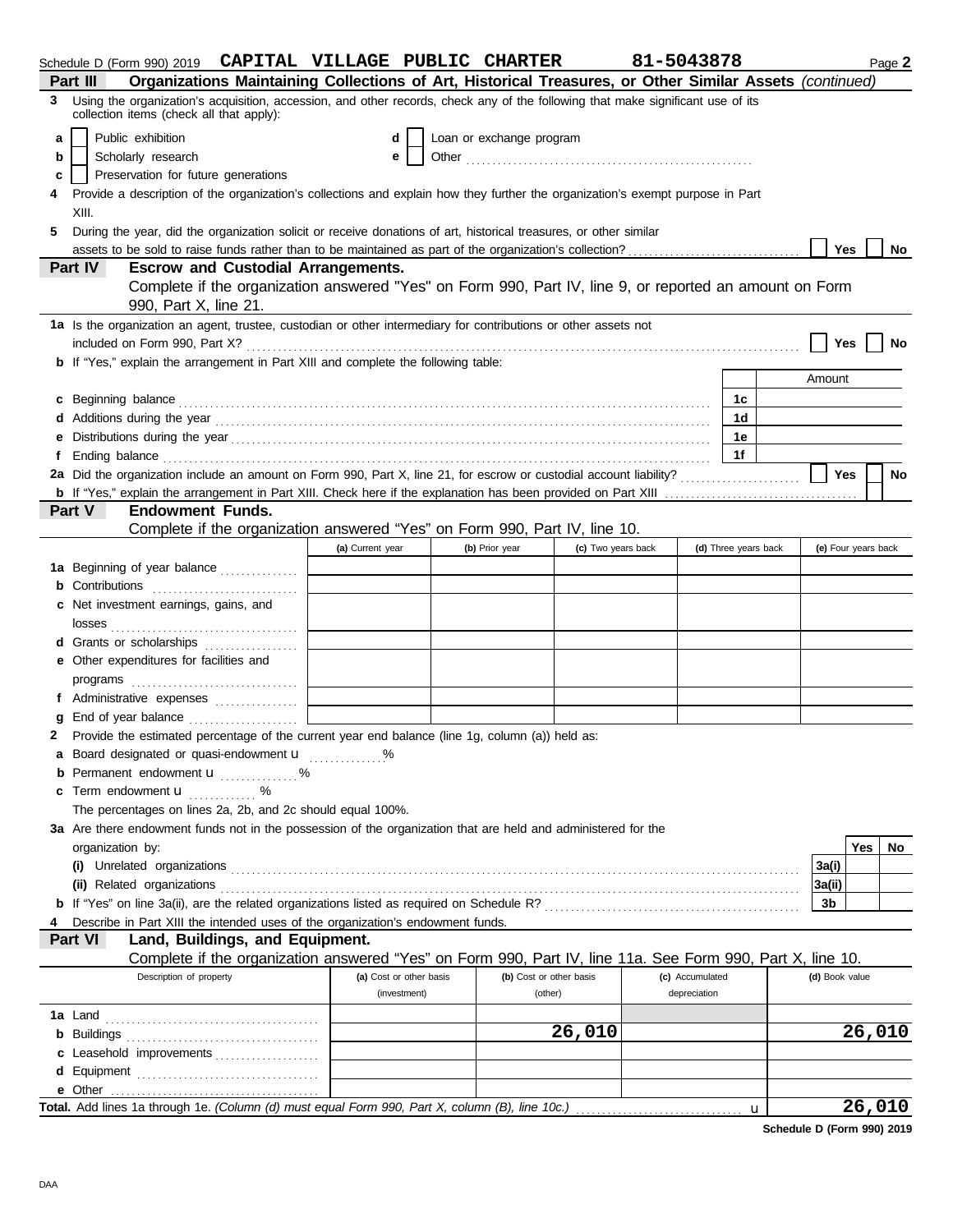|                 | Schedule D (Form 990) 2019                                         |                                         | CAPITAL VILLAGE PUBLIC CHARTER |                 |                | 81-5043878                                                                                                                                           | Page 3         |
|-----------------|--------------------------------------------------------------------|-----------------------------------------|--------------------------------|-----------------|----------------|------------------------------------------------------------------------------------------------------------------------------------------------------|----------------|
| <b>Part VII</b> | <b>Investments - Other Securities.</b>                             |                                         |                                |                 |                |                                                                                                                                                      |                |
|                 |                                                                    |                                         |                                |                 |                | Complete if the organization answered "Yes" on Form 990, Part IV, line 11b. See Form 990, Part X, line 12.                                           |                |
|                 |                                                                    | (a) Description of security or category |                                |                 | (b) Book value | (c) Method of valuation:                                                                                                                             |                |
|                 |                                                                    | (including name of security)            |                                |                 |                | Cost or end-of-year market value                                                                                                                     |                |
|                 |                                                                    |                                         |                                |                 |                |                                                                                                                                                      |                |
|                 |                                                                    |                                         |                                |                 |                |                                                                                                                                                      |                |
|                 | (3) Other                                                          |                                         |                                |                 |                |                                                                                                                                                      |                |
| (A)             |                                                                    |                                         |                                |                 |                |                                                                                                                                                      |                |
| (B)             |                                                                    |                                         |                                |                 |                |                                                                                                                                                      |                |
| (C)             |                                                                    |                                         |                                |                 |                |                                                                                                                                                      |                |
| (D)             |                                                                    |                                         |                                |                 |                |                                                                                                                                                      |                |
| (E)             |                                                                    |                                         |                                |                 |                |                                                                                                                                                      |                |
| (F)             |                                                                    |                                         |                                |                 |                |                                                                                                                                                      |                |
| (G)<br>(H)      |                                                                    |                                         |                                |                 |                |                                                                                                                                                      |                |
|                 | Total. (Column (b) must equal Form 990, Part X, col. (B) line 12.) |                                         |                                | u               |                |                                                                                                                                                      |                |
| Part VIII       | Investments - Program Related.                                     |                                         |                                |                 |                |                                                                                                                                                      |                |
|                 |                                                                    |                                         |                                |                 |                | Complete if the organization answered "Yes" on Form 990, Part IV, line 11c. See Form 990, Part X, line 13.                                           |                |
|                 |                                                                    | (a) Description of investment           |                                |                 | (b) Book value | (c) Method of valuation:                                                                                                                             |                |
|                 |                                                                    |                                         |                                |                 |                | Cost or end-of-year market value                                                                                                                     |                |
| (1)             |                                                                    |                                         |                                |                 |                |                                                                                                                                                      |                |
| (2)             |                                                                    |                                         |                                |                 |                |                                                                                                                                                      |                |
| (3)             |                                                                    |                                         |                                |                 |                |                                                                                                                                                      |                |
| (4)             |                                                                    |                                         |                                |                 |                |                                                                                                                                                      |                |
| (5)             |                                                                    |                                         |                                |                 |                |                                                                                                                                                      |                |
| (6)             |                                                                    |                                         |                                |                 |                |                                                                                                                                                      |                |
| (7)             |                                                                    |                                         |                                |                 |                |                                                                                                                                                      |                |
| (8)             |                                                                    |                                         |                                |                 |                |                                                                                                                                                      |                |
| (9)             |                                                                    |                                         |                                |                 |                |                                                                                                                                                      |                |
|                 | Total. (Column (b) must equal Form 990, Part X, col. (B) line 13.) |                                         |                                | u               |                |                                                                                                                                                      |                |
| Part IX         | <b>Other Assets.</b>                                               |                                         |                                |                 |                |                                                                                                                                                      |                |
|                 |                                                                    |                                         |                                |                 |                | Complete if the organization answered "Yes" on Form 990, Part IV, line 11d. See Form 990, Part X, line 15.                                           |                |
|                 |                                                                    |                                         |                                | (a) Description |                |                                                                                                                                                      | (b) Book value |
| (1)             |                                                                    | <b>DEPOSITS</b>                         |                                |                 |                |                                                                                                                                                      | 53,552         |
| (2)             |                                                                    |                                         |                                |                 |                |                                                                                                                                                      |                |
| (3)             |                                                                    |                                         |                                |                 |                |                                                                                                                                                      |                |
| $\frac{(4)}{2}$ |                                                                    |                                         |                                |                 |                |                                                                                                                                                      |                |
| (5)<br>(6)      |                                                                    |                                         |                                |                 |                |                                                                                                                                                      |                |
| (7)             |                                                                    |                                         |                                |                 |                |                                                                                                                                                      |                |
| (8)             |                                                                    |                                         |                                |                 |                |                                                                                                                                                      |                |
| (9)             |                                                                    |                                         |                                |                 |                |                                                                                                                                                      |                |
|                 | Total. (Column (b) must equal Form 990, Part X, col. (B) line 15.) |                                         |                                |                 |                | u                                                                                                                                                    | 53,552         |
| Part X          | Other Liabilities.                                                 |                                         |                                |                 |                |                                                                                                                                                      |                |
|                 | line 25.                                                           |                                         |                                |                 |                | Complete if the organization answered "Yes" on Form 990, Part IV, line 11e or 11f. See Form 990, Part X,                                             |                |
| 1.              |                                                                    | (a) Description of liability            |                                |                 |                |                                                                                                                                                      | (b) Book value |
| (1)             | Federal income taxes                                               |                                         |                                |                 |                |                                                                                                                                                      |                |
| (2)             |                                                                    |                                         |                                |                 |                |                                                                                                                                                      |                |
| (3)             |                                                                    |                                         |                                |                 |                |                                                                                                                                                      |                |
| (4)             |                                                                    |                                         |                                |                 |                |                                                                                                                                                      |                |
| (5)             |                                                                    |                                         |                                |                 |                |                                                                                                                                                      |                |
| (6)             |                                                                    |                                         |                                |                 |                |                                                                                                                                                      |                |
| (7)             |                                                                    |                                         |                                |                 |                |                                                                                                                                                      |                |
| (8)             |                                                                    |                                         |                                |                 |                |                                                                                                                                                      |                |
| (9)             |                                                                    |                                         |                                |                 |                |                                                                                                                                                      |                |
|                 | Total. (Column (b) must equal Form 990, Part X, col. (B) line 25.) |                                         |                                |                 |                | u                                                                                                                                                    |                |
|                 |                                                                    |                                         |                                |                 |                | 2. Liability for uncertain tax positions. In Part XIII, provide the text of the footnote to the organization's financial statements that reports the |                |

organization's liability for uncertain tax positions under FASB ASC 740. Check here if the text of the footnote has been provided in Part XIII ..

DAA

**Schedule D (Form 990) 2019**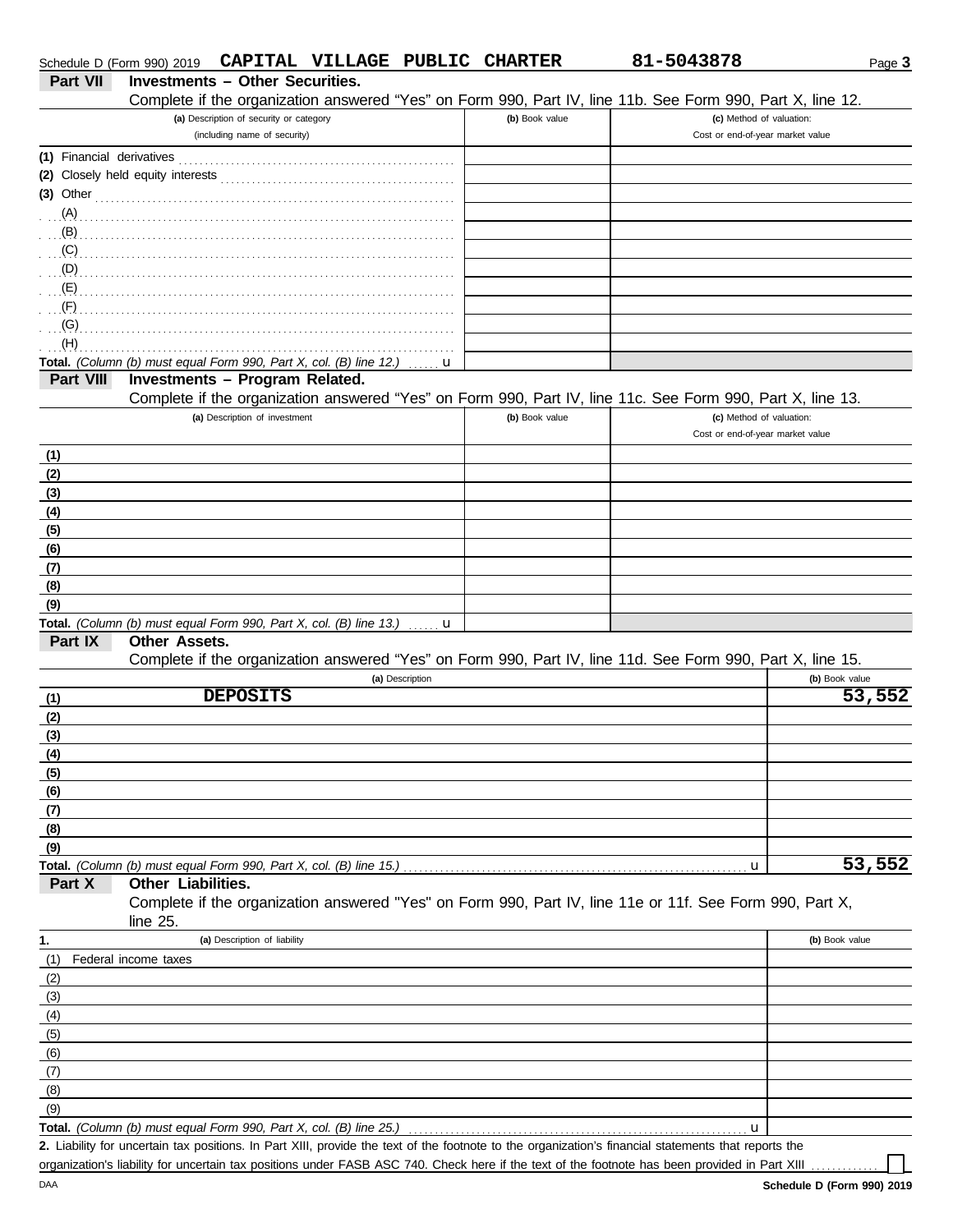|    | Schedule D (Form 990) 2019 CAPITAL VILLAGE PUBLIC CHARTER                                                                                                                                                                                                                        |                | 81-5043878   | Page 4 |
|----|----------------------------------------------------------------------------------------------------------------------------------------------------------------------------------------------------------------------------------------------------------------------------------|----------------|--------------|--------|
|    | Reconciliation of Revenue per Audited Financial Statements With Revenue per Return.<br>Part XI                                                                                                                                                                                   |                |              |        |
|    | Complete if the organization answered "Yes" on Form 990, Part IV, line 12a.                                                                                                                                                                                                      |                |              |        |
| 1. |                                                                                                                                                                                                                                                                                  |                | $\mathbf{1}$ |        |
| 2  | Amounts included on line 1 but not on Form 990, Part VIII, line 12:                                                                                                                                                                                                              |                |              |        |
| а  |                                                                                                                                                                                                                                                                                  | 2a             |              |        |
| b  |                                                                                                                                                                                                                                                                                  | 2 <sub>b</sub> |              |        |
| с  |                                                                                                                                                                                                                                                                                  | 2c             |              |        |
| d  |                                                                                                                                                                                                                                                                                  | 2d             |              |        |
| е  | Add lines 2a through 2d [11] Add [12] Add [12] Add lines 2a through 2d [12] Add lines 2a through 2d [12] Add [12] Add [12] Add [12] Add [12] Add [12] Add [12] Add [12] Add [12] Add [12] Add [12] Add [12] Add [12] Add [12]                                                    |                | 2e           |        |
| З  |                                                                                                                                                                                                                                                                                  |                | 3            |        |
| 4  | Amounts included on Form 990, Part VIII, line 12, but not on line 1:                                                                                                                                                                                                             |                |              |        |
| а  |                                                                                                                                                                                                                                                                                  | 4a             |              |        |
| b  |                                                                                                                                                                                                                                                                                  | 4b             |              |        |
|    | Add lines 4a and 4b                                                                                                                                                                                                                                                              |                | 4с           |        |
| 5  |                                                                                                                                                                                                                                                                                  |                | 5            |        |
|    | Reconciliation of Expenses per Audited Financial Statements With Expenses per Return.<br>Part XII                                                                                                                                                                                |                |              |        |
|    | Complete if the organization answered "Yes" on Form 990, Part IV, line 12a.                                                                                                                                                                                                      |                |              |        |
| 1. | Total expenses and losses per audited financial statements                                                                                                                                                                                                                       |                | $\mathbf{1}$ |        |
| 2  | Amounts included on line 1 but not on Form 990, Part IX, line 25:                                                                                                                                                                                                                |                |              |        |
| а  |                                                                                                                                                                                                                                                                                  | 2a             |              |        |
| b  |                                                                                                                                                                                                                                                                                  | 2 <sub>b</sub> |              |        |
| с  |                                                                                                                                                                                                                                                                                  | 2c             |              |        |
| d  |                                                                                                                                                                                                                                                                                  | 2d             |              |        |
| е  | Add lines 2a through 2d [11] Add [12] Add [12] Add lines 2a through 2d [12] Add lines 2a through 2d [12] Add [12] Add [12] Add [12] Add [12] Add [12] Add [12] Add [12] Add [12] Add [12] Add [12] Add [12] Add [12] Add [12]                                                    |                | 2e           |        |
| 3  |                                                                                                                                                                                                                                                                                  |                | 3            |        |
| 4  | Amounts included on Form 990, Part IX, line 25, but not on line 1:                                                                                                                                                                                                               |                |              |        |
| а  | Investment expenses not included on Form 990, Part VIII, line 7b [100] [100] [100] [100] [100] [100] [100] [100] [100] [100] [100] [100] [100] [100] [100] [100] [100] [100] [100] [100] [100] [100] [100] [100] [100] [100] [                                                   | 4a             |              |        |
| b  |                                                                                                                                                                                                                                                                                  | 4b             |              |        |
| c  | Add lines 4a and 4b                                                                                                                                                                                                                                                              |                | 4c           |        |
| 5  |                                                                                                                                                                                                                                                                                  |                | 5            |        |
|    | Part XIII Supplemental Information.                                                                                                                                                                                                                                              |                |              |        |
|    | Provide the descriptions required for Part II, lines 3, 5, and 9; Part III, lines 1a and 4; Part IV, lines 1b and 2b; Part V, line 4; Part X, line<br>2; Part XI, lines 2d and 4b; and Part XII, lines 2d and 4b. Also complete this part to provide any additional information. |                |              |        |
|    |                                                                                                                                                                                                                                                                                  |                |              |        |
|    |                                                                                                                                                                                                                                                                                  |                |              |        |
|    |                                                                                                                                                                                                                                                                                  |                |              |        |
|    |                                                                                                                                                                                                                                                                                  |                |              |        |
|    |                                                                                                                                                                                                                                                                                  |                |              |        |
|    |                                                                                                                                                                                                                                                                                  |                |              |        |
|    |                                                                                                                                                                                                                                                                                  |                |              |        |
|    |                                                                                                                                                                                                                                                                                  |                |              |        |
|    |                                                                                                                                                                                                                                                                                  |                |              |        |
|    |                                                                                                                                                                                                                                                                                  |                |              |        |
|    |                                                                                                                                                                                                                                                                                  |                |              |        |
|    |                                                                                                                                                                                                                                                                                  |                |              |        |
|    |                                                                                                                                                                                                                                                                                  |                |              |        |
|    |                                                                                                                                                                                                                                                                                  |                |              |        |
|    |                                                                                                                                                                                                                                                                                  |                |              |        |
|    |                                                                                                                                                                                                                                                                                  |                |              |        |
|    |                                                                                                                                                                                                                                                                                  |                |              |        |
|    |                                                                                                                                                                                                                                                                                  |                |              |        |
|    |                                                                                                                                                                                                                                                                                  |                |              |        |
|    |                                                                                                                                                                                                                                                                                  |                |              |        |
|    |                                                                                                                                                                                                                                                                                  |                |              |        |
|    |                                                                                                                                                                                                                                                                                  |                |              |        |
|    |                                                                                                                                                                                                                                                                                  |                |              |        |
|    |                                                                                                                                                                                                                                                                                  |                |              |        |
|    |                                                                                                                                                                                                                                                                                  |                |              |        |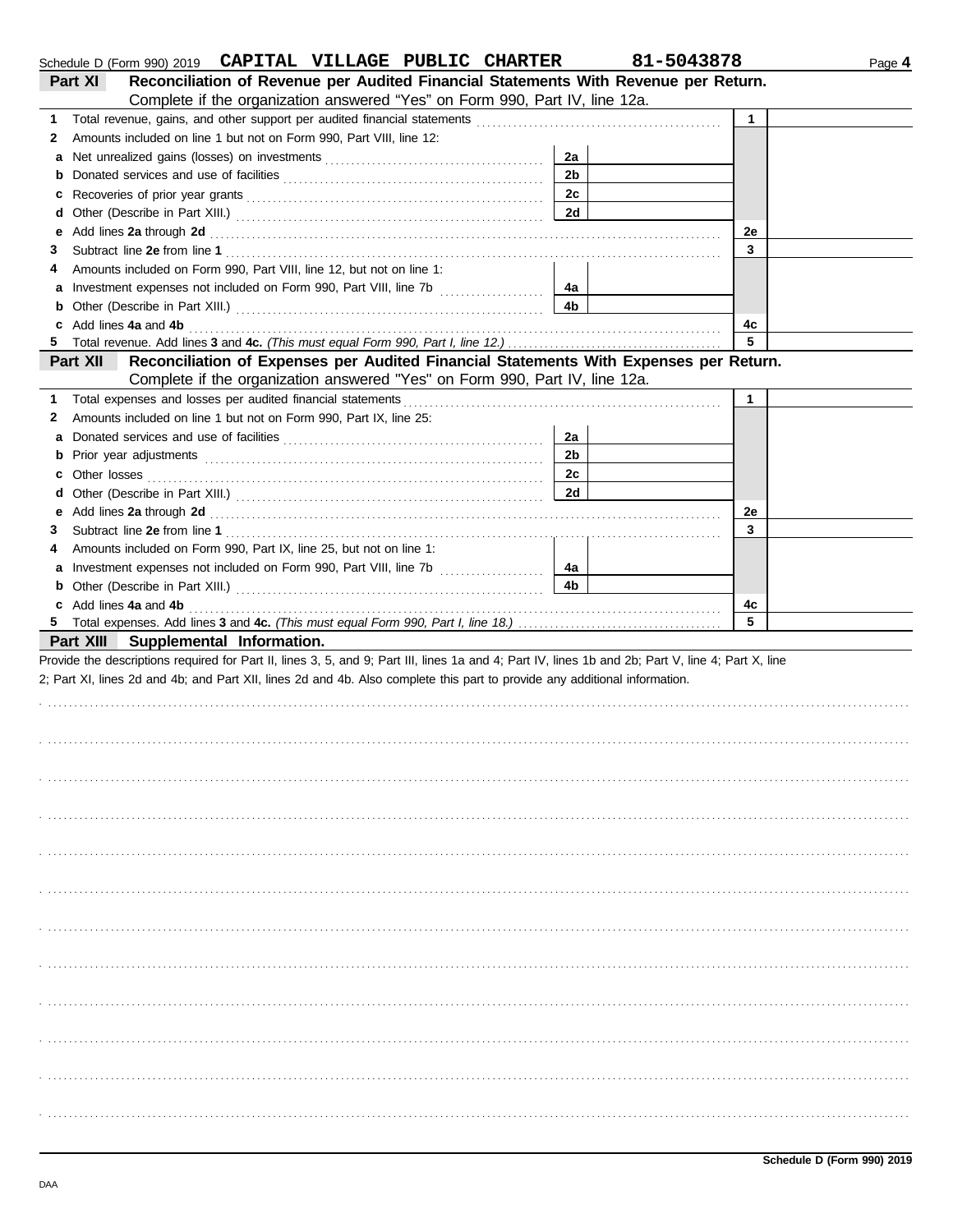|--|--|

81-5043878

| Schedule D (Form 990) 2019 CAPITAL VILLAGE PUBLIC CHARTER |  |  |
|-----------------------------------------------------------|--|--|
|                                                           |  |  |

|  | <b>Part XIII Supplemental Information (continued)</b> |  |
|--|-------------------------------------------------------|--|
|  |                                                       |  |
|  |                                                       |  |
|  |                                                       |  |
|  |                                                       |  |
|  |                                                       |  |
|  |                                                       |  |
|  |                                                       |  |
|  |                                                       |  |
|  |                                                       |  |
|  |                                                       |  |
|  |                                                       |  |
|  |                                                       |  |
|  |                                                       |  |
|  |                                                       |  |
|  |                                                       |  |
|  |                                                       |  |
|  |                                                       |  |
|  |                                                       |  |
|  |                                                       |  |
|  |                                                       |  |
|  |                                                       |  |
|  |                                                       |  |
|  |                                                       |  |
|  |                                                       |  |
|  |                                                       |  |
|  |                                                       |  |
|  |                                                       |  |
|  |                                                       |  |
|  |                                                       |  |
|  |                                                       |  |
|  |                                                       |  |
|  |                                                       |  |
|  |                                                       |  |
|  |                                                       |  |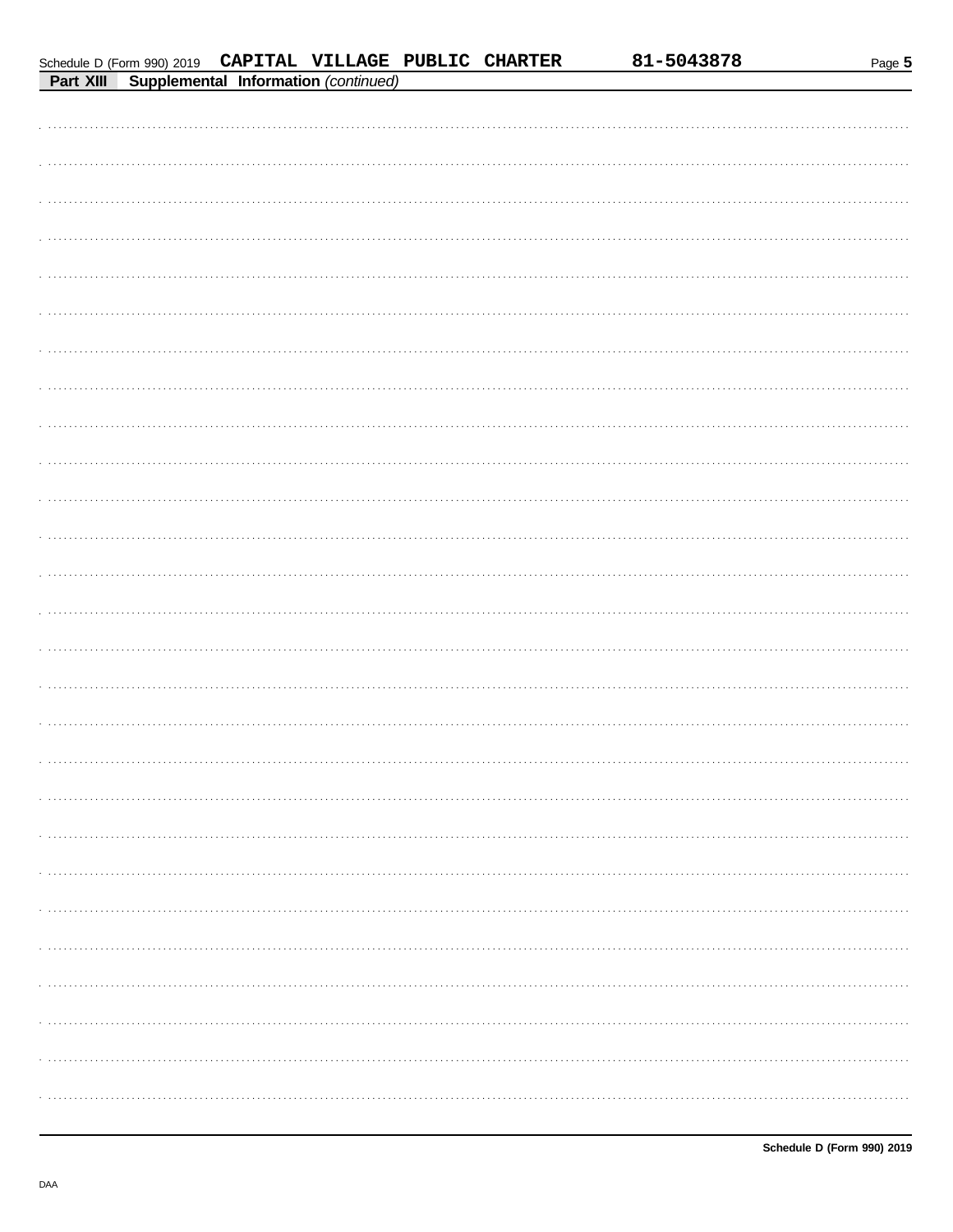|              | <b>SCHEDULE E</b>                                      | <b>Schools</b>                                                                                                                                                                                                                                                                                                                                                                                                                                                                                                                                                                                                                |                                | OMB No. 1545-0047                          |     |
|--------------|--------------------------------------------------------|-------------------------------------------------------------------------------------------------------------------------------------------------------------------------------------------------------------------------------------------------------------------------------------------------------------------------------------------------------------------------------------------------------------------------------------------------------------------------------------------------------------------------------------------------------------------------------------------------------------------------------|--------------------------------|--------------------------------------------|-----|
|              | (Form 990 or 990-EZ)                                   | u Complete if the organization answered "Yes" on Form 990,<br>Part IV, line 13, or Form 990-EZ, Part VI, line 48.                                                                                                                                                                                                                                                                                                                                                                                                                                                                                                             |                                |                                            |     |
|              | Department of the Treasury<br>Internal Revenue Service | u Attach to Form 990 or Form 990-EZ.<br>u Go to www.irs.gov/Form990 for the latest information.                                                                                                                                                                                                                                                                                                                                                                                                                                                                                                                               |                                | <b>Open to Public</b><br><b>Inspection</b> |     |
|              | Name of the organization                               | CAPITAL VILLAGE PUBLIC CHARTER                                                                                                                                                                                                                                                                                                                                                                                                                                                                                                                                                                                                | Employer identification number |                                            |     |
|              |                                                        | <b>SCHOOL</b>                                                                                                                                                                                                                                                                                                                                                                                                                                                                                                                                                                                                                 | 81-5043878                     |                                            |     |
|              | Part I                                                 |                                                                                                                                                                                                                                                                                                                                                                                                                                                                                                                                                                                                                               |                                |                                            |     |
| 1            |                                                        | Does the organization have a racially nondiscriminatory policy toward students by statement in its charter,                                                                                                                                                                                                                                                                                                                                                                                                                                                                                                                   | $\mathbf{1}$                   | <b>YES</b><br>X                            | NO. |
| $\mathbf{2}$ |                                                        | Does the organization include a statement of its racially nondiscriminatory policy toward students in all its<br>brochures, catalogues, and other written communications with the public dealing with student admissions,                                                                                                                                                                                                                                                                                                                                                                                                     | $\mathbf{2}$                   | X                                          |     |
| 3            |                                                        | Has the organization publicized its racially nondiscriminatory policy through newspaper or broadcast media<br>during the period of solicitation for students, or during the registration period if it has no solicitation program,<br>in a way that makes the policy known to all parts of the general community it serves? If "Yes," please<br>describe. If "No," please explain. If you need more space, use Part II<br>THE SCHOOL IS A PUBLIC CHARTER SCHOOL AND IS OPERATING UNDER A<br>CONTRACT WITH THE D.C. GOVERNMENT. REVENUE PROCEDURE 75-50 DOES<br>NOT APPLY TO CHARTER SCHOOLS. THE NON-DISCRIMINATORY POLICY IS | 3                              | X                                          |     |
|              | <b>BROUCHURE.</b>                                      | EXPLICITLY STATED IN THE REGISTRATION APPLICATION AND OUR                                                                                                                                                                                                                                                                                                                                                                                                                                                                                                                                                                     |                                |                                            |     |
| 4            |                                                        | Does the organization maintain the following?                                                                                                                                                                                                                                                                                                                                                                                                                                                                                                                                                                                 |                                |                                            |     |
| а            |                                                        | Records documenting that scholarships and other financial assistance are awarded on a racially                                                                                                                                                                                                                                                                                                                                                                                                                                                                                                                                | 4a                             | X                                          |     |
| b            | nondiscriminatory basis?                               |                                                                                                                                                                                                                                                                                                                                                                                                                                                                                                                                                                                                                               | 4b                             | X                                          |     |
| c            |                                                        | Copies of all catalogues, brochures, announcements, and other written communications to the public dealing<br>with student admissions, programs, and scholarships?                                                                                                                                                                                                                                                                                                                                                                                                                                                            | 4с                             | X                                          |     |
| d            |                                                        | If you answered "No" to any of the above, please explain. If you need more space, use Part II.                                                                                                                                                                                                                                                                                                                                                                                                                                                                                                                                | 4d                             | $\mathbf x$                                |     |
| 5            |                                                        | Does the organization discriminate by race in any way with respect to:                                                                                                                                                                                                                                                                                                                                                                                                                                                                                                                                                        |                                |                                            |     |
| a            |                                                        |                                                                                                                                                                                                                                                                                                                                                                                                                                                                                                                                                                                                                               | 5a                             |                                            | x   |
| b            |                                                        |                                                                                                                                                                                                                                                                                                                                                                                                                                                                                                                                                                                                                               | 5b                             |                                            | x   |
| c            |                                                        |                                                                                                                                                                                                                                                                                                                                                                                                                                                                                                                                                                                                                               | 5c                             |                                            | X   |
| d            |                                                        |                                                                                                                                                                                                                                                                                                                                                                                                                                                                                                                                                                                                                               | 5d                             |                                            | X   |
| е            |                                                        |                                                                                                                                                                                                                                                                                                                                                                                                                                                                                                                                                                                                                               | 5e                             |                                            | X   |
| f            |                                                        |                                                                                                                                                                                                                                                                                                                                                                                                                                                                                                                                                                                                                               | 5f                             |                                            | x   |
| g            |                                                        |                                                                                                                                                                                                                                                                                                                                                                                                                                                                                                                                                                                                                               | 5g                             |                                            | x   |
| h            | Other extracurricular activities?                      |                                                                                                                                                                                                                                                                                                                                                                                                                                                                                                                                                                                                                               | 5h                             |                                            | х   |
|              |                                                        | If you answered "Yes" to any of the above, please explain. If you need more space, use Part II.                                                                                                                                                                                                                                                                                                                                                                                                                                                                                                                               |                                |                                            |     |
|              |                                                        |                                                                                                                                                                                                                                                                                                                                                                                                                                                                                                                                                                                                                               |                                |                                            |     |
|              |                                                        |                                                                                                                                                                                                                                                                                                                                                                                                                                                                                                                                                                                                                               |                                |                                            |     |
|              |                                                        |                                                                                                                                                                                                                                                                                                                                                                                                                                                                                                                                                                                                                               |                                |                                            |     |
| 6а           |                                                        |                                                                                                                                                                                                                                                                                                                                                                                                                                                                                                                                                                                                                               | 6а                             | X                                          |     |
| b            |                                                        |                                                                                                                                                                                                                                                                                                                                                                                                                                                                                                                                                                                                                               | 6b                             |                                            | x   |
| 7            |                                                        | If you answered "Yes" on either line 6a or line 6b, explain on Part II.<br>Does the organization certify that it has complied with the applicable requirements of sections 4.01 through                                                                                                                                                                                                                                                                                                                                                                                                                                       |                                |                                            |     |
|              |                                                        |                                                                                                                                                                                                                                                                                                                                                                                                                                                                                                                                                                                                                               | $\overline{7}$                 | X                                          |     |

**For Paperwork Reduction Act Notice, see the Instructions for Form 990 or Form 990-EZ.**

**Schedule E (Form 990 or 990-EZ) 2019**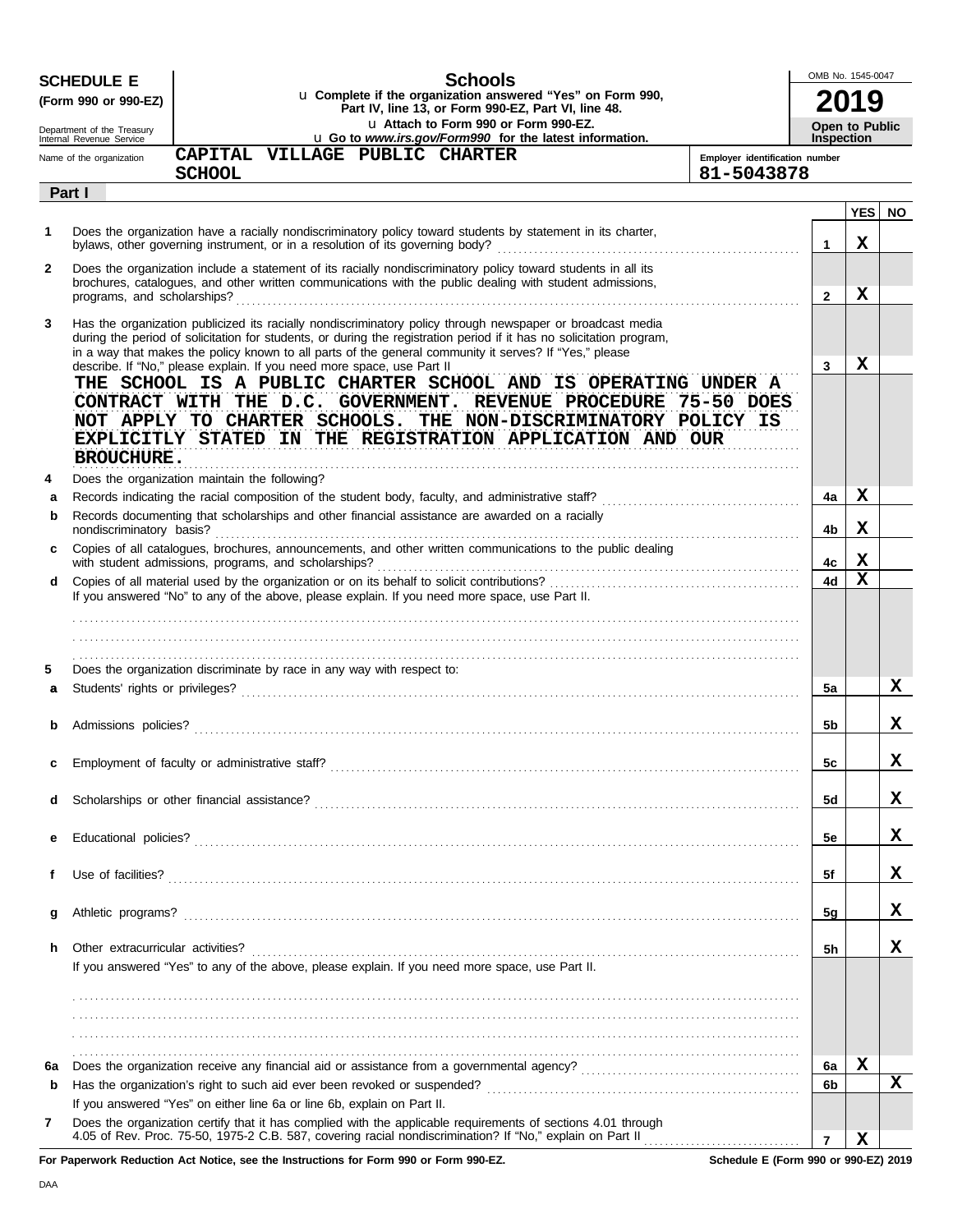| 81-5043878<br>CAPITAL VILLAGE PUBLIC CHARTER<br>Page 2<br>Schedule E (Form 990 or 990-EZ) 2019<br>Part II<br>Supplemental Information. Provide the explanations required by Part I, lines 3, 4d, 5h, 6b, and 7, as<br>applicable. Also provide any other additional information. See instructions. |
|----------------------------------------------------------------------------------------------------------------------------------------------------------------------------------------------------------------------------------------------------------------------------------------------------|
| FINANCIAL AID OR GOVERNMENT ASSISTANCE EXPLANATION<br>$SCH E -$                                                                                                                                                                                                                                    |
| CAPITAL VILLAGE SCHOOLS PUBLIC CHARTER SCHOOL RECEIVES PUBLIC FUNDS FROM                                                                                                                                                                                                                           |
| THE DC GOVERNMENT BASED ON THE NUMBER OF STUDENTS THEY ENROLL ACCORDING TO                                                                                                                                                                                                                         |
| THE UNIFORM PER STUDENT FUNDING FORMULA DEVELOPED BY THE MAYOR AND CITY                                                                                                                                                                                                                            |
| COUNCIL.<br>THIS PER PUPIL ALLOCATION IS SUPPLEMENTED WITH EXTRA FUNDS FOR                                                                                                                                                                                                                         |
| STUDENTS WITH SPECIAL NEEDS.                                                                                                                                                                                                                                                                       |
| THE CHARTER SCHOOL ALSO RECEIVES GOVERNMENTAL ASSISTANCE IN THE FORM OF                                                                                                                                                                                                                            |
| YEARLY GOVERNMENTAL GRANTS. MOST FUNDS ARE RECEIVED FROM THE U.S.                                                                                                                                                                                                                                  |
| DEPARTMENT OF EDUCATION PASSED<br>THROUGH THE OFFICE OF THE STATE                                                                                                                                                                                                                                  |
| SUPERINTENDENT OF EDUCATION IN THE DISTRICT OF COLUMBIA.                                                                                                                                                                                                                                           |
|                                                                                                                                                                                                                                                                                                    |
|                                                                                                                                                                                                                                                                                                    |
|                                                                                                                                                                                                                                                                                                    |
|                                                                                                                                                                                                                                                                                                    |
|                                                                                                                                                                                                                                                                                                    |
|                                                                                                                                                                                                                                                                                                    |
|                                                                                                                                                                                                                                                                                                    |
|                                                                                                                                                                                                                                                                                                    |
|                                                                                                                                                                                                                                                                                                    |
|                                                                                                                                                                                                                                                                                                    |
|                                                                                                                                                                                                                                                                                                    |
|                                                                                                                                                                                                                                                                                                    |
|                                                                                                                                                                                                                                                                                                    |
|                                                                                                                                                                                                                                                                                                    |
|                                                                                                                                                                                                                                                                                                    |
|                                                                                                                                                                                                                                                                                                    |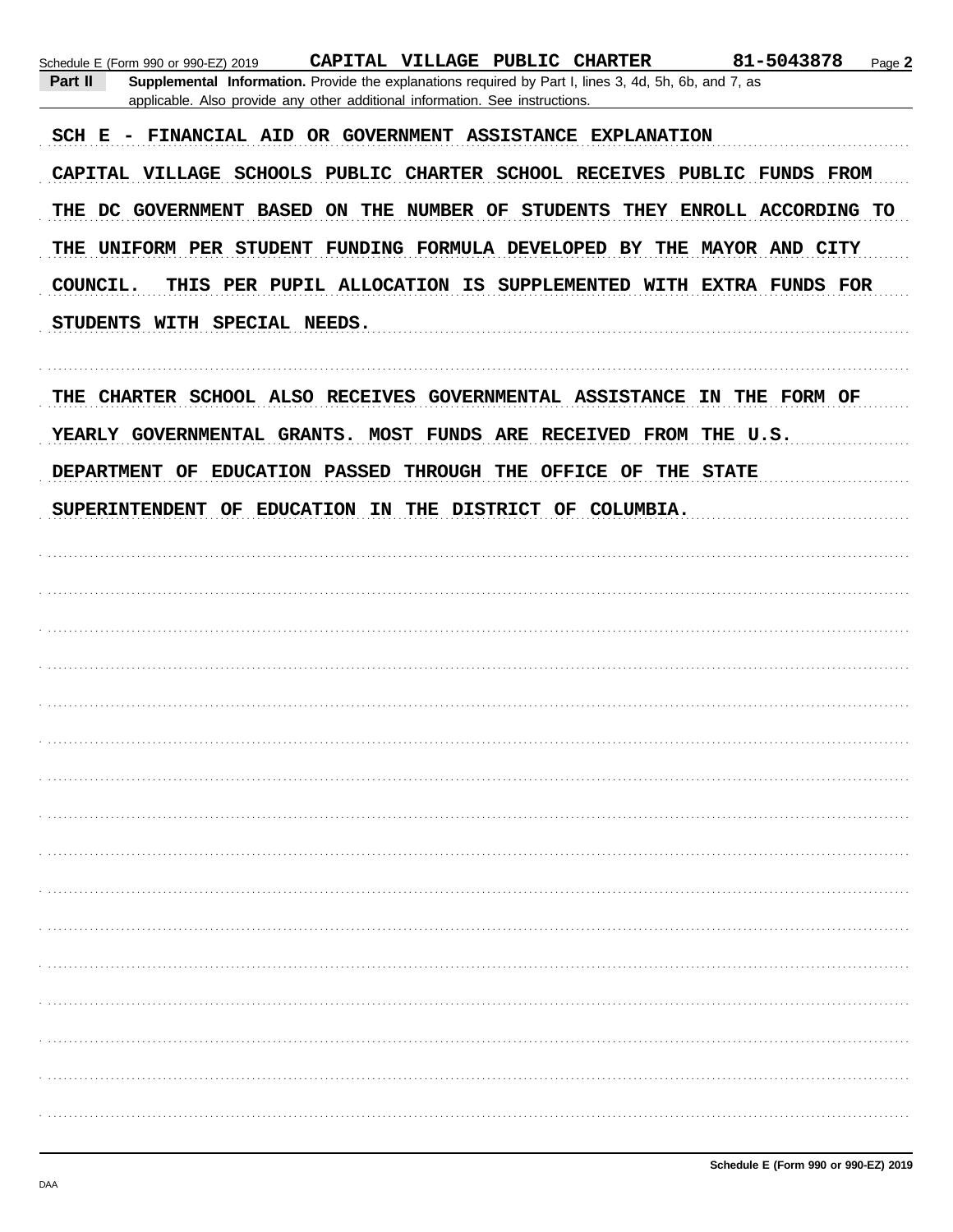| <b>SCHEDULE O</b><br>(Form 990 or 990-EZ)              | Supplemental Information to Form 990 or 990-EZ                                                                                                                                                                                        | OMB No. 1545-0047<br>2019      |                |  |  |
|--------------------------------------------------------|---------------------------------------------------------------------------------------------------------------------------------------------------------------------------------------------------------------------------------------|--------------------------------|----------------|--|--|
|                                                        | Complete to provide information for responses to specific questions on<br>Form 990 or 990-EZ or to provide any additional information.<br>11 Attach to Form 990 or 990-EZ.<br>u Go to www.irs.gov/Form990 for the latest information. |                                |                |  |  |
| Department of the Treasury<br>Internal Revenue Service |                                                                                                                                                                                                                                       |                                |                |  |  |
| Name of the organization                               | <b>CAPITAL</b><br>VILLAGE<br>PUBLIC CHARTER                                                                                                                                                                                           | Employer identification number |                |  |  |
|                                                        | <b>SCHOOL</b>                                                                                                                                                                                                                         | 81-5043878                     |                |  |  |
| FORM 990, PART                                         | <b>FIRST ACCOMPLISHMENT</b><br>III,<br>LINE<br>4A<br>$\overline{\phantom{m}}$                                                                                                                                                         |                                |                |  |  |
| CAPITAL VILLAGE PCS                                    | IS.<br>A SMALL LEARNING COMMUNITY WHERE                                                                                                                                                                                               | <b>LEARNERS</b>                | THE<br>TAKE    |  |  |
| GROW<br>LEAD,                                          | TOGETHER,<br><b>CHANGE</b><br>THE<br>WORLD.<br>AND<br>WE.<br>ARE AN                                                                                                                                                                   | <b>INTENTIONALLY</b>           | <b>SMALL</b>   |  |  |
|                                                        | MIDDLE SCHOOL WITH NO MORE<br><b>THAN</b><br>45<br><b>STUDENTS</b><br>PER                                                                                                                                                             | <b>GRADE LEVEL AND TWO</b>     |                |  |  |
| <b>TEACHERS</b><br>IN.                                 | OUR CLASSROOMS.<br>OUR COMMUNITY IS A VILLAGE FOCUSED                                                                                                                                                                                 | ON                             | THE            |  |  |
|                                                        |                                                                                                                                                                                                                                       |                                |                |  |  |
| INTERESTS,                                             | AND AMBITIONS<br><b>EACH</b><br>INDIVIDUAL LEARNER<br>NEEDS,<br>OF                                                                                                                                                                    | SO.                            | THAT ALL       |  |  |
| LEARNERS CAN GROW.                                     |                                                                                                                                                                                                                                       |                                |                |  |  |
|                                                        |                                                                                                                                                                                                                                       |                                |                |  |  |
| <b>TEACH RIGOROUS</b><br>WЕ                            | THROUGH<br>STUDENT-LED PROJECTS<br><b>CONTENT</b>                                                                                                                                                                                     | <b>THAT</b><br><b>BLEND</b>    | <b>COMMON</b>  |  |  |
| CORE STANDARDS                                         | LOCAL SOCIAL JUSTICE<br><b>PROBLEMS</b><br><b>WHICH</b><br>WITH                                                                                                                                                                       | STUDENTS                       | ARE            |  |  |
| <b>EMPOWERED</b>                                       | <b>TO</b><br><b>DESIGN</b><br>SOLUTIONS FOR.                                                                                                                                                                                          |                                |                |  |  |
|                                                        |                                                                                                                                                                                                                                       |                                |                |  |  |
| PROVIDE PLENTY<br>WЕ                                   | <b>DURING</b><br>THE<br>SCHOOL DAY FOR STUDENTS<br>TIME<br>OF                                                                                                                                                                         | TO.                            | <b>DEVELOP</b> |  |  |
| THEIR<br><b>TALENTS</b>                                | AND PASSIONS<br><b>THROUGH</b><br>INTERESTS,<br><b>STUDENT-LED</b>                                                                                                                                                                    | <b>"PASSION</b>                |                |  |  |
|                                                        |                                                                                                                                                                                                                                       |                                |                |  |  |
|                                                        | PROJECTS" IN COURSES LIKE DANCE, ENTREPRENEURSHIP AND ART.                                                                                                                                                                            |                                |                |  |  |
|                                                        |                                                                                                                                                                                                                                       |                                |                |  |  |
|                                                        | AS AN INTENTIONALLY SMALL COMMUNITY FOCUSED ON THE WHOLE CHILD, CAPITAL                                                                                                                                                               |                                |                |  |  |
|                                                        | VILLAGE PCS BE A PERSONALIZED LEARNING SPACE WHERE ALL STUDENTS, REGARDLESS                                                                                                                                                           |                                |                |  |  |
|                                                        | OF BACKGROUND OR CIRCUMSTANCE, ARE PROPELLED TOWARD GREATNESS IN COLLEGE,                                                                                                                                                             |                                |                |  |  |
| CAREER, AND LIFE.                                      |                                                                                                                                                                                                                                       |                                |                |  |  |
|                                                        |                                                                                                                                                                                                                                       |                                |                |  |  |
|                                                        | FORM 990, PART VI, LINE 2 - RELATED PARTY INFORMATION AMONG OFFICERS                                                                                                                                                                  |                                |                |  |  |
|                                                        | <b>ROY GREEN</b>                                                                                                                                                                                                                      |                                |                |  |  |
| MONICA GREEN                                           |                                                                                                                                                                                                                                       |                                |                |  |  |
| ED                                                     | EMPLOYEE                                                                                                                                                                                                                              |                                |                |  |  |
| <b>FAMILY</b>                                          |                                                                                                                                                                                                                                       |                                |                |  |  |

DAA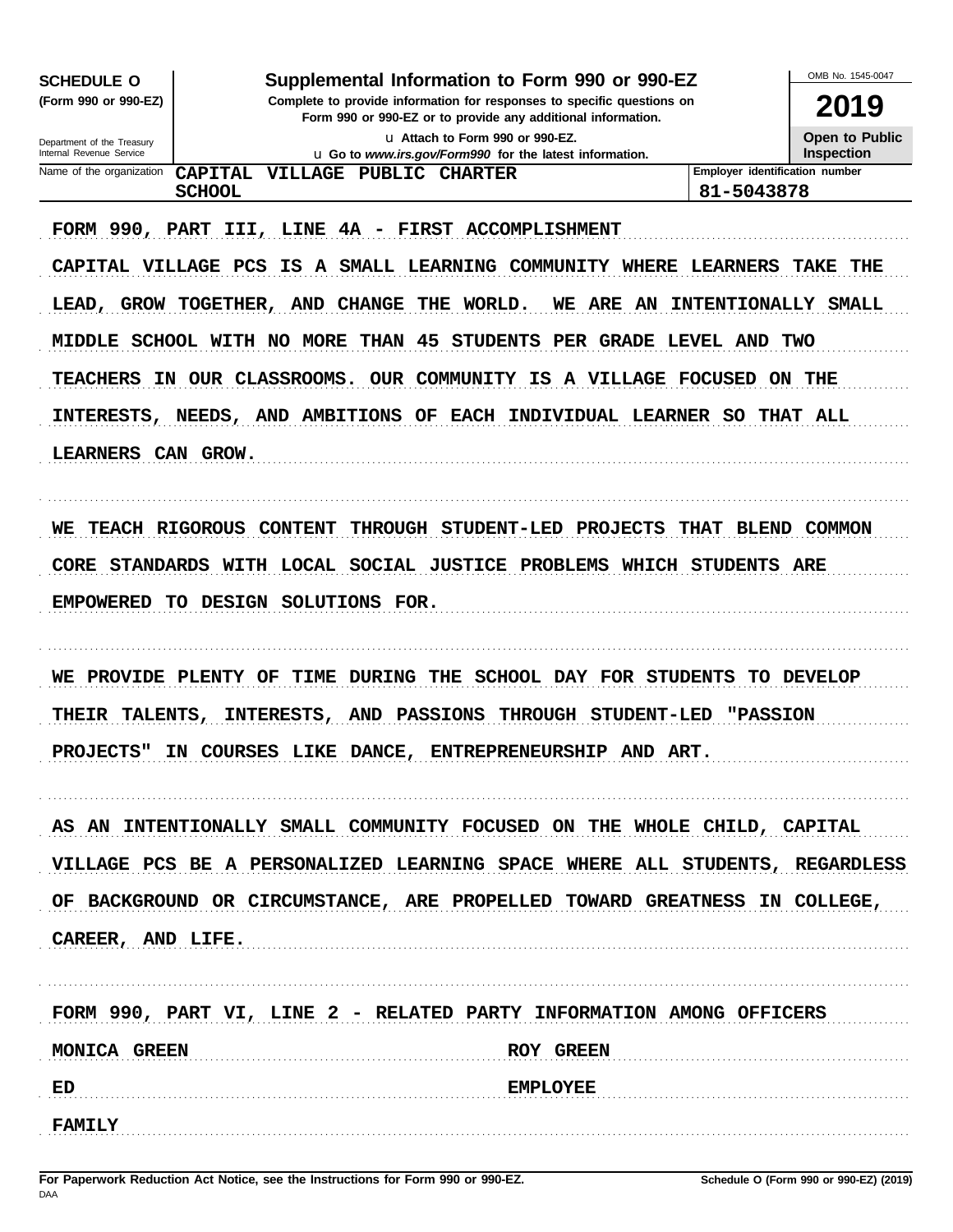| Schedule O (Form 990 or 990-EZ) (2019)                | Page                                  |
|-------------------------------------------------------|---------------------------------------|
| Name of the organization                              | <b>Employer identification number</b> |
| <b>VILLAGE</b><br>PUBLIC<br>CAPITAL<br><b>CHARTER</b> | 81-5043878                            |

FORM 990, PART VI, LINE 11B - ORGANIZATION'S PROCESS TO REVIEW FORM 990 THE REVIEW PROCESS BEGINS WITH THE EXECUTIVE DIRECTOR, DIRECTOR OF OPERATIONS AND FINANCE CONTRACTOR REVIEW THE 990 TAX RETURN UPON RECEIPT FROM THE PREPARER. EACH PERSON REVIEWS THE RETURN SEPARATELY BEFORE MEETING TO REVIEW TOGETHER AND ANSWER ANY QUESTIONS. ONCE THE 990 IS APPROVED INTERNALLY, THE 990 TAX RETURN IS FORWARDED TO THE TREASURER OF THE BOARD FOR AN INDEPENDENT REVIEW. ANY QUESTIONS OR CONCERNS FROM THE TREASURER OF THE BOARD ARE DIRECTED TO THE EXECUTIVE DIRECTOR. ONCE THE TREASURER AND THE TEAM ARE SATISFIED AS TO THE COMPLETION OF THE 990 TAX RETURN, THE EXECUTIVE DIRECTOR SIGNS THE RETURN FOR FILING.

FORM 990, PART VI, LINE 12C - ENFORCEMENT OF CONFLICTS POLICY THE CONFLICT-OF-INTEREST POLICY IS CONSTANTLY MONITORED BY ADMINISTRATION AND THE BOARD OF DIRECTORS THROUGH REVIEW AND APPROVAL PROCEDURES. ANNUALLY BOARD MEMBERS AND KEY STAFF COMPLETE A CONFLICT-OF-INTEREST DISCLOSURE FORM IDENTIFYING ANY RELATIONSHIPS OR CIRCUMSTANCES WHICH THE BOARD OR STAFF MEMBER BELIEVES COULD CONTRIBUTE TO A CONFLICT OF INTEREST.

AN EMPLOYEE OF CAPITAL VILLAGE WITH A POTENTIAL CONFLICT OF INTEREST SHALL PROMPTLY AND FULLY DISCLOSE THE POTENTIAL CONFLICT TO HIS/HER SUPERVISOR. THE EMPLOYEE SHALL THEREAFTER REFRAIN FROM PARTICIPATING IN DELIBERATIONS AND DISCUSSION, AS WELL AS ANY DECISIONS, RELATING TO THE MATTER AND FOLLOW THE DIRECTION OF THE SUPERVISOR AS TO HOW THE ORGANIZATION'S DECISIONS WHICH ARE THE SUBJECT OF THE CONFLICT WILL BE DETERMINED. THE EXECUTIVE DIRECTOR SHALL BE RESPONSIBLE FOR DETERMINING THE PROPER WAY FOR CAPITAL VILLAGE TO HANDLE DECISIONS WHICH INVOLVE UNRESOLVED EMPLOYEE CONFLICTS OF

PAGE 1 OF 3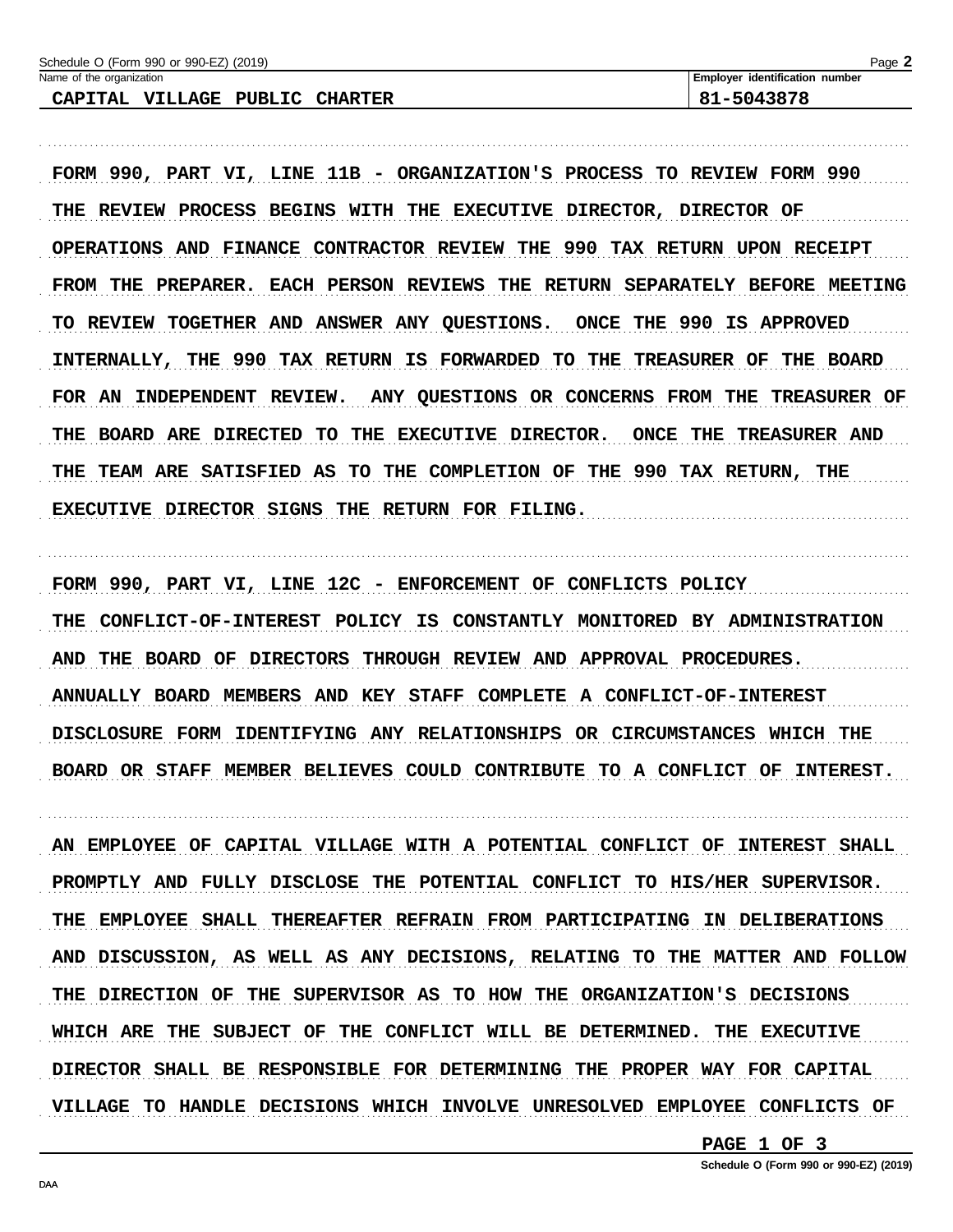| Schedule O (Form 990 or 990-EZ) (2019)                                      | Page 2                                       |
|-----------------------------------------------------------------------------|----------------------------------------------|
| Name of the organization<br>CAPITAL VILLAGE PUBLIC CHARTER                  | Employer identification number<br>81-5043878 |
| INTEREST. IN MAKING SUCH DETERMINATIONS, THE EXECUTIVE DIRECTOR MAY CONSULT |                                              |
| WITH LEGAL COUNSEL.                                                         |                                              |
|                                                                             |                                              |
| FORM 990, PART VI, LINE 15A - COMPENSATION PROCESS FOR TOP OFFICIAL         |                                              |
| THE EXECUTIVE DIRECTOR AND OTHER KEY EMPLOYEES HAVE SALARIES WHICH ARE      |                                              |
| APPROVED BY THE BOARD OF DIRECTORS. ADDITIONALLY, THE EXECUTIVE DIRECTOR    |                                              |
| HAS A REVIEW PROCESS THAT IS LED BY THE BOARD OF DIRECTORS. BEFORE          |                                              |
| APPROVING THE COMPENSATION OF KEY EMPLOYEES, THE BOARD SHALL DETERMINE THAT |                                              |
| THE TOTAL COMPENSATION TO BE PROVIDED BY CAPITAL VILLAGE IS REASONABLE IN   |                                              |
| AMOUNT IN LIGHT OF THE POSITION, RESPONSIBILITY AND QUALIFICATION FOR THE   |                                              |
| POSITION HELD, INCLUDING THE RESULT OF AN EVALUATION OF THE LEADER'S PRIOR  |                                              |
| PERFORMANCE, IF APPLICABLE.                                                 |                                              |
|                                                                             |                                              |
| FORM 990, PART VI, LINE 19 - GOVERNING DOCUMENTS DISCLOSURE EXPLANATION     |                                              |
|                                                                             |                                              |
| ALL GOVERNING DOCUMENTS, POLICIES AND FINANCIAL STATEMENTS ARE FORWARDED TO |                                              |
| THE DISTRICT OF COLUMBIA PUBLIC CHARTER SCHOOL BOARD, WHICH PROVIDES        |                                              |
| OVERSITE AND DISTRIBUTION OF RELEVANT INFORMATION TO THE PUBLIC. THE FORM   |                                              |
| 990 TAX RETURN IS MADE AVAILABLE UPON REQUEST AND IS AVAILABLE ON           |                                              |
| GUIDESTAR.ORG FOR PUBLIC INSPECTION.                                        |                                              |
|                                                                             |                                              |
| GOVERNING DOCUMENTS SUCH AS THE ARTICLES OF INCORPORATION, BYLAWS AND THE   |                                              |
| APPLICATION FOR TAX EXEMPTION IS PROVIDED TO THE PUBLIC UPON REQUEST AND    |                                              |
| AFTER THE REPRODUCTION AND POSTAGE COST IS PAID.                            |                                              |
|                                                                             |                                              |
| FORM 990, PART IX, LINE 11G - OTHER FEES FOR SERVICES                       |                                              |
| <b>DESCRIPTION</b>                                                          |                                              |
|                                                                             | PAGE 2 OF 3                                  |

Schedule O (Form 990 or 990-EZ) (2019)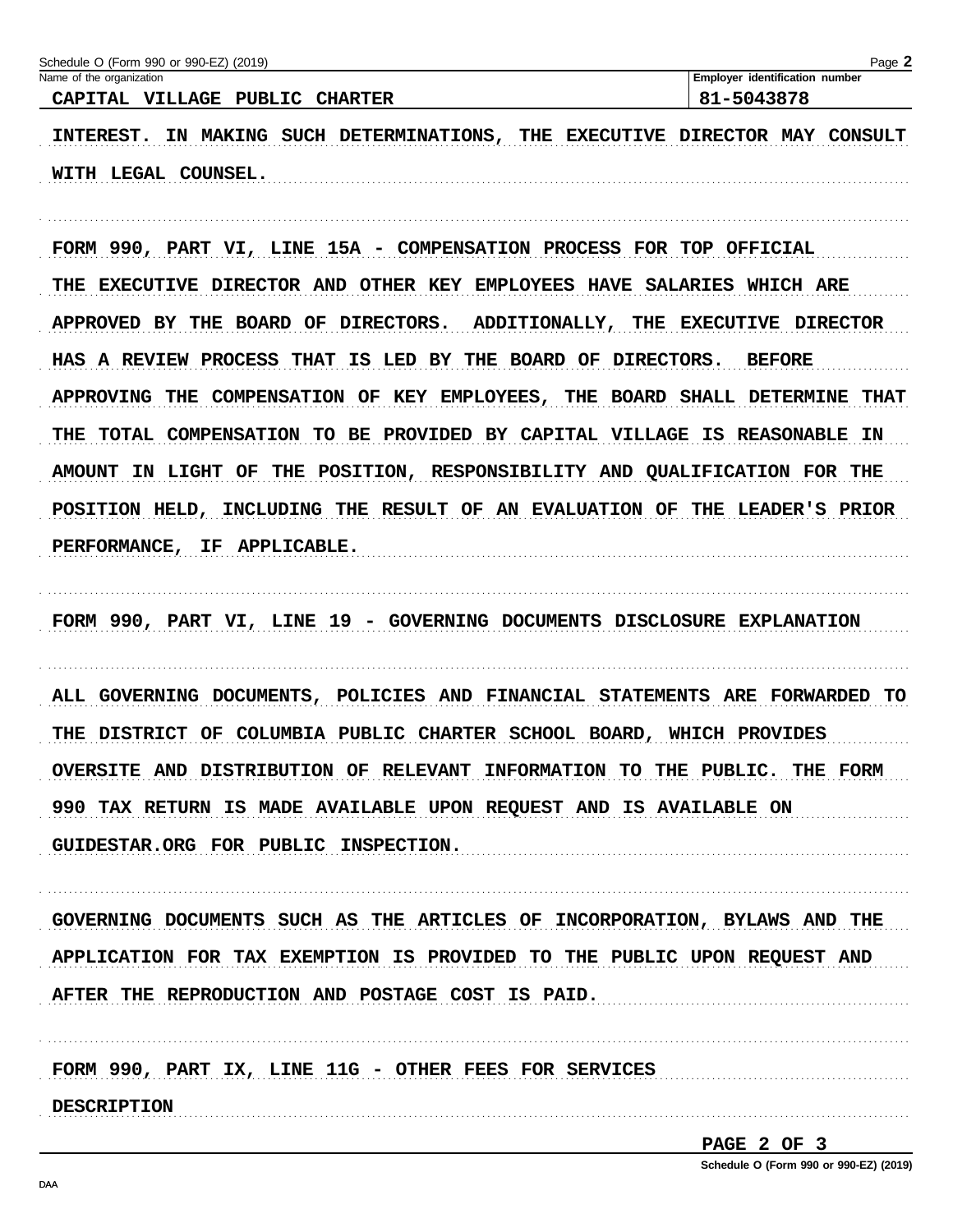|            | Schedule O (Form 990 or 990-EZ) (2019)<br>Name of the organization |            |                         |              | Page 2                                       |
|------------|--------------------------------------------------------------------|------------|-------------------------|--------------|----------------------------------------------|
|            | CAPITAL VILLAGE PUBLIC CHARTER                                     |            |                         |              | Employer identification number<br>81-5043878 |
|            |                                                                    |            |                         |              |                                              |
|            | TOT/PROG SERVICE                                                   |            | MGT & GENERAL           |              | FUNDRAISING                                  |
| OTHER FEES |                                                                    |            |                         |              |                                              |
|            | $\boldsymbol{\mathsf{S}}$ .<br>116,064                             | <u>.\$</u> | $\overline{\mathbf{0}}$ | <u>୍ମ\$୍</u> | $\overline{\mathbf{0}}$                      |
|            |                                                                    |            |                         |              |                                              |
|            |                                                                    |            |                         |              |                                              |
|            |                                                                    |            |                         |              |                                              |
|            |                                                                    |            |                         |              |                                              |
|            |                                                                    |            |                         |              |                                              |
|            |                                                                    |            |                         |              |                                              |
|            |                                                                    |            |                         |              |                                              |
|            |                                                                    |            |                         |              |                                              |
|            |                                                                    |            |                         |              |                                              |
|            |                                                                    |            |                         |              |                                              |
|            |                                                                    |            |                         |              |                                              |
|            |                                                                    |            |                         |              |                                              |
|            |                                                                    |            |                         |              |                                              |
|            |                                                                    |            |                         |              |                                              |
|            |                                                                    |            |                         |              |                                              |
|            |                                                                    |            |                         |              |                                              |
|            |                                                                    |            |                         |              |                                              |
|            |                                                                    |            |                         |              |                                              |
|            |                                                                    |            |                         |              |                                              |
|            |                                                                    |            |                         |              |                                              |
|            |                                                                    |            |                         |              |                                              |
|            |                                                                    |            |                         |              |                                              |
|            |                                                                    |            |                         |              |                                              |
|            |                                                                    |            |                         |              |                                              |

| . . |  |  |
|-----|--|--|
|     |  |  |

Schedule O (Form 990 or 990-EZ) (2019)